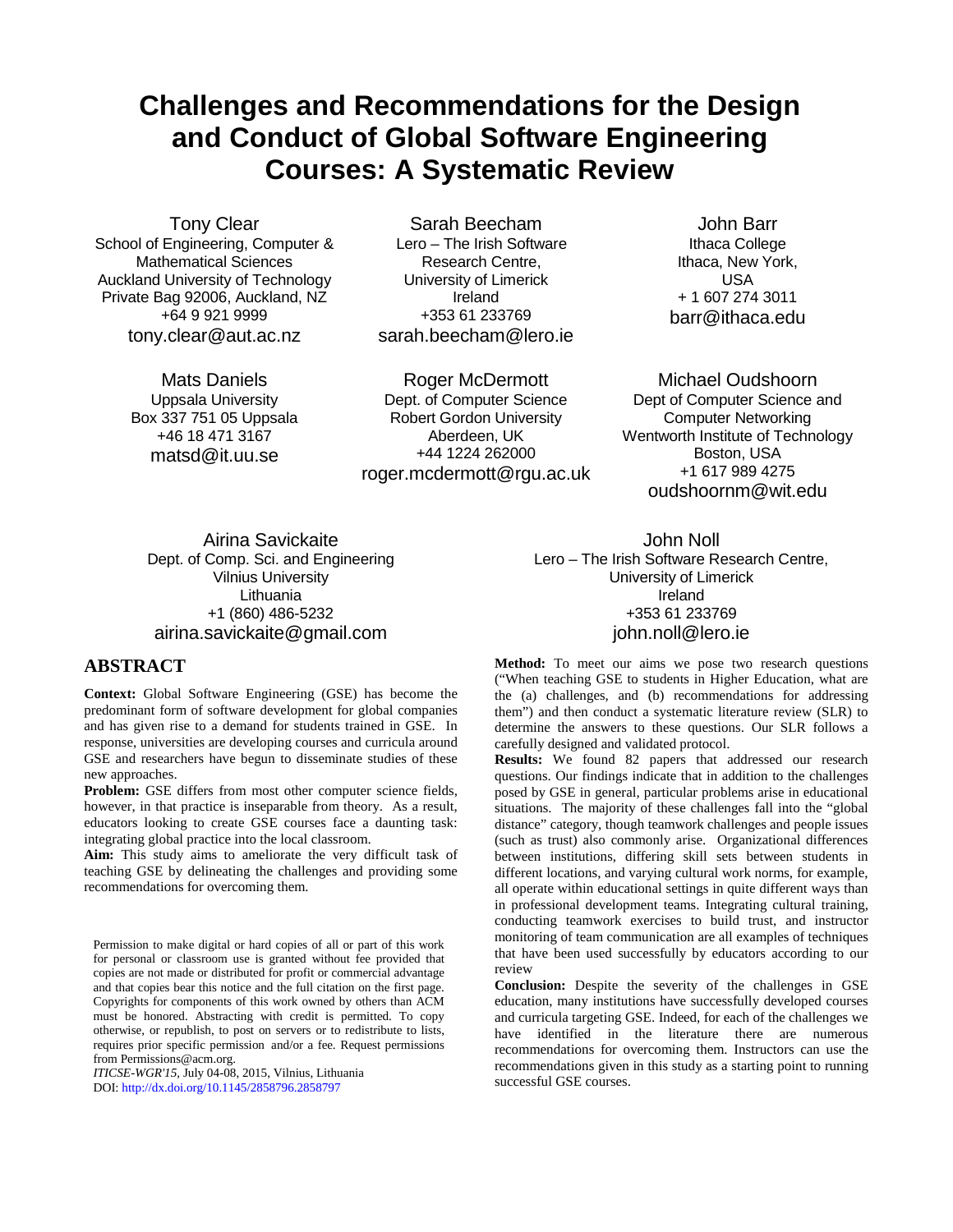# **CCS Concepts**

**• Social and professional topics** ➝ Computing education **• Software and its engineering.**

# **Keywords**

Global Software Engineering, International Collaboration, Open Ended Group Project, Capstone, Teaching and Learning, Global Software Development, Systematic Literature Review.

# **1. INTRODUCTION**

In this working group we have examined the many issues facing Computer Science (CS) educators teaching CS courses involving global collaboration, and the options available to them in responding to the issues arising. The available literature proved to be voluminous and wide ranging, but was rather disparate in nature, reporting local experiences and often failed to build upon prior work.

In this paper we present recommendations from our comprehensive systematic literature review on Global Software Engineering (GSE) Education. Since Monasor *et al.*'s literature review in 2010 [47], no comprehensive review of the research has been published to provide a complete instructor-focussed picture of the available material on GSE education. While Monasor [47] presented the state of the art of GSE education and training in both university and industrial settings, there were no clear guidelines in terms of barriers and recommendations. Fortaleza [30], conducted a mapping study in 2012, which reviewed who was doing GSE Education; although identifying some 19 GSE courses, they noted a contradiction between the espoused need for such education and the reality, concluding there were "a small number of institutions that in fact teach it in their programs" [30]. By focussing more on practical guidelines and recommendations (see Section [6.1\)](#page-20-0), we aim to help CS course instructors and interested researchers to determine the current state of research in GSE Education, and how they might use that research to inform their practice. Our systematic approach to analyzing published studies enables us to identify reliably where the literature has recurring themes, where it presents conflicting findings, and where are there gaps in the existing body of knowledge.

GSE is fast becoming standard practice [4; 30; 48; 57], and today's software engineering students are very likely to become tomorrow's global software engineer. Nearly ten years ago now, the report of the ACM Job Migration Task Force on the Globalization and Offshoring of Software was introduced with these statements by John White, then Chief Executive Officer of ACM:

*…the field of computing and information technology has experienced a dramatic shift in the past five years to a truly global industry.* 

*The forces that have driven and shaped this change are still at play and will continue.* 

#### *The educational systems that underpin our profession will need to change.* [4]

We consider the wider implications of preparing students for the complex world they are likely to enter, where they will not only be confronted with difficult technical problems, but also with how to work successfully in multi-site teams.

Global software engineering, or global software development (GSD), courses have increasingly been offered as a way to afford

students authentic learning experiences [23; 43; 56] of global collaboration.Given the importance of educating students with the required skills for developing software in multi-site teams we look to the literature to answer two research questions (RQs):

*RQ1: What are the challenges in delivering GSE courses to Software Engineering students?* 

#### *RQ2: What are the recommendations for delivering GSE courses to Software Engineering students?*

The aim is to produce a broad ranging resource for global software engineering educators, which will support efforts to design and conduct successful courses between globally dispersed institutions and student teams.

This paper is organised as follows: in the next section, we begin with a brief background on Global Software Engineering Education, which also outlines a rationale for the definition we have adopted when scoping this study. In Section Three we summarise our systematic method for conducting the review which involves following rules set out in our protocol. Section Four presents an overview of the surveyed literature, including geographical spread, temporal aspects, and publication details. Section Five reports the results of our synthesis of identified themes based on our two research questions. In Section Six we discuss our key findings, as well as some limitations of this study; finally, in Section Seven we present our conclusions.

# **2. BACKGROUND**

# **2.1 Global Software Engineering Education**

This systematic literature review is concerned with a crucial but neglected area of software engineer education and training: – *how to teach global software engineering methods to students before they enter the workplace?* There is increasing recognition that GSE requires special treatment, and that students entering the workplace are likely to find themselves working in distributed teams. In investigating the topic of GSE for this study, the available literature proved to be voluminous and wide ranging, but was rather disparate in nature, reporting many local experiences and often failing to develop upon prior work. As noted in our introduction, two reviews have been conducted on this topic that address aspects of the area [30; 47]. Yet no review of this scope, with the purpose of bringing together the combined knowledge on the topic with specific recommendations for GSE educators, has been found in the GSE education literature. Therefore, since much of the prior work has been descriptive in nature, our goal in this paper, in common with the call to offer 'solutions' in Ali-Babar and Lescher [1], is to provide some guidance for CS educators that not only identifies issues and pitfalls, but is of a more prescriptive and directly applicable nature for those planning and offering GSE courses.

Since GSE is increasingly cited as becoming the norm [4; 30; 48; 57], students studying SE are very likely to find themselves working in multi-site teams on graduation. Yet GSE projects often fail to realise hoped-for advantages such as higher productivity through hiring highly skilled engineers from countries with competitive labour rates [21]. The challenge of developing software across Global Distance (temporal, geographic and cultural), is complex. Many organisations are realising that they need to invest in cultural training to improve team collaboration [45; 46]. If educators of the future workforce can pre-empt this need, the new tranche of software engineers will be better equipped for the unique challenges imposed on them by working in multi-site teams.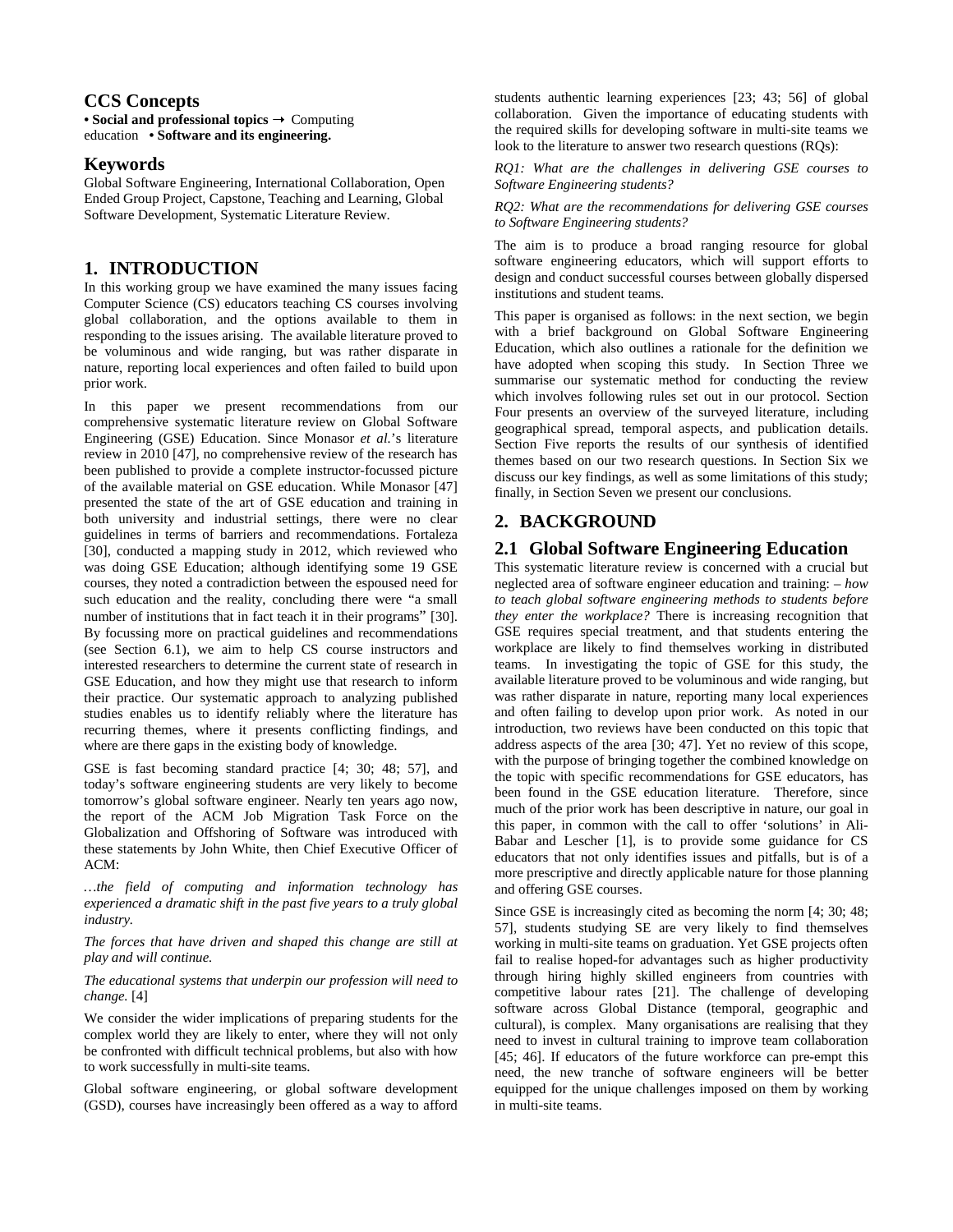The studies in this area suggest that conventional approaches to teaching SE are increasingly outdated and lack authenticity. For instance, as observed in Matthes [43]:

*When considering the personal requirement today's software engineers are facing in their daily work life, it is surprising to see that teaching GSE at universities is still in its infancy*.

The literature is presenting mixed messages. The balance between developing students with strong technical skills, and augmenting those with a broader set of professional capabilities, has long been a source of tension in the academy [43; 56]. Traditionally these challenges in computer science and software engineering programmes have been addressed through capstone courses and internships [18; 20].

However with the rise of globalisation and the concomitant changes in the working environment for professional software engineers [4], new approaches are needed, and a number of collaborative software engineering programmes have arisen in response [3; 4; 13; 24; 25; 28; 31; 61]. These initiatives have mostly been pioneering and relatively discrete, and have represented non-trivial commitments for the participating institutions. Some of the collaborations however have been long lived e.g. [19; 23; 28; 55]. One encouraging report has observed that *students in international teams can benefit from learning by osmosis and can perform as well as the students in local teams despite the extra effort usually required for GSE projects* [41].

Underlying the need for extra effort in courses of this nature are a number of issues which inevitably arise from the challenges of the distances posed by time, space, organisational, linguistic and cultural boundaries [15; 16; 19; 26; 27; 32]. Confusions, technology breakdowns [34], issues relating to trust development [38], collaboration readiness [52], cultural challenges [14; 16], student motivation [11; 56] and uncertainties in communication [22; 52], are all inevitably part of the experience. Consequently, the ability to manage ambiguity and uncertainty are key capabilities that students must develop if they are to have an education that endures [19; 24; 27; 45; 56]. Since we do not have all the answers for doing this well, it is therefore necessary to continue to develop models, practices and strategies that will serve both students and educators, as well as the profession. A starting point for capturing these methods is to identify key lessons from what has worked well in GSE teaching and learning as reported in the literature.

# **2.2 Defining GSE/GSD**

In this working group we had to wrestle with scoping our study and its boundaries. We use the terms Global Software Engineering (GSE) and Global Software Development (GSD) interchangeably, but with education added as a modifier settled on the abbreviation "GSE-Ed" for this study. A working definition for GSD/GSE is given below:

*In GSD, stakeholders from different national and organizational cultures and time zones are involved in developing software…and tasks at various stages of the software lifecycle may be separated and implemented at different geographic locations coordinated through the use of information and communication technologies*…[36]

# **2.3 Defining GSE-Ed**

GSE-Ed can be considered as an extended case of Software Engineering Education. The starting point therefore for a

definition will be the definition of standard co-located models for SE Education. Yet as is obvious from the quotes below that is no simple task, as there has been argument over the definition of software engineering itself for decades, for instance.

*There is no universally accepted definition of software engineering. For some, software engineering is just a glorified name for programming* [44].

*The fact that the literature contains many different definitions of software engineering implies that a concise and complete definition of software engineering is difficult to formulate* [42, p.11].

*Essentially therefore, software engineering practices are largely concerned with managing relevant processes and with design activities, and these can appear in a range of guises. Most of the activities involved in software development and evolution tend to use team-based processes that embody some form of design element…Each of these adds yet another layer of complication: teams must be organized with regard to aspects such as communication, coordination, and management and design activities are nondeterministic…processes that lead to solutions that are rarely right or wrong* [42, p.12]*.*

Therefore SE Education needs to address these aspects of theory and professional practice and the SE 2014 report on Curriculum Guidelines for Undergraduate Degree Programs in Software Engineering [42] identifies three guiding principles:

*The first is the desired outcomes for a student who has studied an undergraduate curriculum in software engineering. The second is a set of foundational ideas and beliefs about the nature and form of software engineering. The third concerns the goals for the curriculum guidelines* [42, p.20]*.*

GSE education amplifies the inherent challenges in SE education noted above in the SE2014 report. Team based processes in GSE now incorporate various forms of distance, which further add to the *yet another layer of complication* problem. So strategies to manage and limit these complexities become important, with theoretical courses and simulation approaches complementing full inter-institutional collaborations.

Given these definitional problems and inconsistencies we have settled on a working definition of GSE-Ed for the purposes of this paper:

"GSE-Ed represents a combination of learning and teaching strategies that prepare students for GSE/GSD"

where GSD adopts the definition from Holmström [36] as stated in Section 2.2.

In a systematic literature review [17; 48] it is critical to be comprehensive, yet ensure that a manageable number of papers are retained for the analysis; therefore, defining terms is important. In this study we are interested in the differences in learning and teaching in globally distributed models. The research questions posed in the study then, are based upon this definition of GSE-Ed.

Similarities can also be noted with other forms of authentic educational experiences [cf.18]. GSE Education courses can be placed within a continuum model, with multiple dimensions. The model from [18] is repeated in Figure 1 to indicate the aspects for consideration in a co-located setting.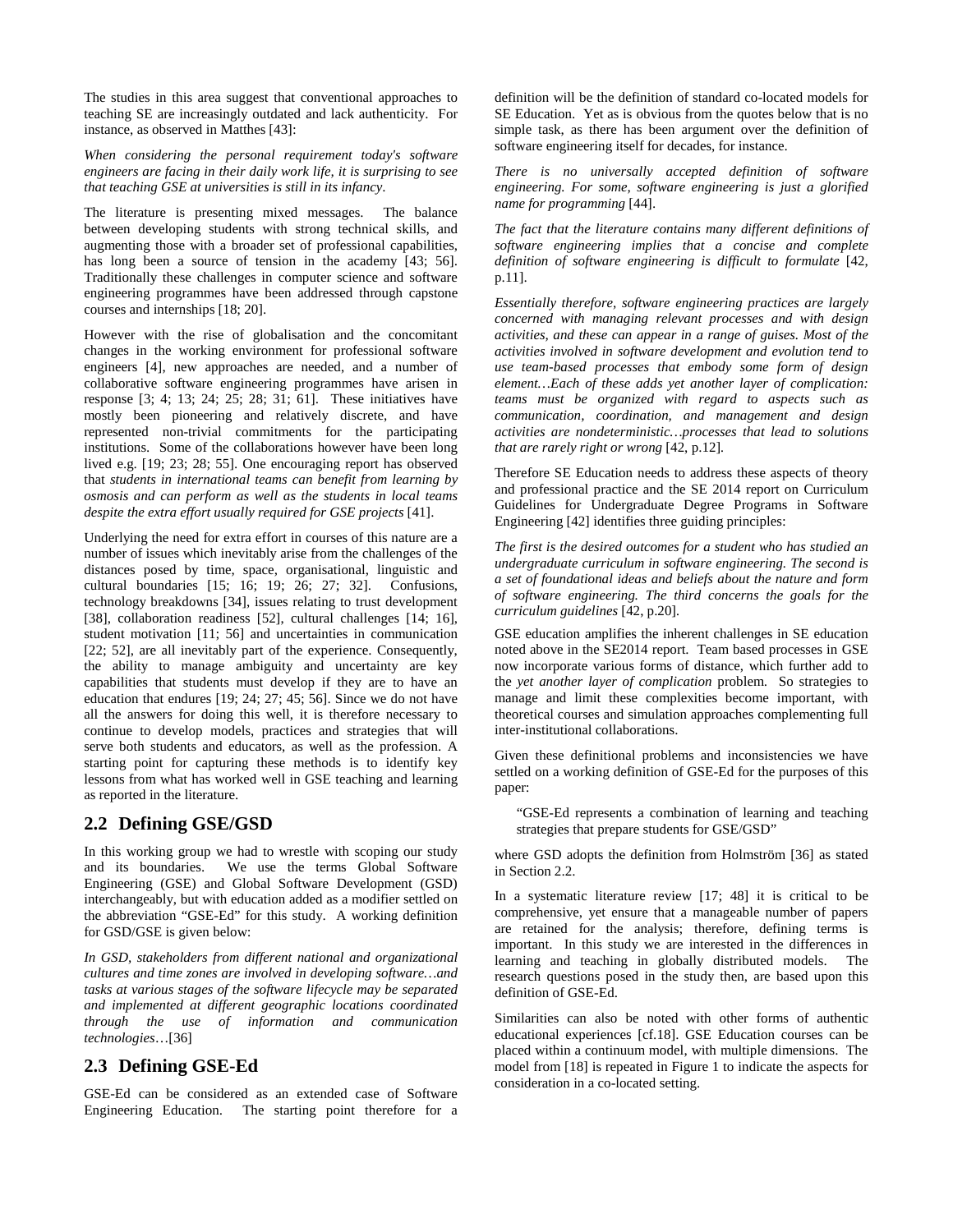

Fig. 1 The co-operative education continuum [18]

Helping to further focus this study, we started with the notions of distance common in the GSE literature [15; 16; 19; 26; 27; 32], and used those to determine whether a paper was in scope. We required that a focus on educational courses/initiatives addressing these dimensions was present in a study that would fit our inclusion/exclusion criteria. Figure 2 presents these distances, collapsed into three primary aspects, on the basis that *linguistic* and *institutional* distance could be viewed within a broader *cultural distance* dimension.



Fig. 2 Distances in GSE-Ed

These distinctions helped us frame the criteria by which to include or exclude studies as elaborated in the next section.

# **3. METHOD - Systematic Literature Review (SLR) Procedure**

We used the SLR procedure defined by Kitchenham and Charters [39] to identify, evaluate and interpret the available published studies relating to our research questions.

The aim of this SLR is twofold: first, to identify the challenges that educators experience when teaching global software engineering, and second, to propose a set of recommendations that will facilitate and ease the teaching process. The population of interest comprises software engineering students and their instructors, and the topic of interest is teaching and learning in Global Software Engineering. We look for answers to our research questions through an investigation of primary studies found in selected sources.

In accordance with systematic review guidelines [39] we take the following steps:

- 1. Identify the need for a systematic literature review
- 2. Formulate review research question(s)
- 3. Source selection record sources used to search for primary studies
- 4. Document selection: Classify data needed to answer the research question(s) (inclusion exclusion criteria).
- 5. Extract data from each included study (data extraction)
- 6. Summarise and synthesise study results (meta-analysis)
- 7. Assess and record the quality of included studies
- 8. Interpret results to determine their applicability (see discussion section of this paper) – we describe in this section how we validated our results.
- 9. Write-up study as a report (as evidenced in this paper)

These steps are detailed in our protocol [6], which is based on the process used by Beecham and colleagues [5]. We developed our protocol by piloting the process with three researchers who performed searches based on rules given in the protocol.

The remainder of this methodology section summarises the process presented in our protocol. Where more information is required please refer to Beecham *et al.* [6].

#### **3.1 Identify the need for a review**

The proposed systematic literature review is concerned with an important area in software engineer education and training: how to prepare students for global software engineering. While there is increasing recognition that GSE requires special treatment, and that students entering the workplace are likely to find themselves working in distributed teams, no deep review has been undertaken to bring together the combined knowledge on the topic.

#### <span id="page-3-0"></span>**3.2 Formulate review research questions**

We considered whether our general research question, "What are the key issues in and approaches to designing and conducting GSE courses?" is suitable for investigation by systematic review. *Prima facie* this question does not closely match the type suggested by Kitchenham and Charters [39], where the emphasis is on assessing how technology is adopted in or affects software engineering. Our work perhaps relates more closely to the root of the guidelines provided by the medical literature. We can adapt a medical theme, "Assessing the economic value of an intervention or procedure", to "Assessing the [economic] value of applying recommended design approaches to global software engineering courses". In our case we can interpret "economic" in terms of a student's readiness to work in GSE.

Initial research shows very little work in the area of the economics of education in global software engineering. Therefore, to answer our key research question in terms of the value GSE courses bring to the student and the workplace we pose two sub-questions:

*RQ1: What are the challenges in delivering GSE courses to Software Engineering students?* 

#### *RQ2: What are the recommendations for delivering GSE courses to Software Engineering students?*

We need to address both these questions as there may be barriers (RQ1) to implementing certain recommended practices (RQ2). Recommendations (RQ2) need to be in context with any known constraints (RQ1). The context of the education setting is Higher/Third tier level. The recipients of these courses can therefore be full time students (with no industrial experience), or software engineers (professionals) participating or collaborating in university based training.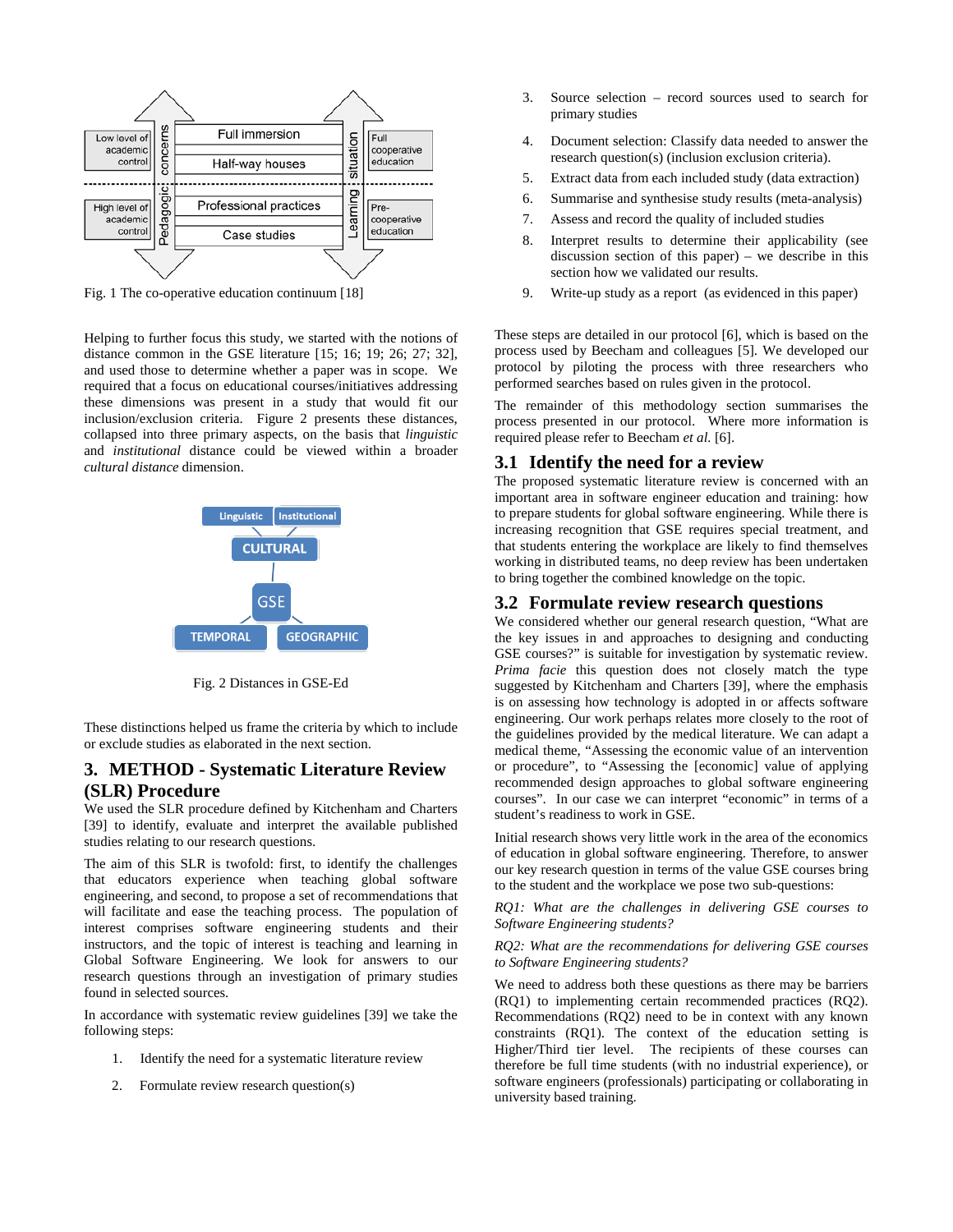## **3.3 Source selection**

Papers were selected using two different methods. The principle technique was a keyword search in the major on-line digital libraries. Key words and synonyms were drawn up for each research question and then the following databases were searched using Boolean conditional key word search strings:

- IEEE Digital Library (www.computer.org)
- ACM Digital Library (http://portal.acm.org/dl.cfm)
- Scopus [\(http://www.elsevier.com/solutions/scopus\)](http://www.elsevier.com/solutions/scopus)

The keywords used in each of these searches are provided in Appendix C, where different combinations of this string are applied:

*(( ((software OR "information technology" OR "information system\*" OR comput\* OR programming) AND (student OR trainee OR learner)) AND ("distributed software" OR "global software") AND (educat\* OR train\* OR course) ) )* 

These initial searches resulted in 545, 57, and 160 papers respectively, with a total of 762 as shown in Table 1.

To ensure we did not overlook any important material, additional searches were performed directly on key conference proceedings producing a further 23 studies:

*International Conference on Global Software Engineering (ICGSE)*

*International Conference on Innovation & Technology in Computer Science Education (ITiCSE)*

*Collaborative Teaching of Globally Distributed Software Development Workshop (CTGDSD)*

These specific conferences were chosen because of their focus on either Global Software Development or Computer Science Education (or both). These direct searches involved an examination of the table of contents from the last ten years of ITiCSE and ICGSE, and the three years that the CTGDSD was held. Papers from these sources were selected according to our inclusion and exclusion criteria (see Section [3.4](#page-4-0) below) and our two research questions (see Section [3.2](#page-3-0) above). These additional searches resulted in 23 additional papers (see Table 1).

Table 1 shows the number of papers selected from our sources described in Section 3.3. Having removed duplicates across databases, we were left with 649 unique papers to consider including in our study. The table shows the several filtering phases used to establish our final set of 82 papers.

#### **Table 1: Paper selection process**

| <b>Selection Process</b>                                                                              | $#$ papers | <b>Validation process</b>                                        |
|-------------------------------------------------------------------------------------------------------|------------|------------------------------------------------------------------|
| Database papers found                                                                                 | 762        | Check for known papers                                           |
| Duplicates removed (-136)                                                                             | 626        | Agreement across researchers                                     |
| Direct searches $(+23)$                                                                               | 649        | n/a                                                              |
| Sift based on Title and<br>Abstract (478 rejected)                                                    | 171        | All 649 papers assessed by 2<br>researchers                      |
| Full papers reviewed applying<br>inclusion and exclusion<br>criteria (63 rejected)                    | 108        | 9 papers reviewed by 2<br>researchers to check<br>agreement      |
| Repeated studies identified<br>(26 removed) to produce final<br>set of 82 papers (excl criteria<br>2) | 82         | 8 papers discussed by group<br>to agree which paper to<br>retain |

# <span id="page-4-0"></span>**3.4 Document selection**

To be included in this study a paper had to meet the inclusion criteria and not fall into the exclusion criteria. The criteria used to scope the study are given in Tables 2 and 3:

#### **Table 2: Paper Inclusion Criteria**

- 1. must address global software development/engineering (GSD/GSE), defined as collaboration across various Global Distances: cultural/linguistic, temporal, geographic.
- 2. must be either a theoretical study or an empirical study (where we define 'empirical' as in Hirschheim [35] *(i.e., cases, [including experience reports] multiple observations as in surveys, statistical samples, anything coming from the five senses)*
- 3. must have been published in the years 2000-date; (publications found in a secondary searches can be any date).
- 4. must be peer reviewed.
- 5. must directly answer one or more of our RQs.
- 6. must be a primary study (reporting ideas or experiences directly).

#### **Table 3: Paper Exclusion Criteria**

- 1. books, presentations, opinion pieces, posters, very short papers (less than 2 pages), or proposals.
- 2. repeated studies that did not provide significant new insight.
- 3. studies focused primarily on open source development rather than global software engineering
- 4. complete proceedings, not individual papers.
- 5. where the focus is primarily on E-learning, remote learning, or cloud computing as opposed to GSD/GSE.
- 6. where the primary concern is on hardware/distributed systems (where distributed relates to the system, rather than team).
- 7. where the focus is on collaborative software development which is not *globally* dispersed.
- 8. where there is no focus on (at least) parts of the life cycle development process across collaborative groups/parties.
- 9. SLRs or tertiary studies. These would reflect previously discovered insights, duplicate findings in our primary studies.

# **3.5 Data extraction**

The 171 full papers (accepted based on reading the title and abstract – see Table 1) were divided between the authors for further review. Each researcher extracted data from their set of papers according to:

> Our Research Questions Exclusion Criteria Inclusion Criteria Quality Criteria (Valentine's taxonomy Appx B)

Data was extracted in two phases. Phase 1 required the researcher to provide context information and assess whether the study met our inclusion and exclusion criteria (as a result of this process we excluded a further 63 studies). The remaining 108 studies were checked for repetition (where similar study results are reported across different publications), resulting in a further 26 studies being eliminated. The final set of 82 studies were closely examined and recorded in Phase 2 (qualitative analysis) where text snippets that addressed our research questions were extracted directly into our data extraction form (see Appendix F all categories included in the data extraction form). The form also prompted the researcher to record any themes that emerged as part of the data extraction process for further analysis as explained in the next section. *For practical purposes all results, including quality assessment are combined into one document/excel spreadsheet.*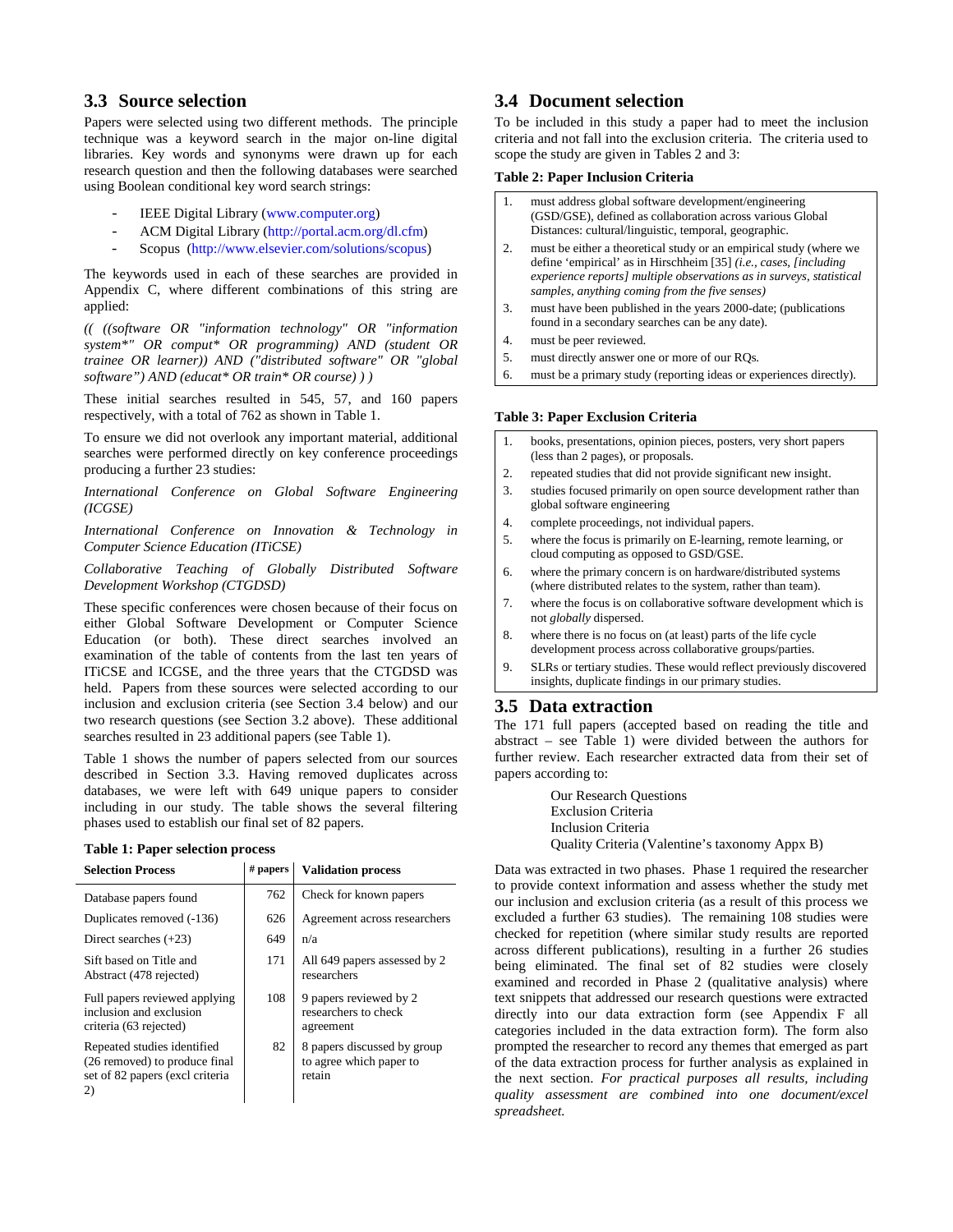## **3.6 Summarise and synthesise study results**

We synthesised our text snippets into themes using content analysis, a qualitative analysis technique often used to analyze unstructured text, such as focus group data. The process of data analysis as described by Krippendorff [40] is similar to the grounded theory method, where replicable and valid inferences are made from the data to their context. Where content analysis differs from grounded theory is that it is largely numeric and therefore includes a quantitative form of research. Content analysis produces results such as, "46% of challenges recorded in the GSE Education Literature relate to Global Distance". Content analysis involves assigning a type or code to excerpts of text, which captures or classifies the meaning of the excerpt. Traditionally, qualitative analysis is performed on large documents such as interview transcripts; individual sentences or fragments within the larger document are coded according to their meaning or intent. In the context of our literature review analysis these "documents" are the published studies, and the fragments are short text extracts from papers that are deemed to answer our research questions.

Consequently, each artefact can be considered as a whole, with a type assigned to convey the meaning of the entire artifact. Using content analysis, a researcher can assign a type code to each text snippet, classifying it, for example, as a Teamwork issue, or a Global Distance issue, where the resulting coded sample set gives a picture of the types of issues instructors experience when conducting courses in GSE.

#### *3.6.1 Developing a Coding Scheme*

Content analysis aims to identify the meaning of text by assigning a code that conveys that meaning. Coding allows researchers to ask quantitative questions about qualitative data, such as, how often do the studies on Education in GSE mention issues commonly associated with Global Distance as opposed to technical issues associated with how to learn to program? As such, it is essential that the coding scheme used to convey meaning is accurate. Also, it must be repeatable: different researchers should assign the same code to a given text fragment, and the same researcher should assign the same code to a given fragment when analyzed a week or a month later.

A good coding scheme is not only accurate and repeatable; if the number of codes is small, and their definitions are clear, the coding process becomes straightforward and can be completed easily and quickly. Our coding method is adapted from Noll [49- 51] and comprises the following steps:

*1) Create Initial Type Set:* The first step is to select a representative sample of text fragments, and from these, create an initial set of codes that capture their meanings.

This is an inductive approach, in which the researcher reads a fragment and invents a code (word or phrase) that captures the meaning conveyed by the fragment. The list of codes grows and evolves as more fragments are read, and in the end may have many codes.

In this study, an initial set of codes was derived from a trial examination of several hundred text snippets extracted from 30 reviewed papers. These snippets were divided among six researchers, who individually created major categories and minor codes to describe their snippets.

This initial code set, shown in Appendix D, (Table D1), attempted to capture the wide variety of meanings, and comprised a total of

110 minor codes that were grouped in 18 major categories that reflected both research questions.

*2) Aggregate into Type Categories:* Next, the list of codes is examined to discover broader categories. Codes with similar meaning are grouped together, and coalesced into a single category. The goal is to refine the list into a handful of categories with distinct meanings, so that it is easy to decide to which category a given text fragment belongs. The categories are given names which become the codes that are assigned to text fragments.

The six researchers met as a group to compare their individual codes, and agree on an aggregated set of major categories and minor codes. In this way, the initial set of 18 major codes was reduced to seven categories, shown in Table 4, that capture meaning appropriate to the research questions for this study.

For example, the initial types 'language differences', 'cultural differences', 'time', and 'geographic distance' went into the single category 'global'; the minor codes under this major category capture the differences among types of Global Distance. Where issues or recommendations spanned across all Global Distances, we used the catch-all 'increased complexity' minor code.

**Table 4: Final set of 7 codes and associated classifications**

| 1. GLOBAL DISTANCE<br>Increased complexity<br>Cultural<br>Temporal<br>Linguistic | <b>4. INFRASTRUCTURE</b><br>Tools<br>Technical issues<br><b>Version Control</b> |
|----------------------------------------------------------------------------------|---------------------------------------------------------------------------------|
| General                                                                          | 5. DEVELOPMENT PROCESS                                                          |
| Organisational                                                                   | S/w Development Process                                                         |
| <b>Skills</b>                                                                    | Requirements                                                                    |
|                                                                                  | Design                                                                          |
| 2.STAKEHOLDER/ROLE                                                               | Coding                                                                          |
| Client                                                                           | Testing                                                                         |
| Instructor                                                                       | System/code integration                                                         |
| Student                                                                          |                                                                                 |
| University representative                                                        | 6. CURRICULUM/PEDAGOGY                                                          |
| Role conflict                                                                    | Course design                                                                   |
|                                                                                  | <b>Learning Outcomes</b>                                                        |
| <b>3. PEOPLE/SOFT ISSUES</b>                                                     |                                                                                 |
| Motivation                                                                       | 7. TEAMWORK/TEAM CREATION                                                       |
| Trust                                                                            | Synergy                                                                         |
| <b>Stress</b>                                                                    | Task allocation                                                                 |
| Self-awareness                                                                   |                                                                                 |

The results section discusses the frequencies of these codes, and summarises the findings according to each major category. The authors of this paper used the fully defined version of these codes as presented in Appendix E (Table E1) to categorise findings from their data extractions.

*3) Create Checklist:* Creating the final set of categories and codes was an iterative process. The final set of codes continued to be refined throughout the data extraction and coding process. It is in this way that new codes evolved, where there were gaps in the initial coding scheme.

#### <span id="page-5-0"></span>*3.6.2 Validating Codings*

Once text fragments from all accepted papers were extracted and coded, the codings were subjected to a validation process to ensure consistency among different researchers. This was achieved with a four step process:

*1) Extract text fragments from the coding forms.* We used a form (see Appendix F) to collect data from each paper; the form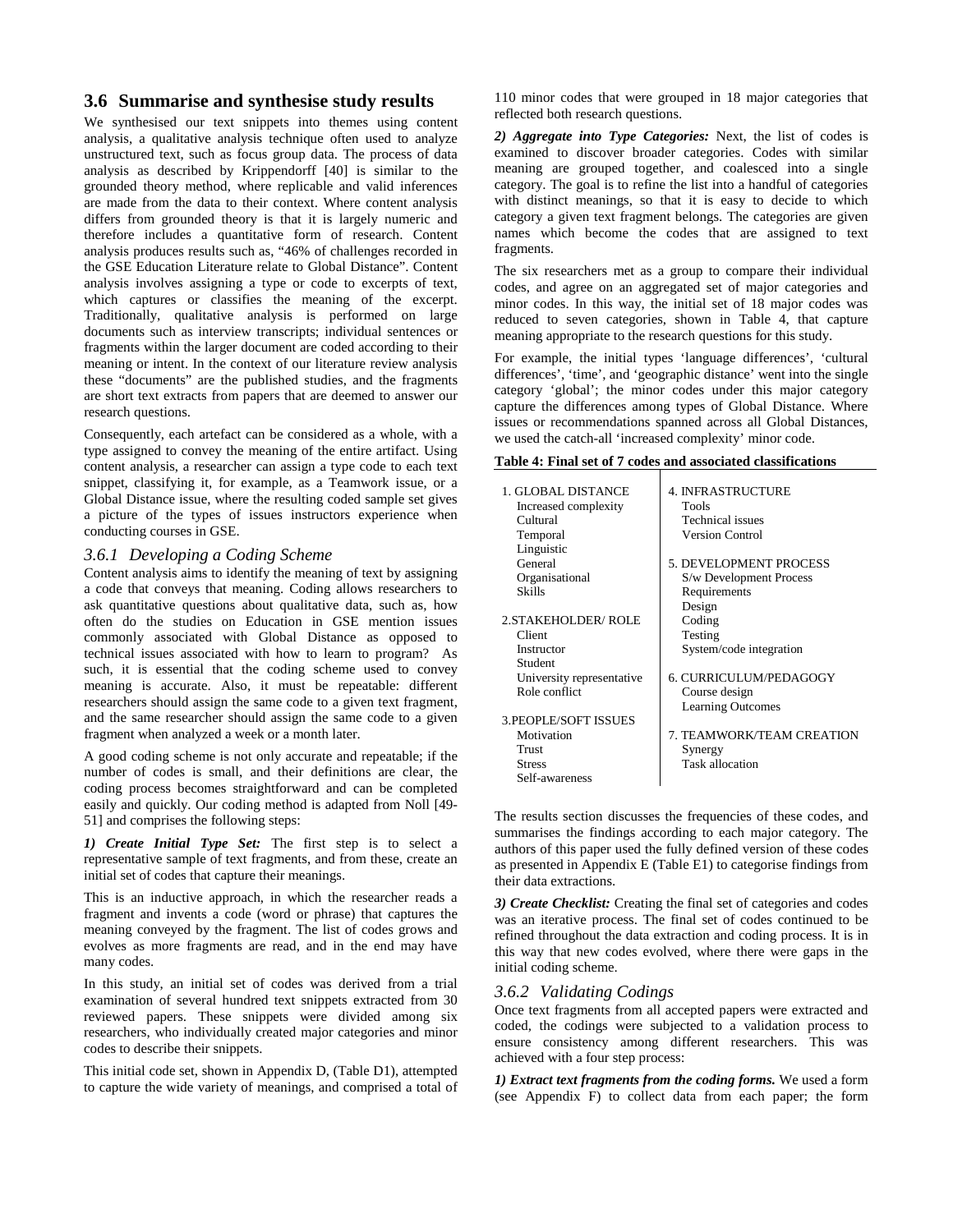included fields for text fragments and codings. These text fragment fields were extracted into a data file for processing.

*2) Normalize codings using final checklist.* The initial set of text fragments used to develop the final checklist was automatically recoded by mapping original major and minor categories and codings to final categories and codings from the checklist.

*3) Validate codings.* Once each text fragment had a major category and minor code from the final checklist, each fragment was reviewed by two researchers to ensure the correct category and code were assigned. A total of 806 text fragments were divided into four groups of 403 fragments (first half, second half, even, and odd). Each of four researchers then examined each fragment in one of these groups to validate the assigned major category and minor code.

*4) Resolve conflicts.* Where two researchers disagreed on a category and/or code assignment, the differences were discussed among the group via email, and a final major category and minor code agreed.

# **3.7 Study Methodology Quality Assessment**

Many of the studies we reviewed were descriptive, and case specific. In keeping with our observations, Valentine [63] identified that CS education publications often do not fit the standard research quality benchmarks. We did not therefore attempt to assess the quality of the studies in terms of sample sizes, sampling, response rates, questionnaire design, etc. However, as discussed in the results section, we applied a scheme developed specifically for CS Education according to Valentine's taxonomy [63].

First, each paper was classified as "Experimental", "Marco Polo", "Philosophy", "Tools", "Nifty", or "John Henry"; these categories are described in detail in Appendix B. Then, for studies classified as "Experimental", additional data about the context of the study (geographical area(s) involved, total number of sites, methodology, and analytical technique) were captured. Finally, for those studies classified as "Experimental" an assessment of the strength of the findings was made, based on the technique(s) used; this assessment ranged from "anecdotal" for studies that were essentially experience reports, to "valid" for studies that followed an explicit methodology, to "strong" for studies that presented statistical evidence to support the findings.

# <span id="page-6-0"></span>**3.8 Validation**

## *3.8.1 Validation 1 - Paper Selection based on Title and Abstract.*

Our paper selection followed a repeatable, auditable and reliable process as outlined in our protocol [6]. The initial list of papers was derived from several sources (see Section 3.3). After eliminating papers that were duplicated across sources, 649 primary papers were identified as potential sources for this study (see Table 1).

Three authors performed the initial screening of this list of papers in three stages. The aim was to only include those papers that met our inclusion/exclusion criteria detailed in Section 3.4.

**Stage 1:** Three authors assessed the first 100 papers in our extracted papers list and by reading the title and abstract classified them according to the following scheme: "accept", "reject", "background", or "don't know".

**Stage 2:** Any disagreements between the three authors were resolved through discussion, and the inclusion/exclusion criteria modified in the protocol accordingly. For example, the filtering

criteria was scoped to exclude papers that focused on e-learning or distance-learning where there was not clear evidence of global software development.

**Stage 3:** The remaining 549 papers were examined by the same three authors, who applied the refined criteria to classify each paper by the same four designations. All designations were verified by the other two authors and discrepancies were resolved through discussion.

This first filtering based on abstract and title, resulted in 171 accepted papers, to go to the next phase of analysis which was to read the full paper and complete data extraction forms.

#### *3.8.2 Validation 2 - Paper selection (Full Paper)*

A generic data extraction form was developed to record the context of the paper, and how each paper addressed our research questions. As a test of utility, three authors then independently used the form to extract and record data from nine randomly chosen papers; each of these papers was reviewed by two authors. The resulting 18 data extraction forms were compared and discussed, and the form was modified to better reflect the information required for the SLR. An example of this form is given in Appendix F.

The first part of the form addresses inclusion and exclusion criteria. After reading the full text, we rejected 62 more papers, as they failed to meet our inclusion/exclusion criteria. We also updated the protocol to reflect issues in the criteria. For example we realized that we should exclude secondary reviews from our study, since we had included most of the primary papers examined by these reviews; as such, the inclusion of these review papers would have resulted in duplicate findings.

#### *3.8.3 Validation 3 -Data synthesis*

In order to test our synthesised codes (method described in Section 3.6) four authors independently examined the mapping of text fragments for each selected paper to the codes, as described above in Section [3.6.2.](#page-5-0) In the end, every text snippet was thus coded or validated by at least two researchers.

# **4. RESULTS**

# **4.1 Overview of Selected Studies**

This section provides a brief overview of the studies profiling sources and dates, study methods and themes.

## **4.2 Study Sources**

Table 5 gives a breakdown of where our 82 papers have been published. Papers were derived from a variety of sources, many of them high quality SE and CS-Ed conferences, (and some miscellaneous in the 'other' category). Not unsurprisingly the GSE focused venues provided the most papers for our study.

#### **Table 5. Sources of Selected Papers**

| Conference/Workshop/Journal                                 | # Papers |
|-------------------------------------------------------------|----------|
| Int'l Workshop on Collaborative Teaching of Globally        | 13       |
| Distributed Software Development (CTGDSD)                   |          |
| Int'l Conf. on Global Software Engineering (ICGSE)          | 13       |
| Int'l Conference on Software Engineering (ICSE)             | 10       |
| Frontiers in Education Conference                           | 6        |
| Journal Articles                                            | 6        |
| IEEE Conf. on SW Eng'ring Edu. & Training (CSEE&T),         | 5        |
| Annual SIGCSE conference on Innovation and technology       |          |
| in computer science education (ITiCSE)                      |          |
| Int'l Conf. on Information Technology Based Higher          | 3        |
| Education and Training (ITHET)                              |          |
| Other: (conferences and workshops that occur twice or less) | 22       |
| <b>Total</b>                                                | 82       |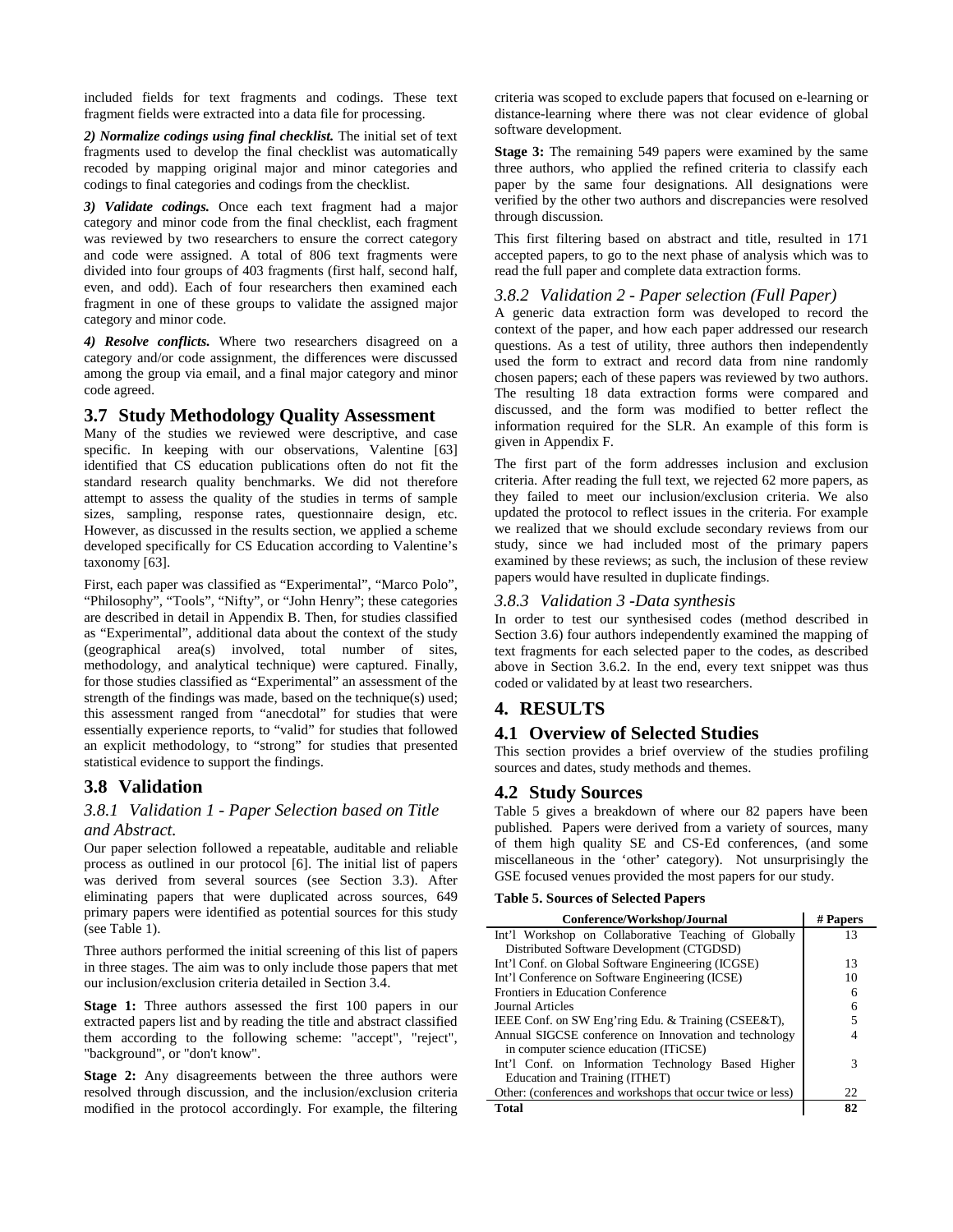### **4.3 Study Methods**

Here we categorise the types of studies that we have included in our selected papers. As these studies have been conducted with an educational focus we apply a taxonomy developed by Valentine and applicable to CS education publications [63]. The taxonomy consists of six categories, with the *experimental* category representing studies with some form of research rigour, through to *Marco Polo* descriptive studies as experience reports of one-off course iterations. The other categories are relatively selfexplanatory, but are elaborated more fully in Appendix B.

**Table 6. Profile of Selected Papers using Valentine Taxonomy**

| Category      | # Papers | $\frac{0}{0}$ |
|---------------|----------|---------------|
| Experimental  | 42       | 51            |
| John Henry    |          |               |
| Marco Polo    | 24       | 29            |
| Nifty         |          |               |
| Philosophy    | 6        |               |
| Tools         | 9        | 11            |
| <b>Totals</b> | 82       | 100           |

As can be seen from the classifications, approximately half of the studies apply some form of rigour in research design, which helps support the quality of our analysis, but nearly a third consist of local experience reports. A smaller number of papers adopt a more philosophical stance, and the remainder focus on tools to support GSE-Ed.

The more general classification, in Table 7 below, presents an alternative view. (Although classified as experimental within Valentine's classification, we excluded the literature reviews from the full analysis to avoid inflating our challenges and recommendations). However they have provided useful background information for the study.

**Table 7. Profile of Selected Papers by Research Type**

| Category                  | # Papers | $\frac{0}{0}$ |
|---------------------------|----------|---------------|
| <b>Empirical Research</b> | 43       | 52.5          |
| <b>Experience Report</b>  | 34       | 41.5          |
| Theoretical               |          |               |
| <b>Totals</b>             | 82       | 100           |

As can be seen from the classifications, the papers were relatively evenly divided between empirical research studies, (studies applying quantitative and qualitative methods), and experience reports, which had limited research rigour. Research approaches and methods used covered a broad range from action research, descriptive and exploratory case studies, controlled experiment, student and instructor surveys, questionnaires and interviews, grounded theory, content analysis, log usage data analysis, statistical analysis. So the field can be considered both diverse and open in its choice of methods. A small number of theoretical papers were noted which presented frameworks or philosophical perspectives on aspects of GSE-Ed.

# **4.4 Geographical distribution of papers**

The Figure 3 bar chart groups countries represented in our 82 studies by frequency of citation in the selected papers. In all we see that a rich selection of 39 countries is represented, which span the globe from east to west and north to south.



**Fig 3: Countries represented in the empirical studies**

The frequency groupings in Figure 3 indicate those more active countries from this study, with USA dominant overall, followed by Germany and Sweden as GSE sourcing countries, while the commonly regarded GSE providing countries of China and India are in a second grouping; Panama is represented perhaps as a nearshoring option. The subsequent groupings appear relatively mixed, representing a variety of collaborations between institutions across those countries. However, as can be seen from frequencies in the bar-chart, the studies covered in our review have a western /USA slant, given that they appear in the majority of our studies.

# **4.5 Study Dates**

Figure 4 presents frequencies according to the year in which our 82 studies were published.



**Fig 4: Number of papers included in review over time (no.82)**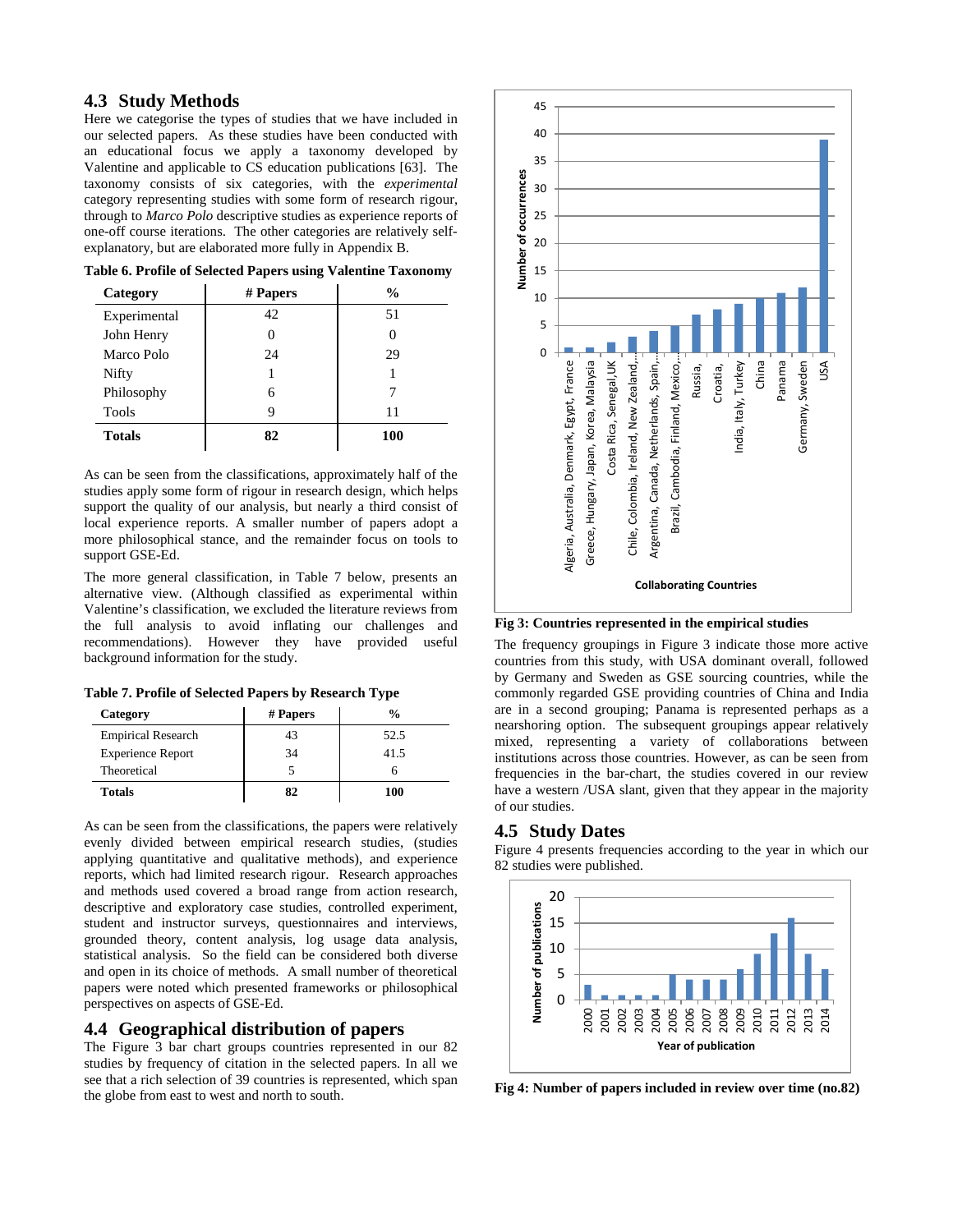|                            |       | <b>Recommendations</b> |      | <b>Challenges</b> |               |      | <b>Total</b> |          |
|----------------------------|-------|------------------------|------|-------------------|---------------|------|--------------|----------|
| <b>Theme</b>               | Freq. | $\frac{6}{6}$          | Rank | Freq              | $\frac{6}{6}$ | Rank | Freq         | Freq $%$ |
| Global Distance            | 60    | 16%                    | 4    | 189               | 46%           |      | 249          | 32%      |
| Teamwork                   | 80    | 22%                    |      | 55                | 13%           | 2    | 135          | 17%      |
| Curriculum/Pedagogy        | 71    | 19%                    | 2    | 32                | 8%            | 6    | 103          | 13%      |
| Stakeholder/Role           | 62    | 17%                    | 3    | 36                | 9%            | 4    | 98           | 13%      |
| Infrastructure             | 49    | 13%                    | 5    | 33                | 8%            | 5    | 82           | 11%      |
| People/Soft issues         | 28    | 8%                     | 6    | 46                | 11%           | 3    | 74           | 10%      |
| <b>Development Process</b> | 16    | 4%                     | 7    | 18                | 4%            | 7    | 34           | 4%       |
| <b>Totals</b>              | 366   |                        |      | 409               |               |      | 775          | 100%     |

## **Table 8. Recommendations and Challenges Major Theme Breakdown**

As can be seen from Figure 4, there have been a fairly steady flow of papers over the last 15 years, from a slow start in the early 2000's and a picking up from 2005 to a peak in 2011 and 2012. While there appears to be a slight drop-off, papers are continuing to be published in the area. Although we conducted our searches to include papers published in the first half of 2015, no papers were identified that year. Many of the key conferences had not been held at mid June 2015, and there is often a lag until database publishing. We do however include commentary in the background and analysis sections (e.g. 5.3.2) based upon two specific ICGSE 2015 papers [7; 56], which had been published at time of writing and were relevant and known to the authors. Certainly GSE-Ed remains a rich area for enquiry and solutions are still being sought, as institutions grapple with preparing students for working globally, so we would expect GSE-Ed publications to continue for some time.

# **5. SUMMARY AND BREAKDOWN OF STUDY THEMES**

The themes and subthemes identified in Section 3.6 above occurred with the frequencies shown in Table 8.

While Global Distance was a dominant category overall, in this as in other categories, the focus differed between challenges and recommendations. For the **challenges themes**, *global distance*  was the dominant category, found in some 46% of the papers, with *teamwork* and a set of *people*/s*oft issues* related concerns ranking next in approximately one third of the papers. Next were *Stakeholder roles*, *infrastructure* and *curriculum/pedagogy* in a grouping of similar weighting, with *development process* issues following at seventh place.

For the **recommendations themes**, the focus shifted to *teamwork* and *curriculum/pedagogy* as the areas into which interventions most often fell, with modifying *stakeholder roles* and addressing *global distance* not far behind, being found in approximately one third of the papers. Addressing issues to do with *infrastructure* ranked next with *people/soft issues* and *development process* having a lesser occurrence.

The following subsections present the results of our analysis, grouped by theme. We first present the theme's challenges (our RQ1) in order of frequency. Each challenge is followed by the

recommendations for solving the issues (RQ2). Table 8 provides a full list of our themes along with their frequency and ranking.

# <span id="page-8-0"></span>**5.1 Global Distance**

Our Global Distance theme encompasses cultural, temporal, linguistic, geographic, and organisational distances. This distance tends to be expressed in terms of communication overhead due to increased complexity, and scaling of processes. For example tacit knowledge can remain hidden when working remotely, and temporal distances can lead to time delays, especially when distributed teams are sharing modules with high dependencies. In an educational setting, Global Distance extends to differences in institutional regulations (concerning synchronisation of semesters, assessments schemes, expectations and goals), and also differences in student skill levels. The following sub-sections discuss these distances more fully along with example quotes from related studies. In keeping with our research questions, we divide up our section in terms of GSE teaching and learning challenges (RQ1) – Section 5.1.1; and recommendations (RQ2) in section 5.1.2. Section 5.1.3 summarises the findings for the Global Distance theme.

## *5.1.1 Global Distance Challenges*

Instructors reporting experiences of conducting GSE courses find Global Distance issues the most problematic, accounting for 46% of all our major identified themes (see Table 8). Looking at this large category in more detail we find that temporal issues (that encompass time related issues such as lack of time overlap, and delays), are the most prominent of all Global Distance challenges identified in our literature review on GSE Teaching and Learning. On the other hand, Table 9 shows that the recommendations for reducing the effects of Global Distance are most often found in the form of Organisational and institutional practices (accounting for 39% of Global Distance recommendations), where for example an effort should be made to synchronise course length, and start and finish times. The following 7 sections give an overview of the main challenges associated with Global Distance.

#### *5.1.1.1 Cultural Distance Challenges*

Cultural distance is defined in terms of differences in student communication styles (formal/informal; direct/indirect speech; deference to hierarchy, not being able to say 'no'), cultural norms, Ethnic and religious beliefs, and treatment of gender.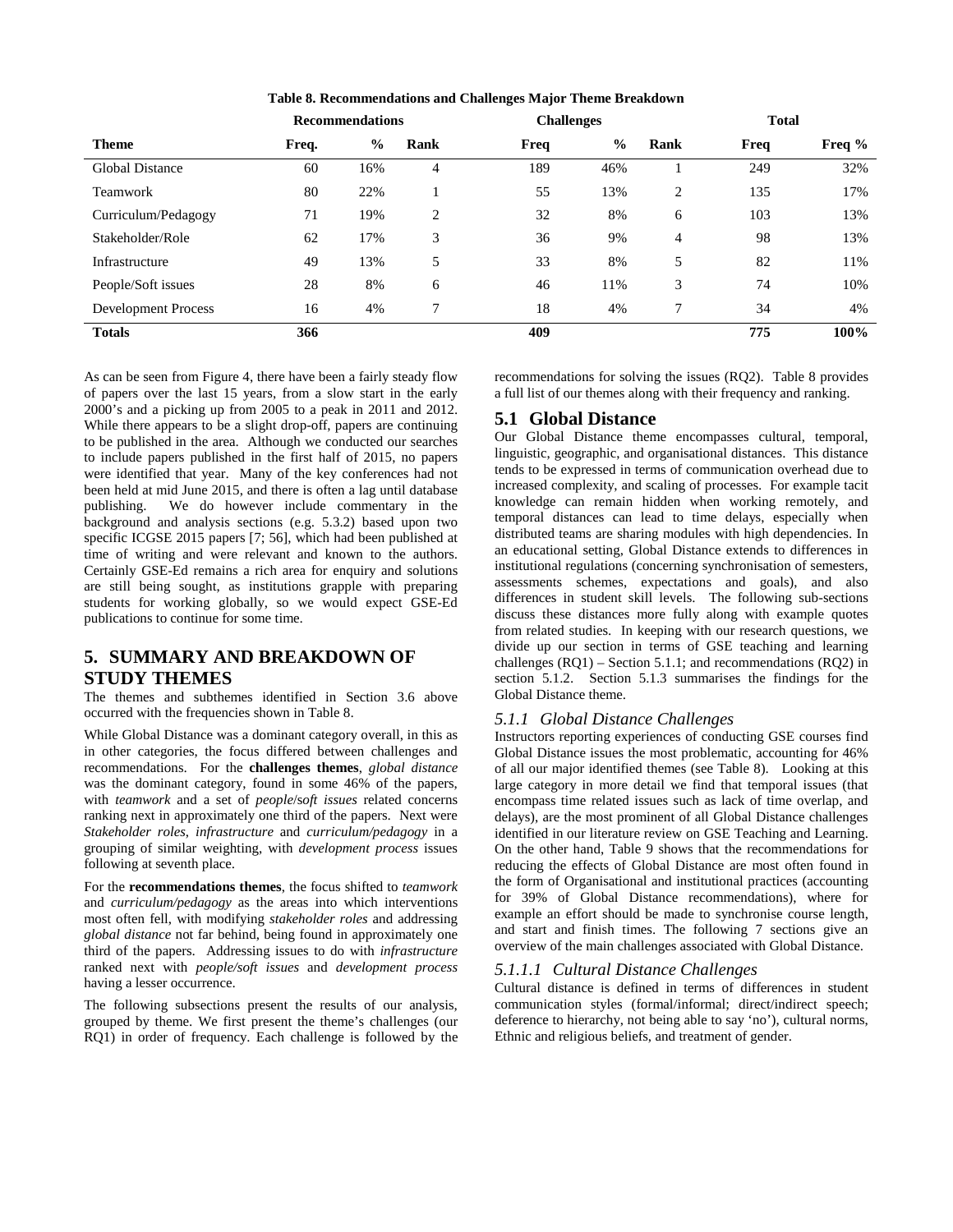| Table 9: Global Distance: Frequencies of Themes Identified in |  |  |
|---------------------------------------------------------------|--|--|
| 82 Studies of GSE-Ed                                          |  |  |

| Theme                               |      | <b>Challenges</b> |          |                |      | <b>Recommendations</b> |
|-------------------------------------|------|-------------------|----------|----------------|------|------------------------|
|                                     | Freq | $\%$              | # Papers | Freq           | $\%$ | # Papers               |
| Cultural                            | 39   | 21                | 27       | 6              | 10   | 6                      |
| Geographic                          | 9    | 5                 | 9        | $\overline{4}$ | 5    | $\overline{4}$         |
| Increased complexity                | 13   | 7                 | 12       | 6              | 10   | 6                      |
| Linguistic                          | 22   | 12                | 22       | 6              | 10   | 6                      |
| Organisational and<br>institutional | 46   | 24                | 30       | 23             | 39   | 16                     |
| Skills (of student)                 | 11   | 6                 | 11       | 3              | 5    | 3                      |
| Temporal                            | 49   | 26                | 35       | 12             | 20   | 9                      |
| <b>Total</b>                        | 189  | 100               | N/A      | 60             | 100  | N/A                    |

Cultural challenges in GSE education spanned from differences in 'student' culture  $[#76]$ <sup>[1](#page-9-0)</sup>, work culture and work ethic  $[#38, #40]$ , formality at work [#5], treatment of women [#23], adherence to rules [#23], to reactions to criticism [#23].

Cultural difference was a recurring theme across several studies [#28, #38, #54, #61]. These differences can be observed in styles of interaction [#33, #44] where mixed cultural backgrounds *caused problems with the interactions with extended team members* [#37].

Culture can have an effect on performance, where students with a strong hierarchical culture performed more poorly in collaborative projects [#75]. Non-reporting of project task overruns [#69], not giving an opinion to avoid confrontation [#19], and a reluctance to ask questions [#68] can all have an adverse effect on the project and are issues to be aware of in mixed cultural groups.

#### *5.1.1.2 Geographic Distance Challenges*

We view this minor theme as the impact geographic distance has on communication; where members of the team, for example, can no longer rely on informal type of communication to discuss issues and share knowledge.

Since remote team members are no longer visible, they may get forgotten or left out [#19], also it is difficult to interpret silence in a conversation when not meeting someone face to face [#82].

#### *5.1.1.3 Challenges due to Increased Complexity*

This theme was a catch-all in terms of covering issues that cut across several Global Distance minor themes, which we define as 'increased complexity' due to running large-scale projects that are distributed.

Some observations in this category were quite high level, and just noted that in GSE education communication processes can be challenging [#18, #13, #4] or need more communication than colocated student project groups [#49]. One group of researchers note that the preoccupation with communication and cultural issues limits the student's ability to explore other SE challenges [#60] perhaps underlining the finding that video-conferencing alone does not work [#11].

j

#### *5.1.1.4 Linguistic Distance Challenges*

Several studies reported issues relating to language, for example where students are forced to communicate in their second language.

Language was often viewed as a barrier to communication [#1, #12, #13, #40]; some students had problems in expressing themselves in English [#5], and in extreme cases a lack of language skills led to isolation [#7], also poor language skills made it more difficult to share a sense of humour [#82]. Language can also be a problem in development, for example when a group of Turkish students were asked to develop Graphical User-interfaces in Spanish [#72]. Often the Lingua Franca is English which in one case was the third common language across all the teams and introduced an additional translation filter in both directions [#23].

#### *5.1.1.5 Organisational Distance Challenges*

This minor theme caused the course organisers a great deal of anguish – and is perhaps the most difficult to control, with some advice given to select collaborating institutions with care given that many of these issues are beyond the control of any one location or institution. This section concerns problems with synchronisation or with infrastructures across collaborating institutions. For example, development process and communication tool mismatch, mismatch in course length, content, semester start and end dates, and different approaches to assessment, also differences in governance and management styles.

Management of the course has considerable overheads, and includes the additional coordination work of hosting institutions [#52, #55, #56]. Different school schedules is a problem [#51, #4, #13], along with conflict resolution [#76], dealing with continuous changes of rules at each site [#4], differing university regulations [#76], different views and expectations of teaching staff [#4], differences in admission requirements across institutions [#4], differences in examination requirements [#4], and incompatible holidays [#9, #23].

Bosnić *et al.* [#7] conducted many research studies in the field of GSE Education, and noted: *it can be a very challenging task for the project supervisor to monitor remote team and, at the end of the project work, evaluate their overall performance and individual contributions*, and GSE courses *require additional effort in technical preparation, involvement with students and interaction with host institutions* [#7].

## *5.1.1.6 Skills Imbalance Challenges*

This set of observations refers to the distance between technical skill levels of participating student groups. It links closely to the Organisational challenges above. Here the focus is on the problem from the instructor's perspective in terms of trying to create a balanced team [#17], and managing different skill levels [#4], where in one extreme case students joined the distributed course with no training in technologies, tools or architectures [#67].

#### *5.1.1.7 Temporal Distance Challenges*

This sub-set of challenges proved the most prominent in the Global Distance theme. Forty-nine text fragments were identified in our 82 papers that dealt with some issues around time (see Table 9). We take a broad interpretation of temporal challenge, where any issue relating to time zone differences, time delays, issues with synchronous communication are included here, including time pressure due to over stretched team members.

<span id="page-9-0"></span><sup>&</sup>lt;sup>1</sup> Note: we prefix with  $#$  references from the secondary reference list of selected studies in Appendix A.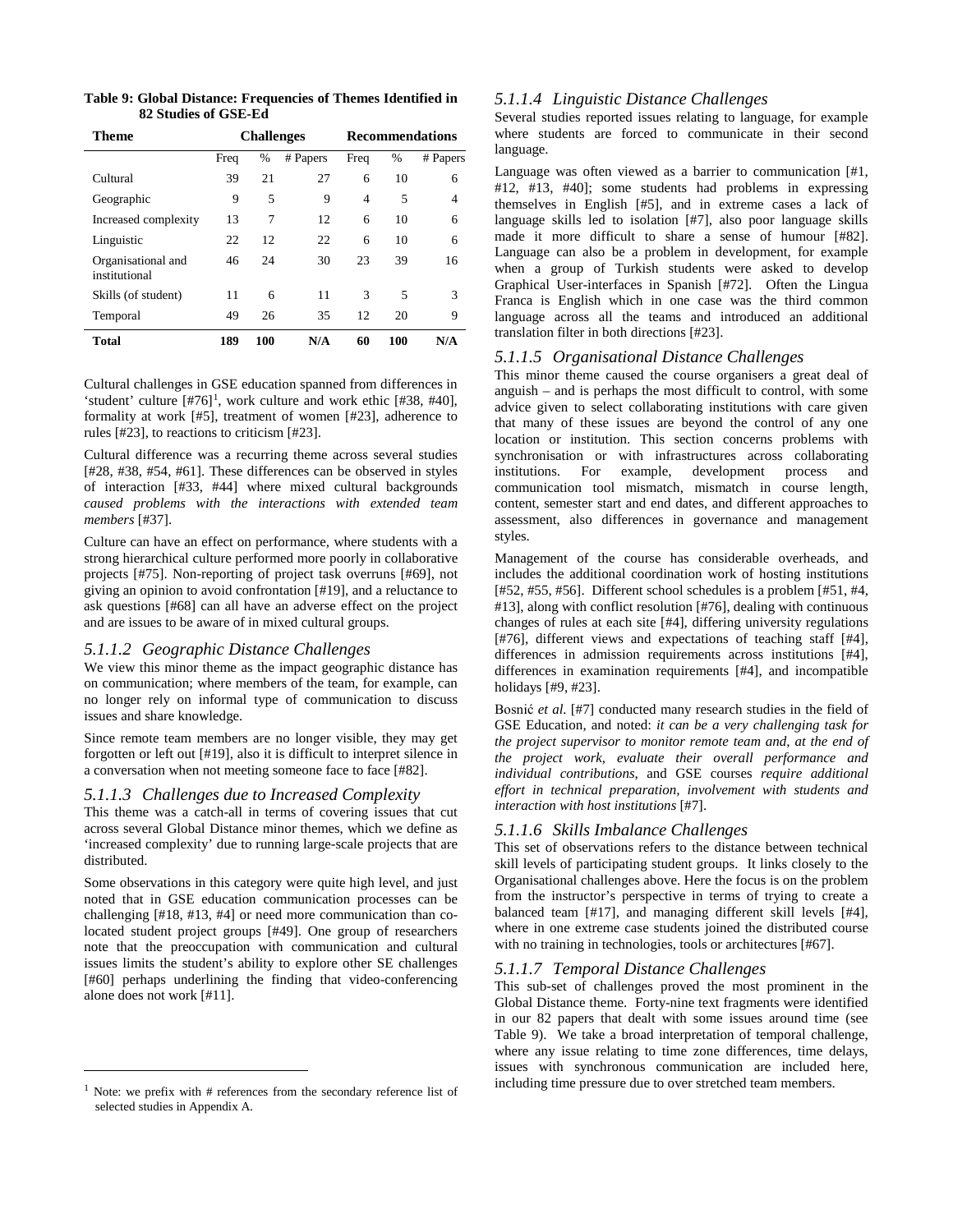Time-zone differences between locations made it difficult to schedule meetings [#1, #53, #67] and coordinate activities [#38, #40, #76, #78,] where meeting times were arranged that did not suit everyone [#68]. Time management is also a concern [#74, #4]. These difficulties point to the student project setting reflecting the kind of issues global teams in industry face daily; which is what the instructors aim to expose.

Time is important to communication, and has been studied as a specific line of research, in for example Swigger's 2012 study on the temporal communication behaviors of global software development student teams  $[#78]$ . Swigger *et al.* note: development student teams [#78]. *communication behaviour seem to be linked to a team's timing, pacing, synchronization and, ultimately, performance. This tends to support the premise that global software teams, similar to teams everywhere, are temporally patterned in complex ways* [#78]. This pattern is perhaps explained by Swigger in an earlier study in 2009: *students' temporal patterns during projects also varies, with lots of communications at the beginning of each project and again soon after the mid-point of the project, and finally at the end of the project* [#80].

#### *5.1.2 Global Distance Recommendations*

For definitions of each of the seven minor themes in this category please refer to the challenges section above and Appendix E. The recommendations in this section may not apply in every case – they are taken from a range of papers with different contexts (see Section 4), however the interested reader can gain some useful insights into how other educators have overcome some of the challenges mentioned in the previous section. There is a stark contrast as well in terms of the number of recommendations (60) compared to the number of identified challenges (189) in Global Distance (see Table 8).

#### *5.1.2.1 Reducing Cultural Distance*

Understanding of different cultures can be taught in separate short courses [#27], and some say must be taught in terms of norms, beliefs and business ethos [#71]. Culture can be taught using practical or theoretical teaching methods [#54]. A tip given by Lago [#45] is to identify the cultural and educational differences between the students in the separate locations, and have students learn from each other with respect to culture [#36].

#### *5.1.2.2 Reducing Geographic Distance*

According to Richardson, *an initial face to face meeting with the central team proved to be extremely important* [#68]. Updating and revising the associated documentation is especially important when team-members are not all collocated [#2]. However, there was very little in the literature that directly addressed geographic distance issues. Geographic distance issues are perhaps helped by recommendations made in other major themes, such as infrastructure.

## *5.1.2.3 Reducing Increased Complexity due to Global Distance*

Course leaders should encourage informal forms of communication [#64]. This can be achieved through a mix of communications styles (text based methods for complex details, and video for getting to know team) [#13]. Also communication should be frequent – and kept consistently high [#19, #64]. Communication protocols and strategies should be taught to the students [#71].

#### *5.1.2.4 Reducing Linguistic Distance*

Conversational English should be taught [#71], and some recommend that, in order to participate in the project, students

must pass an English language test [#63]. Also given the different language skills in the teams, students should be given the opportunity to communicate through text; *email evened out the differences in English language abilities between teams, it was completely text based and allowed everyone to focus on what was being communicated* [#13].

# *5.1.2.5 Reducing Organisational/Institutional*

# *Distance*

These recommendations are based around harmonizing processes across institutions and establishing a clear line of responsibility. For example, Favela [#28], recommend establishing responsibilities and power, whereas Clear suggests that project leaders agree to a course specific set of terms [#16], yet Bosnic [#4] state that a key success factor is flexibility in accepting different rules and habits. Students should be selected by the instructor based on a student profile to ensure a balanced team [#4], which requires a reliable and consistent student profiling process. The selection of the collaborating partner institution is critical; look for collaborators that are patient, reliable and supportive [#17], and ideally have evidence of pre-existing strong relationships [#35].

#### *5.1.2.6 Redressing Skills Imbalance Between Locations*

#### Support for this distance was sparse, other than ensuring that there is a clear understanding of knowledge prerequisites [#21], and perhaps as a warning Gotel notes, *it would be better if [students] had a software engineering class first to learn the skills and then be able to apply them in a global context* [#38]. Another way to close the skills gap is to *identify … educational differences between students … and then exploit those differences through knowledge transfer in the delivery of the course* [#45].

#### *5.1.2.7 Reducing Temporal Distance*

Temporal distance is eased by team members being flexible about meeting times [#48], and finding a common time for weekly development that all teams can participate in to keep track of progress and problems [#13]. Schedules should be shared to include working hours of the team [#35]. A mandatory project communication plan should be drawn up [#62], and teammates should be told if the student cannot attend a meeting or will be unable to answer emails [#48]. A mix of synchronous and asynchronous communication methods [#35] that are organised at regular intervals [#72] helps the team to keep in touch when not working in the same timezone. Communication might need to be started by brute force [#19], and text based communication may be the only option available at certain times [#13].

#### *5.1.3 Global Distance Summary*

Global Distance challenges and recommendations found in GSE educational settings are reflecting similar issues to those reported in the general GSE literature, where both observe issues relating to cultural, geographic, linguistic, and temporal distances [48; 58].

Table 8 shows the number of challenges observed in GSE Distance far outweighs the recommendations (with 189 observations made in challenges, and 60 recommendations). However, when considering recommendations made in our other themes, for example 'infrastructure' in section 5.5, these will have a positive impact on Global Distance issues. Therefore we advise anyone looking to conduct GSE courses to look across all our themes to gain a full and balanced picture of what is required.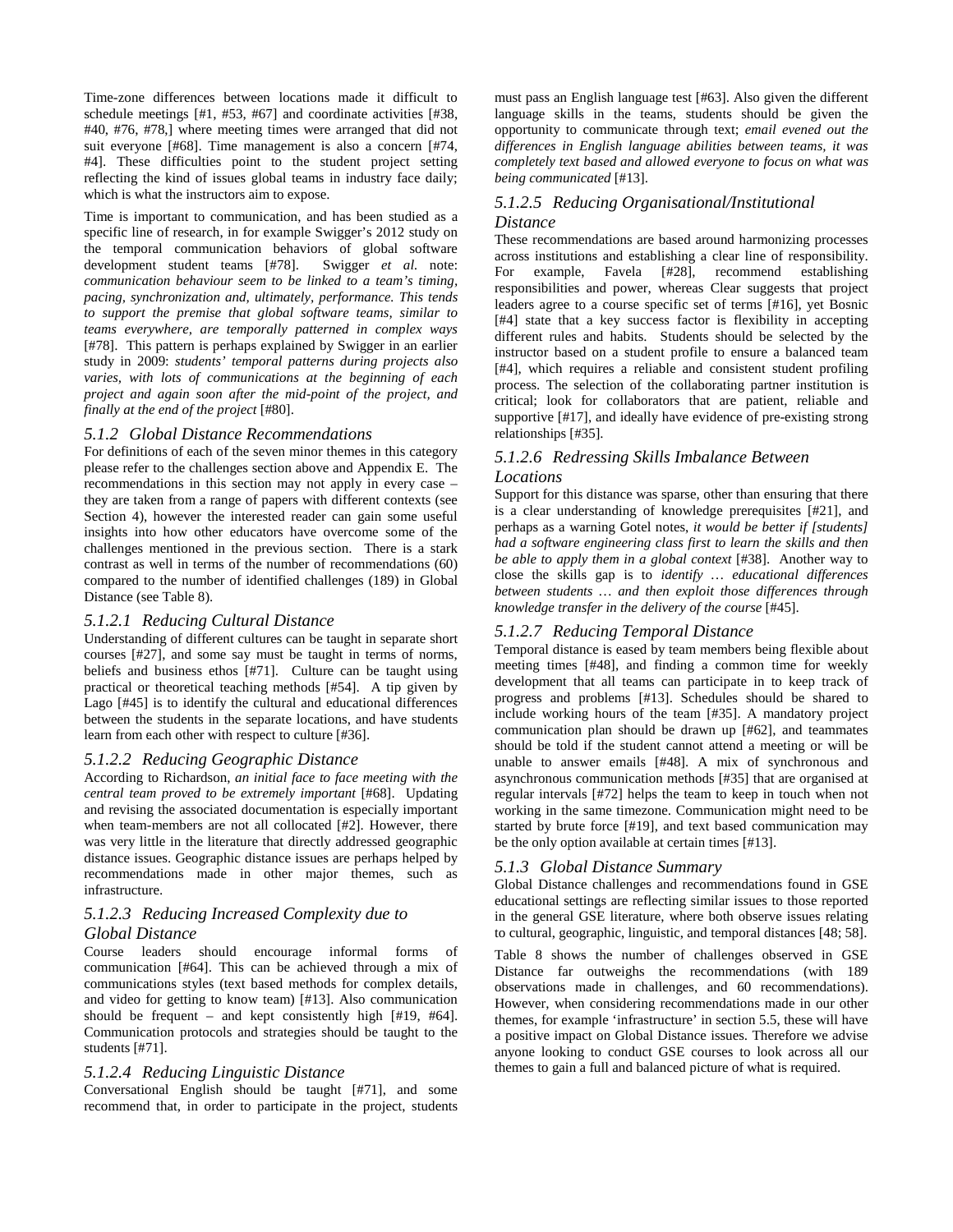## **5.2 Teamwork**

Teamwork is an essential component of software engineering in general and it is not surprising that it is also a central problem in global software engineering, ranking as the second most addressed challenge in this study (see Table 10).

#### *5.2.1 Teamwork Challenges*

Teamwork in a global setting is certainly affected by issues such as culture and temporal differences that are also addressed in the *global distance* category. However, the teamwork category reflects the unique challenges imposed on students working together on a global project in an educational setting.

#### **Table 10. Teamwork Challenges**

| <b>Theme/Subtheme</b> | Count | # Papers |
|-----------------------|-------|----------|
| <b>Teamwork</b>       | 55    | 37       |
| Synergy               | 36    | 27       |
| Task allocation       | 19    |          |

There are two minor categories designed to tease out the particular global problems in teamwork, 'synergy' and 'task allocation'. *Synergy* refers to issues affecting the cohesion, integration, and cooperation of global teams while *task allocation* includes the challenges of balancing skills, responsibilities, authority, accountability and management amongst a team. Project management issues in particular are included in the task allocation category.

#### *5.2.1.1 Teamwork & Synergy Challenges*

Comments in the *synergy* category reflected the difficulty student teams had forming effective working relationships with distant teams. Papers commenting on this issue indicate that a large amount of effort is required to engage distant teams and that local and distant team members sometimes do not commit sufficiently to a project or have different goals. These challenges often serve to limit engagement within and between local and distant teams and, as a result, reduce trust and cooperation between local and distant teams. Studies found, for example:

*students working in the international teams were expected to put extra effort because of the communication, coordination, and collaboration issues that characterizes GSE projects* [#46].

*students are demotivated mostly due to lack of commitment by other* [remote] *team members, differing goals or lack of motivation from the start of the project, and large differences in knowledge* [#7].

*One aspect that had a negative effect on the motivation was one team member who repeatedly failed to deliver what he had promised* [#29].

…*distance makes it difficult to establish trust and form relationships among distributed stakeholders* [#2].

…*global teams don't cooperate* [#11].

Another common cause of this lack of synergy is the mere fact that teams are geographically separated. Local teams tend to forget about their global teammates or misunderstand their intentions:

…*forget the other (global) team* [#19].

*Since students do not see each other, they have difficulty to generate a picture about their partners in their minds* [#72].

*The participants in the international teams did not know each other. In some cases, this turned out to be problematic* [#46].

#### *5.2.1.2 Teamwork & Task Allocation Challenges*

Comments in the task allocation minor category addressed the difficulties students and instructors had in creating teams with balanced skills and managing these teams in fair and effective ways. The studies in the papers described many different reasons for this imbalance. For example, when students themselves determine roles their inexperience or lack of knowledge of a remote team can lead to imbalances. As the papers point out:

*Leadership is a critical management skill. In this study, in some projects, it was asked students to select their project manager (leader) by themselves. But this did not work* [#63].

*The sub standard group had never defined a team leader* [#50].

*students may not be able to delegate the roles and responsibilities within the project team so that the team can work successfully together* [#69].

In addition, this immaturity in leadership often leads to project management mistakes that impact the project and the student learning experience:

*student[s] do not estimate time to complete tasks well* [#37].

*views of perceived experts were given extra weight within the consensus-seeking procedure* [#53].

#### *5.2.2 Teamwork recommendations*

Teamwork is the most addressed recommendation category in terms of both number of recommendations proposed and number of papers mentioning recommendations. Almost half of the papers provided at least one recommendation to the teamwork problem (see Table 11).

#### **Table 11. Teamwork Recommendations**

| <b>Theme/Subtheme</b> | Count | # Papers |
|-----------------------|-------|----------|
| <b>Teamwork</b>       | 80    | 37       |
| Synergy               | 49    | 26       |
| Task allocation       | 31    |          |

Teamwork recommendations reflect the unique challenges found in GSD as detailed in the *Teamwork Challenges* section (see section 5.2.1). These recommendations detail methods that can be used to get local and remote teams to communicate and collaborate across time and distance so that trust can be built between the teams and work can truly be effectively shared.

As in the *Teamwork Challenges* section, recommendations are grouped into two minor categories, synergy and task allocation. Recommendations in the synergy category propose methods and mechanisms to help local and remote students communicate, understand, and even bond. Task allocation recommendations, on the other hand, are designed to assist and train students in the management of local and remote groups.

#### *5.2.2.1 Teamwork & Building Synergy*

A key part of synergy, according to the papers we examined, is to ensure clear and constant communication. Good communication *creates visibility, better decision-making and a common understanding of shared goals* (Feljan *et al.* [#29]). This communication must start early to have a positive effect on synergy; Cao *et al.* [#12], Matthes *et al.* [#52], Last [#48], and Gloor [#33] all suggest that it's important to *get the* [local and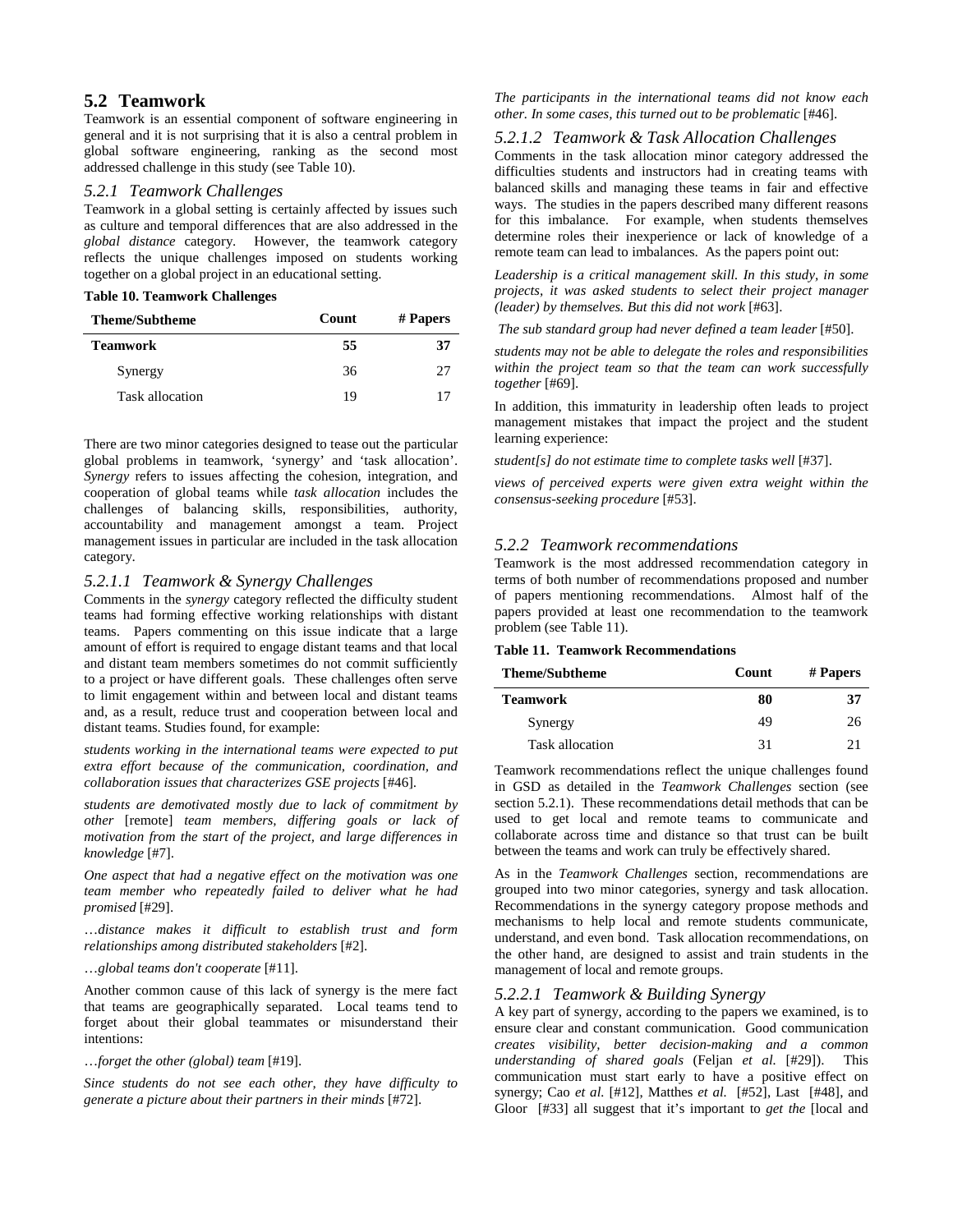global] *students to be familiar with each other as soon as possible* (Filipovikj *et al.* #30]). Dastidar et.al even recommend that *at least one member from each team, preferably the liaison should travel to the other sites to know the other team members and the team psychology better* [#20].

Part of the initial meetings should be to help local and remote teams develop a shared vision. A shared vision is essential to synergy says Gotel *et al.* [#35] and Favela [#28] while Peña-Mora suggest that instructors *require students to articulate their own vision of the project they want to work on, and then asks them to collaborate with the other class members and the instructors to develop one shared project vision* [#65].

Once an initial understanding is established, studies recommend that instructors continue to be proactive to ensure that teams maintain their synergy. Filipovikj *et al.* [#30] state that instructors must ensure that *communication levels* [are] *consistently high*, Gotel *et al.* [#37] claim that instructors must *focus more than [they] expect upon social bonding activities*, and Nordio *et al.* [#62] recommend *optional group exercises emphasising communication skills*. Crnković *et al.* [#19], Filipovikj *et al.* [#30] and Ende *et al.* [#23] all stress that synergy is only possible if instructors *ensure that students keep the other site in mind* [#30]. The Filipovikj *et al.* paper in particular offers several tips that will keep students from forgetting about the remote site.

#### *5.2.2.2 Teamwork & Handling Task Allocation*

The second minor category under the teamwork major category was task allocation, including student team management. Most of the recommendations from the studies in this area concerned team organization. Several papers observed that small teams (both local and global) worked better: *Keeping teams small induces team members to equally contribute to project and allows tutor to monitor individual performances; also communication overhead is kept to a minimum* (Matthes *et al.* [#52]; see also Giraldo *et al.* [#32], and Gloor *et al.* [#33]).

Other authors suggested that self-organized teams worked well (see Fagerholm *et al.* [#26] and Gotel [#35]) though some authors preferred mapping students to particular skill positions (Feljan *et al.* [#29], Neto *et al.* [#58], and Deiters *et al.* [#21]). The tradeoff between self-organizing teams and planned teams seemed to be that the former provides more buy-in and synergy from the students while the latter creates technically stronger teams: *balance the expertise within each group so that each group has a range of skills available to it*. (Neto *et al.* [#58]; see also Peña-Mora *et al.* [#65]). Lago *et al.* found that *Both VUA and UDA students found the assignment of roles and roles rotation a good idea to better organize and distribute the teamwork* [#46] and Feljan *et al.* note that *there should be a balance of nations involved in a team; otherwise a kind of favoritism can occur*. [#29]

Some studies recommended appointing team leaders and incountry champions to organize local and global teams [#41, #80]. Serce *et al.* claim that the *experience level of the leader is critical and it is better to assign a more experienced person to globally distributed students teams*. [#72]

A final note of interest is that several studies found that the distribution of responsibilities, as opposed to roles, was crucial. *Deliverables produced by the international teams must contribute more centrally, to the final product* claims Doerry *et al.* [#22]. One paper in particular, Peña-Mora *et al.* [#65], recommend *developing a responsibility chart comprised of the tasks students* 

*must complete to fulfill their role in the course is the next move instructors and students need to make*.

## *5.2.2.3 Teamwork Summary*

For instructors, the take away on synergy from these papers is that local and global teams seldom create synergy on their own. It takes careful planning and mentoring from the instructor to develop and encourage this synergy.

Task allocation, in sum, is seen by many studies to be a crucial part of the success of global student projects. The studies seem to indicate that instructor involvement in team constitution and roles, and even in individual responsibilities, is necessary. Any instructor planning to teach a GSD course would do well to think carefully about the makeup of local and global teams and apply some of the principles recommended in this section to their teams.

## **5.3 People/Soft Issues**

This theme was the third most dominant in the group of themes identified, indicating the important role that the socio-emotional dimension plays in globally distributed courses. For students expecting to repeat their often individual experiences from technically focused computer science or software engineering courses, dealing with the people issues which must be surmounted in GSE presents a major challenge [#5].

#### *5.3.1 People/Soft Issues Challenges*

As indicated in Table 12 below, challenges under this theme grouped into three primary subthemes: motivation, trust, and stress, with motivation and trust having the bulk of the focus.

#### **Table 12. People/Soft Issues Challenges**

| Theme/Subtheme            | Count | # Papers |
|---------------------------|-------|----------|
| <b>People/Soft Issues</b> | 46    | 29       |
| Motivation                | 23    | 17       |
| Trust                     | 18    | 16       |
| <b>Stress</b>             | 3     | 2        |
| Self-awareness            | 2     | 2        |

#### *5.3.1.1 People/Soft Issues - Stress Challenges*

As an example of the **stress** experienced by students in a GSD course [#47] report

*this is often the first encounter with working in a bigger project group, and it is easy for them to get overwhelmed and lose focus of what we try to convey in the course.*

#### *5.3.1.2 People/Soft Issues - Motivation Challenges*

The topic of student **motivation** was mentioned in several studies, with a wide range of contributing factors being identified, as noted in the excerpts below:

The topic of student **motivation** was mentioned in several studies, with a wide range of contributing factors being identified, including: *Communication issues; different perception of time, respect for deadlines and low quality work;* [#5] *differences in work culture leading to increased conflict and decreased trust; lack of commitment by other team members, differing goals or lack of motivation from the start of the project, and large differences in knowledge* [#7].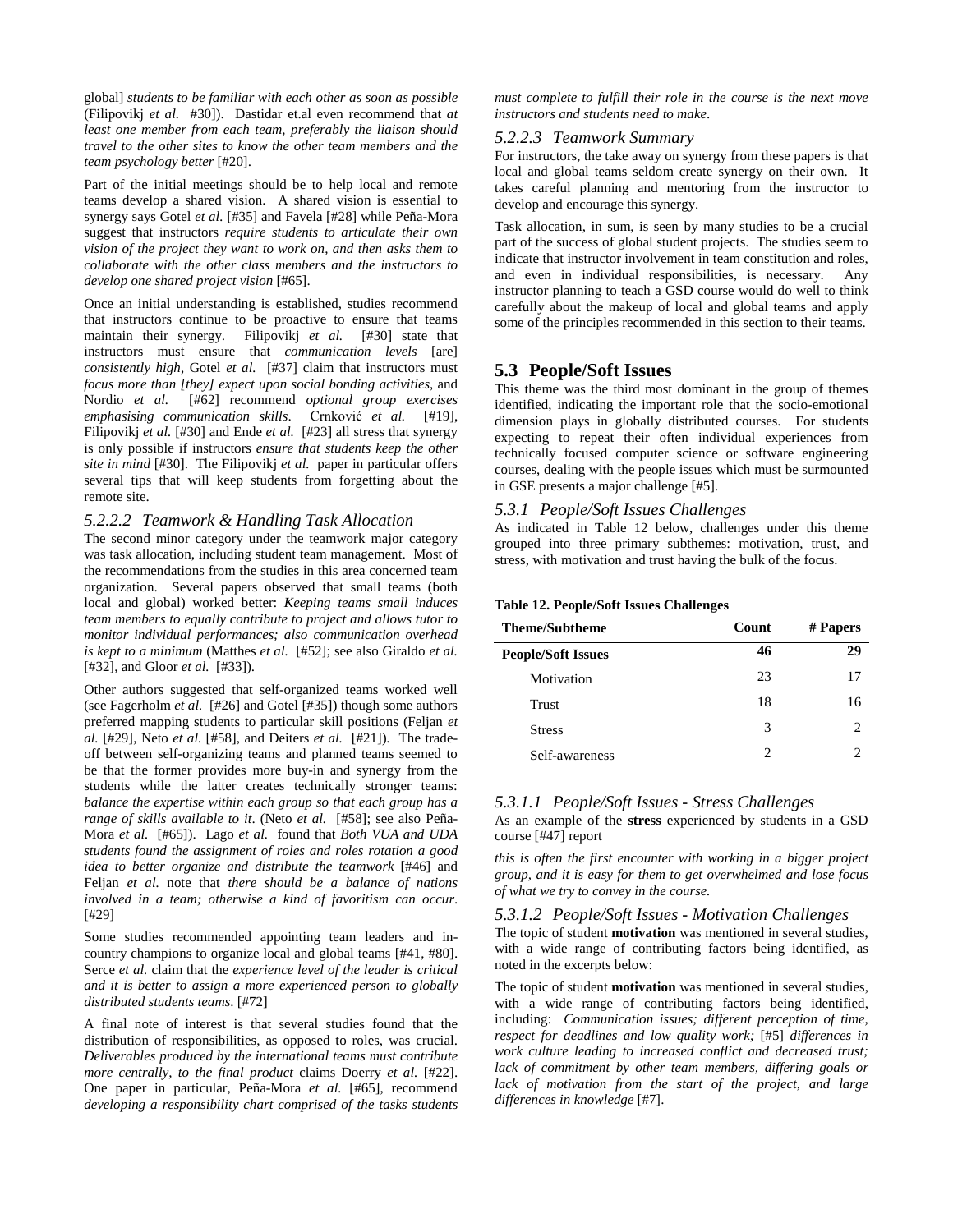Lack of motivation resulted in *procrastination leading to insufficient time at the end of the project* [#63], a*nd poor performance: The two groups that developed a bad attitude toward the exercise never bought into the outsourcing idea* [#50].

*Method of grading both individual work and group projects may negatively affect student participation and performance* [#79]*,*  [#45]. *Fear of results may affect motivation* [#69], and *competition between teams sometimes is de-motivating* [#37]. *Division of less glamorous tasks may breed resentment and reduce buy-in* [#54].

As can be seen the range of **motivation** related concerns that arise in GSD courses is considerable, with a resultant need for instructors to actively manage student motivation. Indeed the issue has been strongly stated as a conclusion in a previous Review [47]:

*Students involved in GSD training programs usually experience a lack of motivation.*

#### *5.3.1.3 People Issues - Self-Awareness Challenges*

Cognate with motivation **Self-awareness** was a code relating to student specific attributes that can cause issues in a non face-toface environment, for instance student concerns relating to *perceptions of self; of respect; and of temporal repercussions from misunderstandings; rendered collaboration less effective in nftf environment* [#82]*.* In addition work teams with low attention to future time *had greater odds of poor performance* [#75].

While these student degrees of **self-awareness** may not be easy for instructors to impact, it is necessary to be aware of them so that suitable designs or interventions can be considered.

#### *5.3.1.4 People/Soft Issues - Trust Challenges*

Issues associated with **trust** were apparent from several studies. The selected issues arising included:

*Remoteness - since students do not see each other, they have difficulty to generate a picture about their partners in their minds* [# 72], *so assumptions about team members materialise from day one* [#37]. S*tudents lack loyalty, team spirit and collective responsibility* [#19, *trust in the remote teammates*.[#46], and suffer from *Inability to find stakeholders quickly* [#8].

*Poor performance: when programming difficulties resulted in some members underperforming, the team began losing trust in them on important tasks* [#64], *Two of the teams had a bad attitude related to the use of an outsource programmer. They were unwilling to bring this third party into the team as a contributing partner* [#50].

*Qualities important in teamwork, such as trust or cooperation*  [can be] *an additional challenge if various cultures are involved*  [#15], *students are faced with different cultures for the first time, and they may have a hard time accepting behavior not similar to theirs* [#6].

#### *5.3.2 People/soft issues recommendations*

This theme in contrast to its third highest placing under challenges was the sixth most dominant in the group of recommendation themes identified, suggesting that the socio-emotional dimension as an area in itself was not given critical focus in devising recommendations. It is interesting to speculate on the reasons for that reduced emphasis, but perhaps some of this focus had already been taken up in recommendations regarding more active stakeholder roles and strategies addressing Global Distance. Nonetheless this remains an area which did attract several

recommendations, and the need for motivation from both staff and students was noted in [#4] as a *key success factor*.

As indicated in Table 13 below, recommendations under this theme grouped into two primary subthemes: motivation and, trust echoing their primacy as subthemes in the accompanying challenges category.

#### **Table 13. People/Soft Issues Recommendations**

| <b>Theme/Subtheme</b>     | Count | # Papers |  |
|---------------------------|-------|----------|--|
| <b>People/soft issues</b> | 29    | 16       |  |
| Motivation                | 20    | 10       |  |
| Trust                     | 8     |          |  |

#### *5.3.2.1 People/Soft Issues – Inspiring Motivation*

For the topic of student **motivation** several concrete recommendations were made. For instance:

*give students the choice of co-located or distributed project.* [#62] and

*Enhance student motivation through mandatory participation*  [#32].

As can be seen these are directly contradictory recommendations, but each could play a role in encouraging student participation in learning. The first suggestion however presumably means that only students interested in GSD would participate, which seems undesirable from a GSD learning outcome perspective. Other recommendations can be classified as recommendations for course design or action before the course begins, actions to be taken at the start of the course and actions during the course. Key suggestions for motivational **designs** of the course relate to its being motivational for students through its authenticity or through a degree of competition, for instance:

*Genuine global software engineering projects that engage students in activities and deliverables that are truly interdependent are more important to the success of a global software engineering course than anything else an instructor can do* [ #77].

Both [#4] and [#6] recommend competitions *which motivate students for developing software* [#4, #6], *where student teams work on a software engineering problem, defined by an external customer from a foreign university* [#4].

One recommendation for instructors from the **outset** is the importance of conveying the motivation for the GSE-Ed course [#29].

Peters *et al..*[56], reflecting on student motivational concerns, observe that the use of a learning agreement can be a conscious strategy to assist students to be conscious of the broader learning goals of a GSD course.

Recommendations for instructors **during** the course relate to consistently encouraging and rewarding student work, and active mentorship:

Yet not all concerns relating to student motivation may be readily addressed, as recognized in the frank acknowledgments by [#30]:

*Tip 3: Keep communication levels consistently high - outcome communication flow good but some students passive, the lesson learned is that frequent communication is not enough, and that the students' engagement plays a crucial role* [#30].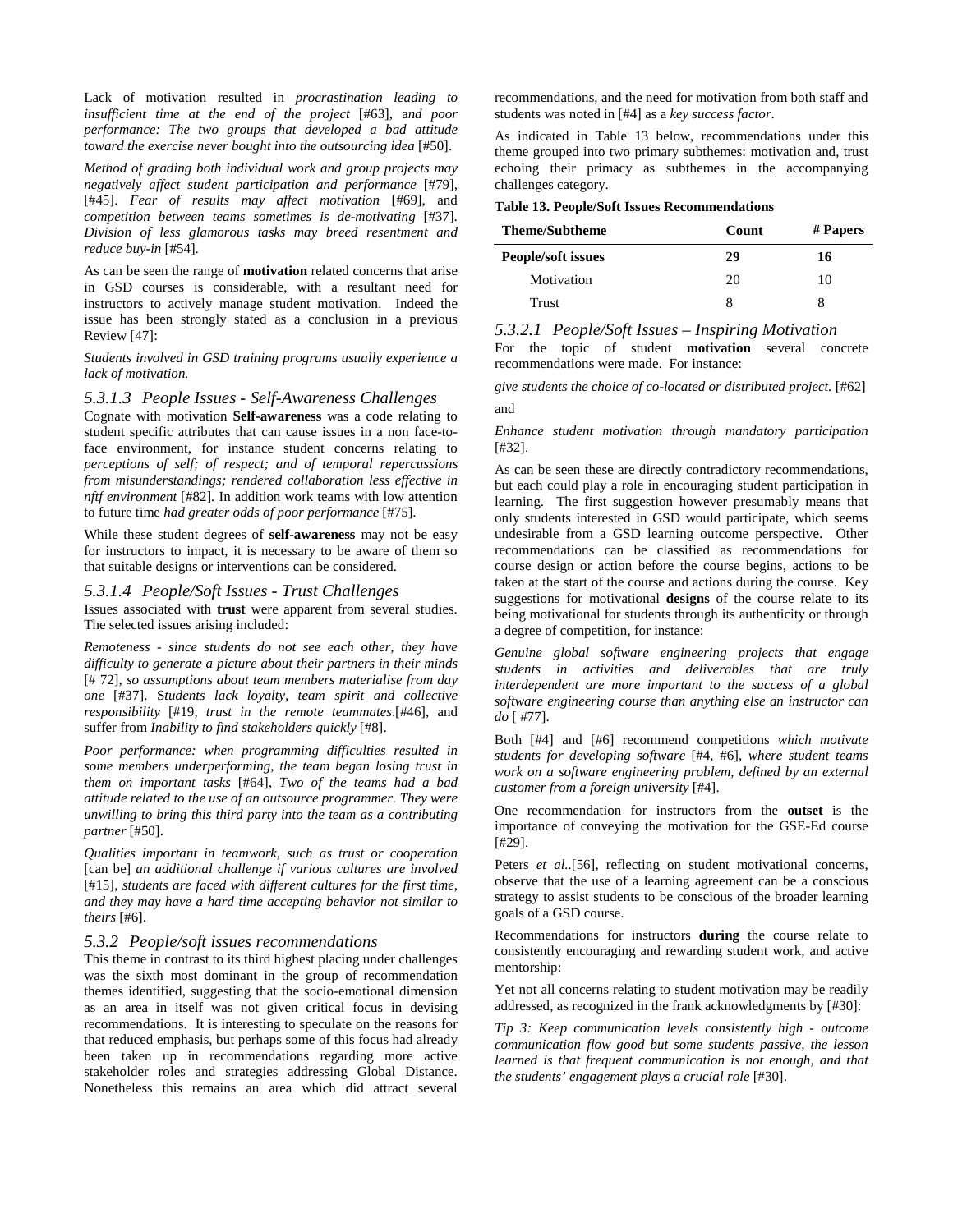*Tip 6: Remember: we are different - outcome positive: The implementation of the teachers' tips prevented issues related to cultural difference in the project. Teachers' view: However the differences in technical skills were significant and the overall motivation of some students was too low to cover for the deficiencies in their knowledge* [#30].

In the latter case of course some task redesign and reallocation prior to the course, or implementation of technical mentoring strategies during the course may be helpful. These recommendations would tend to fit under the teamwork/task allocation, or stakeholder role themes.

#### *5.3.2.2 People/Soft Issues – Building Trust*

Issues associated with **trust** were apparent from several studies. Again we illustrate selected recommendations for course design or action before the course begins, actions to be taken at the start of the course and actions during the course below. An initial recommendation is that, *teams should travel to the other site*  [#11], which is consistent with those from the GSD literature which recommend face to face meetings to alleviate forms of Global Distance [48]. While it is clearly desirable for the teams to meet face to face **before** or at the **outset** of the collaboration, it is not always practical with student teams due to cost or logistical issues. Related challenges and recommendations referring to the cost and sustainability of GSD courses are noted under the category of 'Global Distance: organisational'.

*to make the first contact easier, students asked for some icebreaking sessions, as well as proposed to have additional innovative and fun moments during the course, to break the "serious" course atmosphere* [#29]*.*

These recommendations on approaches to 'breaking the ice' need careful design, as cautioned by [#30] who observed the need to move beyond formal introductions to: *a deeper informal interaction between the team members.* 

Augmenting the informal interaction may also take the form of culturally specific educational components in the course, which address cultural differences through assignments comparing cultures [#19].

#### *5.3.2.3 People/Soft Issues – Summary*

Processes and approaches that build trust will be important if teams are to function and perform effectively. The literature on trust in global teams is large, but we can see here some tensions between what may be assumed to be initial positive assumptions with notions like *Dispositional trust* [which] *refers to an individual's ability and willingness to form trust in general*, [62] (*and includes attributes such as openness to experience*), *swift trust* [38] (*assumptions of professional competence on the part of peers*) or *referred trust* [54] (*trusting behaviours based on instructor's assurances about the remote colleagues*). In reality, as the quotes above indicate, the situation is dynamic and fluid, as not only do the degrees of trusting behaviour that students bring to the course vary, but a form of *situated trust* [53] appears to be in operation (*where trust evolves based on the situation and the performances and the cues from team members)*. As observed in [62], interpersonal trust in virtual settings builds based upon the attributes of *Competence, Predictability, Benevolence, Integrity*. So when working in global teams with unfamiliar colleagues, failure to demonstrate competence and behave in predictable ways (especially on the part of remote team members) can be extremely damaging to the fragile initial dispositions and to further trust development, and poses a major challenge to effective student learning in GSD courses.

Instructors need to pay attention to motivational designs for a GSE-Ed course and the need to mentor and encourage students with key interventions at critical stages of a course. But the onus rests also with students themselves. As noted under motivation above, the differences in student skills and subsequent performance can damage trust [#30]. But a strategy of honesty is one that students can adopt to help enlist support and sustain trust:

*Be honest about your own technical abilities* [#48]*.*

# **5.4 Stakeholder Role**

The stakeholder category encompasses the various roles in GSE-Ed (instructor, student, client, university representative) and considers how their participation creates either challenges/barriers or recommendations to education. Since GSE-Ed is delivered by instructors to students in the context of a university, it not surprising that this category has received attention from many (about a fourth) of the studies.

#### *5.4.1 Stakeholder Role Challenges*

GSE-Ed courses have several stakeholder perspectives to manage as indicated in table 14.

#### **Table 14. Stakeholder/Role Challenges**

| <b>Theme/Subtheme</b>     | Count                       | # Papers       |
|---------------------------|-----------------------------|----------------|
| Stakeholder/Role          | 36                          | 20             |
| Instructor                | 14                          | 8              |
| Student                   | 13                          | 10             |
| Client                    | 6                           |                |
| Role conflict             | $\mathcal{D}_{\mathcal{L}}$ | $\mathfrak{D}$ |
| University representative |                             |                |

## *5.4.1.1 Instructor Role Challenges*

The instructor sub-category involved issues the course instructor(s) encountered with managing a globally dispersed set of students. As can be imagined, the most common challenge for the instructor is the time involved in such management. This idea was repeated in many studies [#37, #76, #7]. This increased workload can also apply to other associated staff [#4].

Another rather obvious challenge is the difficulty planning and coordinating a course that operates in two or more locations. Studies warn about the high degree of synchronization of objectives, classes, and project that must be done between locations [#67, #76, #37]. Similarly, instructors must be prepared to spend significant time coordinating schedules and resources across global classes, but these challenges are addressed in the infrastructure section.

Student communication across teams is one of the particular areas that needs special planning and time from the instructor to be effective. As one author said, *effective communication requires additional time and instructors required a communication plan. Students [are] sometimes unwilling to put the time into effective communication* [#63].

Finally, normal teaching activities like maintaining objectivity, continually auditing students, and keeping students focused become even more challenging in a distributed environment. Gotel *et al.*, for example, talk about the difficulty in maintaining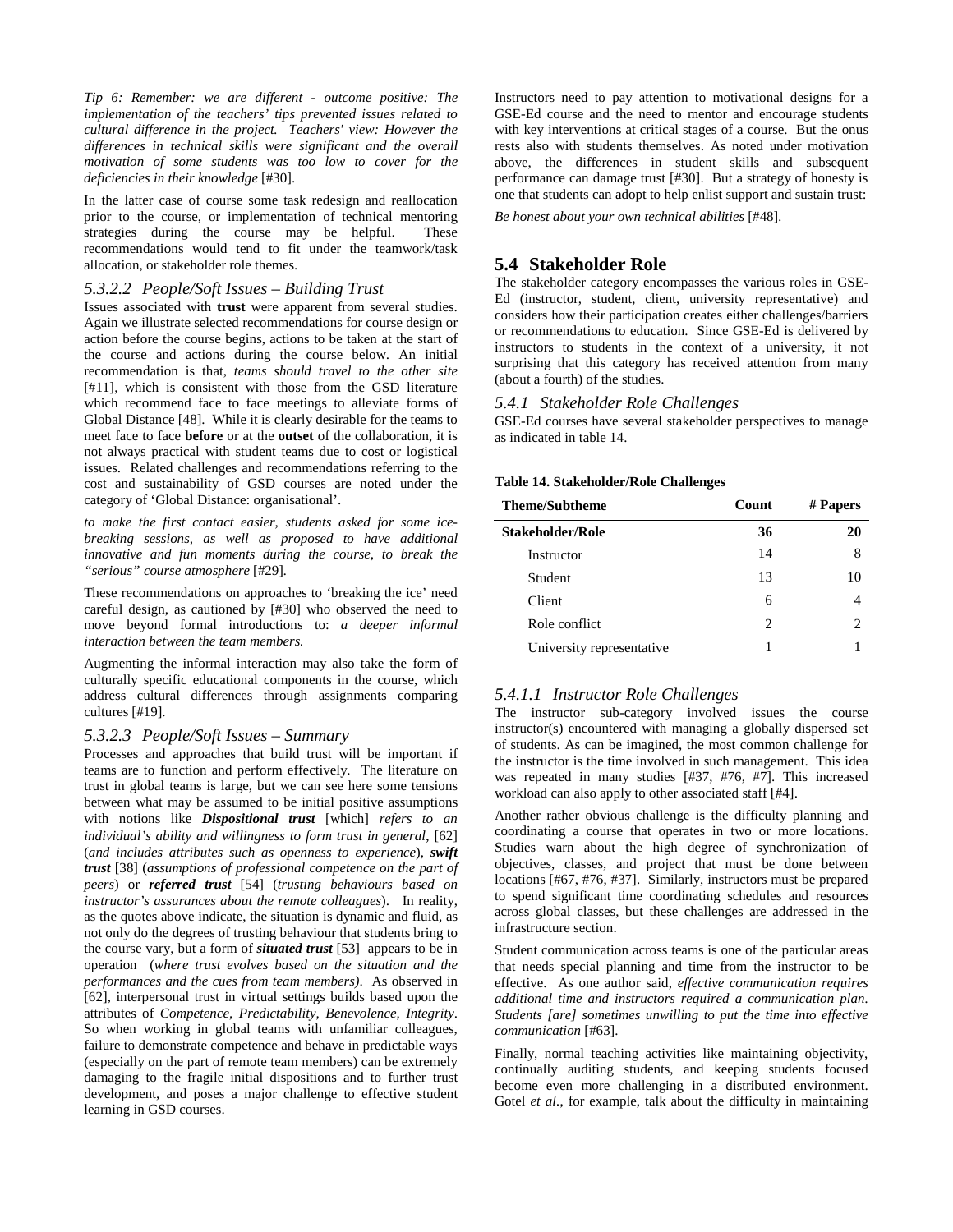objectivity with global teams [#37] and also about the challenges in properly auditing local and global teams [#37, #34]. And [#1], [#53] and [#67] describe the time and difficulty in managing student meetings.

Overall, running a GSD course requires more time, planning, and monitoring than a normal SE course because of the distributed nature of the course and instructors must be aware of this when teaching or planning such a course.

### *5.4.1.2 Student Role Challenges*

The second stakeholder role we identified in these studies is that of the student. The student role includes issues of student management skills, preparation, and focus. Management skills are a particularly difficult challenge. Many of the courses presented in these studies had no software engineering experience as a prerequisite for the GSD course. As a result, students were learning both processes and management skills in a very difficult global situation. As Gotel *et al.* note, *Students are not prepared for managing resources at distance* [#35]. Problems students have in this area include a lack of attention to details about the distributed process [#53, #35], a frustration and inability to handle a lack of predictability related to global management [#76], an inability to manage deadlines between local and distant teams [#62, #21, #37] and an inability to get global and local teams to attend meetings [#72].

Students also lack a global awareness that is an important part of their role. For example, *global and local groups tend to use tools that they are familiar with but which are different from the other group; makes coordination between groups hard* says Petkovic *et al.* [#67], a challenge echoed by [#2] and [#35]. Students also have a tendency to forget the distant group [#33, #36, #19]. As Gloor *et al.* [#33] put it, *students must remember to inform the rest of the group about their other activities*.

When students do confront the complications of geographic and temporal distance they seem unprepared to handle them and surprised by the effort required. Paasivaara *et al.* [#64, #10] discuss the problems that temporal distance causes students, for example. Lago *et al.* [#46] note that *students working in the international teams were expected to put extra effort because of the communication, coordination, and collaboration issues that characterizes GSE projects* and that *participation in the international teams was perceived as effort consuming*. A result of this increased effort means that *communication issues are an expected demotivating factor* that instructors must manage says Bosnić *et al.* [#5].

The student role, then, sees many challenges that must be addressed by the instructor either through curricular design, course management, or mentoring. Student immaturity in global management and their unfamiliarity with overcoming geographic and temporal distance pose distinct challenges that must be addressed.

#### *5.4.1.3 Client Role Challenges*

Another role that poses challenges in GSE-Ed is the "client" role. In the GSD context a "client" could be external to the academic environment or a global student team that is serving as a client. In both cases, similar problems crop up. The most challenging of these is handling feature creep. Gotel *et al.* [#38] say, for example *unlike projects that students create for themselves, the US students were developing code for the Cambodian students (clients) and scope creep was a concern* while Neto *et al.* [#58] saw students having problems with *managing [external] customers and the development process; customers wanted* 

*additional functionality etc*. One result of this complication is that *dealing with problems at the customer site impacts on student progress and may cause work redistribution within the team* [#58].

On the other hand, Bruegge *et al.* [#11] note that sometimes the *client is not responsive* which causes acute problems in a course with semester time constraints. When an external client **is**  responsive, it causes different problems: *an external customer from industry usually does not possess teaching experience, raising the risk of unsuitable course advising and project support* [#7]. Or, even if the client provides proper support, *… projects requiring an acquisition of highly domain specific knowledge, usually under supervision of the customer. Such knowledge tends not to be communicated to the remote team* [#7], and thus causes problems for the remote team.

Several studies noted that problems sometimes arise not out of a particular role, but from the fact that roles conflict. Clients are voluntary, for example, but students must meet class requirements. Clear *et al.* [#17] describe the problems created by the *tension between voluntary participation of subjects and [the] student role*. Lago *et al.* [#46] note that students themselves assume many roles on local and remote teams and *the use of many roles has been perceived as a limitation (or overload) in local teams*.

## *5.4.1.4 University Representative Role Challenges*

The final role that was described in the set of studies that we considered was the 'university representative'. This role is separate from that of the instructor and includes the critical (but background) managerial, technical and administrative supporting roles, which sanction and enable a GSE-Ed course. A course must operate in the university environment with its structure and rules and Gotel *et al.* [#37] point out that *it is easy to overlook the costs in start-up, set-up and on-going management*. In other words the university role, as it represents the structure and rules of the university, presents a challenge that instructors must plan for and accommodate.

# *5.4.2 Stakeholder/Role Recommendations*

The stakeholder recommendation category (instructor, student, client, university representative) provides ideas for overcoming the various challenges that these different roles face in GSE-Ed. As with the stakeholder challenges category, the stakeholder recommendation category was the second most targeted category for papers. Table 15 provides the statistics for this category.

#### **Table 15. Stakeholder/Role Recommendations**

| <b>Theme/Subtheme</b> | Count | # Papers |  |
|-----------------------|-------|----------|--|
| <b>Stakeholder</b>    | 62    | 33       |  |
| Instructor            | 48    | 25       |  |
| Student               | 7     |          |  |
| Client                | 5     | 5        |  |
| University            |       |          |  |

#### *5.4.2.1 Instructor Role Considerations*

The majority of recommendations were for the instructor role. A reading of the comments indicate that the overall recommendation is that the instructor must be intimately involved with the teams and projects (both local and global) and must provide clear and predictable guidance. Cao *et al.*, for example, state that an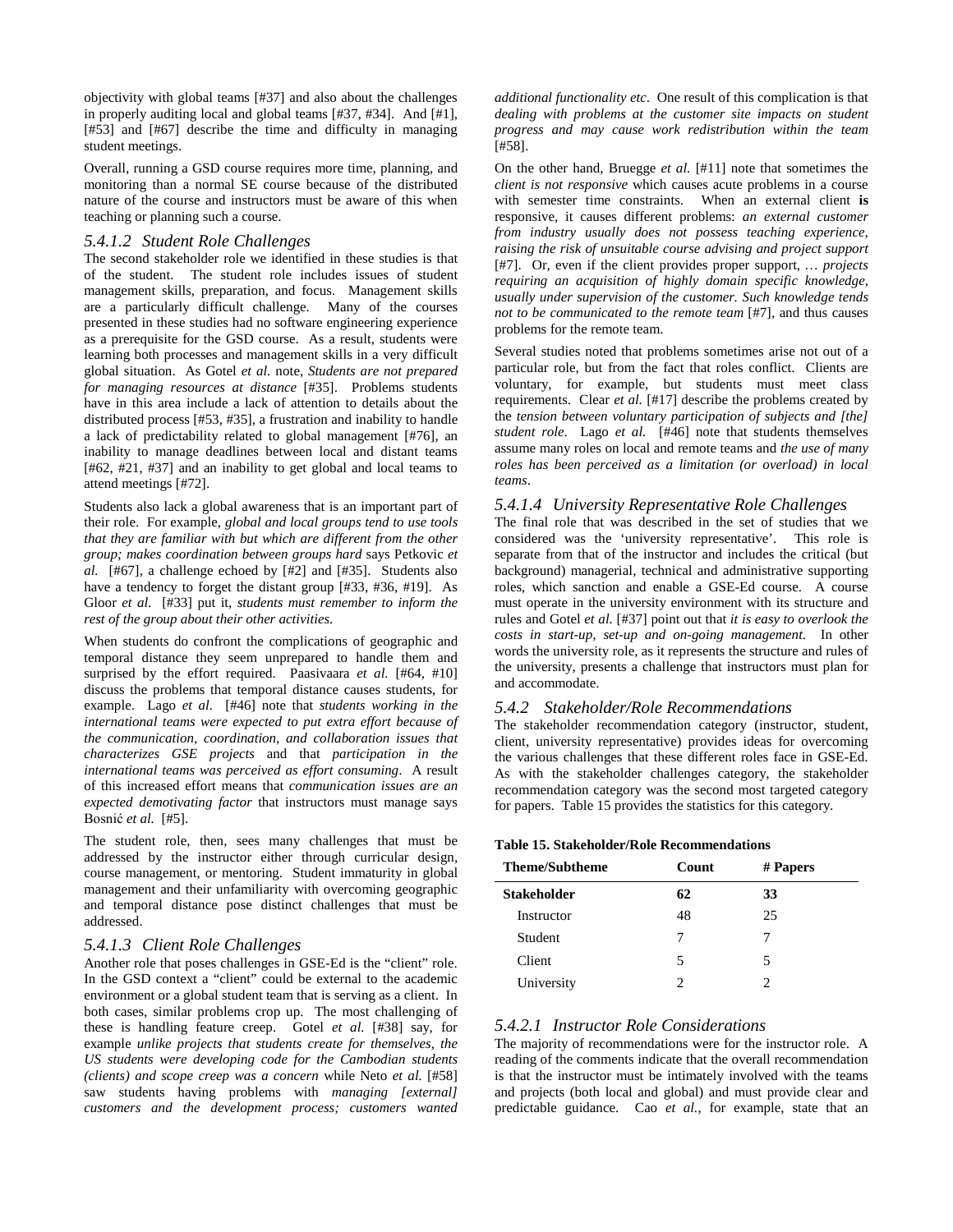*appropriate level of management and control by the instructor are needed in the [global] project* [#12] while Gotel *et al.* suggest that instructors *review planned tasks and help students improve their global estimating skills* and *monitor the health of all team members [local and global] regularly* and McDermott *et al.* claim that [distributed] *groups needed high levels of academic and IT support* [#53]. Junhua *et al.* [#42] also recommend a coordinator role between local and global teams for the instructor and Fagerholm *et al.* suggest that courses *use a resident coach to actively mentor the team and make sure that the project lives up to its expected outcomes for the customer* [#26]. Finally, we hear from Bosnić *et al.* that *regular and frequent team and student status reporting and monitoring; more intensive at start and early instructor intervention is needed* [#4].

Students are obviously immature global software engineers and several studies emphasize the guidance aspect of the instructor role. Serce *et al.* advise, for example, *be specific about deliverables, including who delivers them and when and where they are delivered* and *create the specific locations where the deliverables will be placed* [#72]. Gloor *et al.* echo this, saying [create] *good agendas for each meeting* [between local and global teams] *with exact presentation schedules and clear instructions for what to prepare is necessary to arrange effective virtual meetings* [#33] and Gotel *et al.* suggest *if it is important to do something, provide the students with guidelines* [#37]. Peña-Mora *et al.* [#65, #41] recommend that instructors actively assist students in developing project goals and creating architectural designs.

These recommendations that instructors guide students and provide explicit structure may make it sound like instructors should be fairly rigid in their approach to GSE-Ed courses. In fact, many studies indicate that the opposite is true; instructors must be flexible and anticipate change. Crnković *et al.* suggest that instructors *be flexible, overcome the differences* and *be alert; new problems can arise at any time* [#19]. Ende *et al.* [#23], Keenan *et al.* [#43], Petkovic *et al.* [#66], and Filipovikj *et al.* echo these suggestions, with Filipovikj adding *beat the administration* [#30]!

#### *5.4.2.2 Student Role Considerations*

Student roles received much less attention from these studies. The most common suggestion is that students have the appropriate background before entering the course. Students lacking this background can cause serious problems among teams; as Feljan *et al.* noted: *One aspect that had a negative effect on the motivation was one team member who repeatedly failed to deliver what he had promised*; [#29]. Matthes *et al.* had the most specific recommendation: *student level of expertise should be at least in 5th semester of a computer science study project (e.g. late bachelors or master student level)* [#52].

#### *5.4.2.3 Client Role Considerations*

Several alternative approaches were suggested for dealing with the client relationship. Bosnić *et al.* [#7] suggest using *student contests (especially software engineering contests)* as *an alternative form of external customer*. Also several papers considered using simulators in lieu of actual clients, with [#44] and [#54] both exploring this approach.

#### *5.4.2.4 University Representative Considerations*

A final role identified in these studies was that of the university representative. A university representative, in this context, may be a person outside the formal class structure (perhaps another faculty member) who provides an independent view of the course.

Swigger *et al.*, for example, says *it would be helpful to have an independent faculty member have some oversight to keep the bigger picture in mind. It is too easy for the instructor to become focused in minute details*. Gotel *et al.* [#37] echo this sentiment that it is important to *establish independent third-party oversight* to ensure that projects do not get out of hand.

#### *5.4.2.5 Stakeholder Role Summary*

In addition to the instructor and student roles, studies mentioned two other common roles, that of the client and the university. The client is usually external to the course and will be remote from at least one of the teams. This poses challenges for students and instructor. Fagerholm *et al.,* [#26], for example, comment that *close customer participation is a critical success factor for producing a software product in seven weeks with a newly composed software team*. Bosnić *et al.,* [#6] further add *the customer involved should be company representative who should be willing to spend time with the students discussing the project proposal and status* an idea echoed in Paasivaara *et al.* [#64] that says that an instructor must *ensure frequent communication with the customer*. Overall, these studies reflect the necessity of close local team/global team/client relationships if a project is to succeed within the limited timeframe of a course.

In brief, we learn from these studies that instructors planning GSE-Ed courses must be aware of the importance of the instructor role in particular. Instructors must carefully consider how they will guide both local and global students through the software engineering process and must ensure that all teams have clear guidelines and structures. The studies mentioned above all give excellent guidance for establishing guidelines and providing guidance and these suggestions should be considered carefully when embarking on a GSE-Ed course.

#### **5.5 Infrastructure**

The infrastructure theme comprises challenges and recommendations related to development platforms and tools, communication infrastructure such as instant messaging and video conferencing, and source code control (SCCS) systems.

# *5.5.1 Infrastructure Challenges*

#### **Table 16. Infrastructure Challenges**

| Theme/Subtheme          | Count | # Papers |
|-------------------------|-------|----------|
| Infrastructure          | 33    | 23       |
| <b>Tools</b>            | 19    | 14       |
| <b>Technical issues</b> | 12    | 12       |
| Version control         |       |          |

Issues related to infrastructure are another category of challenges that are faced by both global software development projects and global software development courses. And, like other challenges discussed previously, there are infrastructure challenges that are unique to the educational context.

## *5.5.1.1 Infrastructure Tools & Challenges*

Infrastructure challenges were mentioned 33 times in 23 papers. Nearly a third of these concerned communication and collaboration technology, including both the difficulty in installing and learning how to use, such technology [#32, #46, #82], to the lack of reliability of some tools [#13, #23, #76].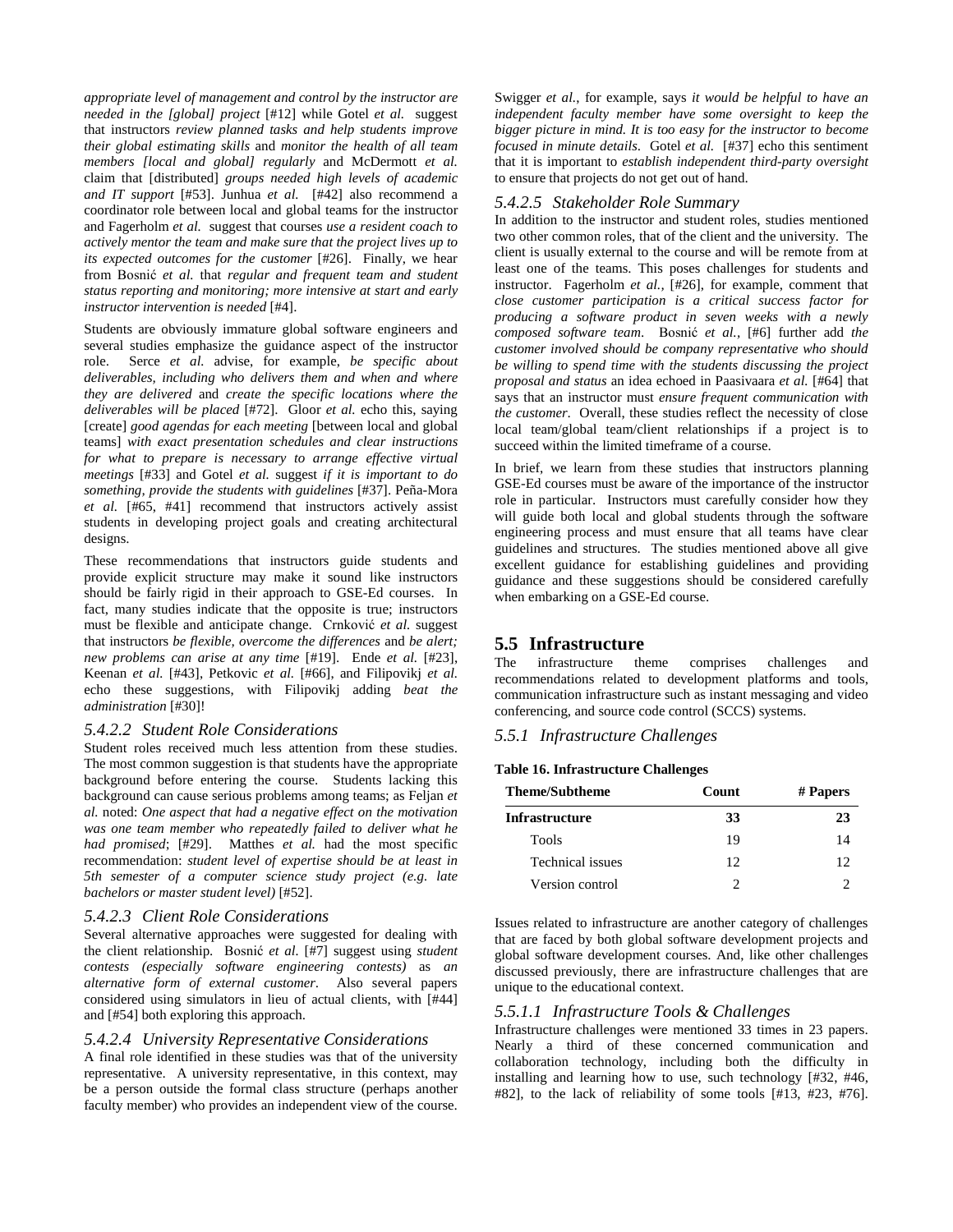Differences in available technology at different locations is also a problem [#12].

#### *5.5.1.2 Infrastructure Version Control Challenges*

Several studies pointed out the problems caused by lack of a shared Source Code Control System (SCCS). Lack of a shared SCCS not only makes it difficult to identify the latest version of an artifact [#8], but also makes inter-team coordination more difficult [#42.] This goes beyond simply sharing code among groups; as Berkling and colleagues observed, *in distributed projects, the physical location of information artifacts such as source code, task descriptions, or comments on changes, and the lack of 'global knowledge' about their existence make traceability and rationale management an especially hard task* [#2].

## *5.5.1.3 Infrastructure Technical Issues & Challenges*

Differences in tools and environments across sites, was also a frequent problem. Part of this is simply due to the natural heterogeneity present when different teams from different institutions are involved. However, attempting to eliminate heterogeneity by imposing a common development environment or tool set across all teams brings its own problems. In addition to the extra effort required on the part of both instructor and students [#53], the chosen solution may not actually work in a distributed context [#42]. And even if it does work, a common tool set must overcome inertia on the part of students; as Petkovic observed, ... *global and local groups tend to use tools that they are familiar with but which are different from the other group*... [#67]; this inertia makes adopting a uniform environment and tool set difficult, even if institutional and administrative resistance can be overcome.

#### *5.5.2 Infrastructure Recommendations*

A total of 49 recommendations address some aspect of infrastructure.

#### *5.5.2.1 Infrastructure Platforms & Tool*

### *Considerations*

Of these recommendations, over a quarter specifically address communication, including video conferencing facilities [#8, #19, #29, #65]. Braun and colleagues suggest that both client reviews, and progress meetings with instructors or other teams, should be conducted via video conference [#8]. Feljan assert that it is important to have video conferencing for a "flawless" GSD course, despite the fact that *technical glitches occur from time to time* due to bandwidth limitations or other connection problems [#29].

Five studies suggest using groupware and similar collaboration tools to bridge the distance gap between teams [#8, #17, #64, #71, #76].

Finally, Junhua recommends desktop sharing software for both team meetings and meetings with the instructor [#41], while Gotel and colleagues suggest that communication tools need to be supplemented with *simple calendar, scheduling, and notification tools to assist meeting logistics* [#37].

Of the ten mentions of solutions to the challenge of heterogeneous infrastructure, most suggest using a common environment or set of tools across all sites [#4, #16, #27, #35, #41, #48, #61, #61, #65, #65]. But how should one achieve this? Gotel and colleagues recommend selecting a "minimal" tool set to be used at all sites [#35]. In contrast, Bosnić et al. suggest that students should be allowed to choose their tools, rather than having choices imposed by the instructor [#4]. To make deployment of such a common

tool set easier, Junhua recommends using a virtual machine loaded with open source tools (to avoid licensing issues) [#41].

Five suggestions involve various kinds of knowledge management tools. Both Junhua [#41] and Nordio *et al.* [#61] suggest using a wiki for both distributing course information, and capturing project discussions. Junhua also suggests having each team deploy a web site to distribute plans and project status [#41]. Carlson and Nan observe that an SCCS provides knowledge sharing as well as archiving capabilities [#13]. Braun and colleagues recommend that communication tools used for informal communication should be able to record such conversations, as a way of capturing and sharing project knowledge [#8].

In addition to recommendations for different kinds of tools or infrastructure, a few recommendations address *how* to use these tools. For example, Monasor *et al.* describe an approach that uses chatbots to allow students to learn how to communicate with colleagues from different cultures [#54]. Romero and colleagues go so far as to assert that instructors *must teach communication groupwork tools* as part of a GSD course [#71], while Nordio *et al.* recommend that student teams be required to write a "communication plan" in order to encourage frequent, effective communication [#62].

#### *5.5.2.2 Infrastructure Summary*

Despite the obstacles posed by heterogeneity, appropriate tools are important to help bridge the communication gap opened by lack of informal face-to-face communication [#2]; this is especially true for projects employing Agile methods [#35].

In summary, while tools are an important part of any software development effort, additional tools, especially for communication, are required for global software development, and for global software development courses. Also, even conventional tools such as source code control take on an additional role in helping to bridge the Global Distance gap [#13, #41].

# **5.6 Curriculum/Pedagogy**

This theme was the sixth most dominant in the group of themes identified, but its frequency fell within a secondary grouping of themes that included stakeholder and infrastructure issues, so was not insignificant.

#### *5.6.1 Curriculum/Pedagogy Challenges*

As indicated in Table 17, challenges under this theme grouped into three primary subthemes: course design, learning outcomes and pedagogy, with course design having the bulk of the focus.

#### **Table 17. Curriculum/Pedagogy Challenges**

| <b>Theme/Subtheme</b> | Count | $#$ Papers |
|-----------------------|-------|------------|
| Curriculum/pedagogy   | 32    | 18         |
| Course design         | 27    |            |
| Learning outcomes     |       |            |

# *5.6.1.1 Curriculum/Pedagogy & Course Design Challenges*

As an example of the **Course design challenges** that arise in a GSD course, the curriculum needs to incorporate a focus on 'soft skills' in addition to the technical, for instance *…in the areas of cross-cultural communication and teamwork, with sensitivity to East-West differences in management* [#27].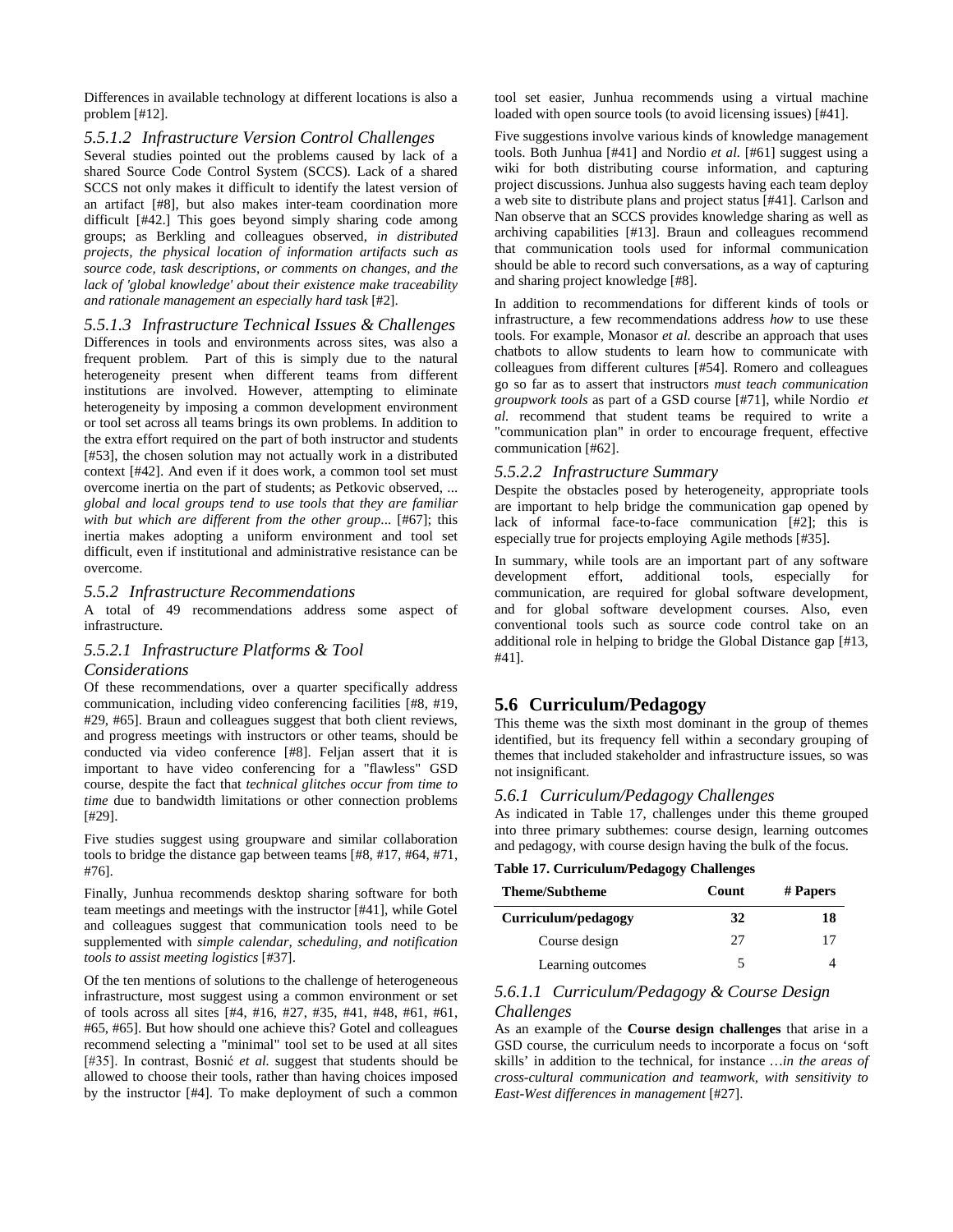But as Gotel *et al*. [#37] ironically observe, *learning soft skills is hard*.

Several student related challenges which have implications for **course design** arose. These included *students wanting freedom in choosing projects, and technologies* [#29]. Student concerns about *misbalance in knowledge levels of students enrolled to the course, ranging from students who have poor knowledge in programming and basic software engineering disciplines, to ones who have specific knowledge not required for their particular project* [#29]. Other concerns included: workload being too high [#29]*; the*  granularity of task decomposition being too coarse [#35]*; just-intime learning – [since] teaching content as the students need it made it difficult for students to plan far enough into the future*  [#38]*.* Instructor concerns about *providing feedback regarding project grading too late in the course* [#7]*;* and *unequal grading and evaluation schemes across institutions* [#52].

Then there were the challenges related to providing realistic and "authentic learning" experiences [33], through **course designs** which accommodate the needs of the collaborating parties. As one report observed, *students must experience GSD to understand the challenges* [#70]. Challenges were noted in *setting up realistic settings that could allow the students to tackle representative problems* [#56]*;* with having *students actually participating in a real-life, multi-site, globally dispersed, industrial project and thus acquiring knowledge from experience,* [#81]*;* defining a project *at the same time attractive, of suitable complexity, easily modularized for distributed development, based on available technologies, and so on* [#7]. Cross site tensions were noted, *between running a successful global and collaborative project and accommodating the wider curriculum demands of each participating institution* [#37]*,* and *preparing a common course and complying with local admin rules on each side [#4], as was the sparseness of curriculum materials* [#76].

More specific challenges related to the **design** of the *course architecture*, which needs careful consideration. In one case the *course architecture* resulted in a communication bottleneck through the need for teams to communicate through a central team which became overloaded and *the level of detail that could be conveyed by this "middleman" was sometimes limited* [#68]. In another case cross-development phase collaboration issues made it *difficult for both sites to collaborate if they are in different phases, and thus, have a different focus on the project* [#11].

## *5.6.1.2 Curriculum/Pedagogy & Learning Outcomes Challenges*

The topic of **learning outcomes** had a lesser focus but did raise some important challenges for learning and scaffolding strategies. For instance, the inability of students to look ahead and plan their work *-Consequently, they learn about requirements when they need to do requirements and they learn about testing when it comes to testing* [#37], and the tendency for *the students to get blinded by their particular role, thus not getting a holistic view*  [#29], which leads to a strong *need to mentor students* [#34].

#### *5.6.2 Curriculum Pedagogy Recommendations*

This theme ranked second behind teamwork as the most prominent in the group of recommendation themes identified, in contrast to its lower placing under the challenges category This would suggest perhaps naturally that design of the student teaching and learning experience was seen as a key area for constructive intervention in GSE-Ed courses.

#### **Table 18. Curriculum/Pedagogy Recommendations**

| <b>Theme/Subtheme</b> | Count | # Papers |
|-----------------------|-------|----------|
| Curriculum/pedagogy   | 71    | 34       |
| Course design         | 64    | 31       |
| Learning outcomes     |       |          |

As indicated in Table 18, recommendations under this theme echoed the challenges for the theme, and grouped into two primary subthemes: course design and learning outcomes with course design having the bulk of the focus.

## *5.6.2.1 Curriculum/Pedagogy & Course Design Solutions*

Reflecting the complexity of the topic, a rich variety of strategies may be adopted as **Course design recommendations** for a GSD course. On reviewing the 64 recommendations arising from this review, these strategies in turn fell under several groupings:

Course architecture; assessment; authentic professional experiences; collaboration; culture; curriculum development; evaluation; gamification; management skill development; Open Source Strategies; considerations at the outset of the course; considerations prior to the course; process related approaches; nature of the project; scaffolding learning; the course schedule; simulation strategies; task allocation and tools.

While space precludes an exhaustive enumeration here, since these are key recommendations for practitioners, selected examples of these strategies will be outlined below.

Under the category of *course architecture,* considerations include: allocating different modules of a large system to distributed teams [#62, #20]; and in a more sophisticated, scaled and graduated approach Keenan *et al.* [#44] recommend applying four selected GSD teaching patterns: *remote testing*; *subordinate role*; *partitioning*; *continuous development*. The latter design is a strategy that incorporates a conscious approach to *scaffolding* student learning. A design that enforces choosing *a topic that naturally needs lots of cross team communication* [#52] is also an approach that can encourage collaboration.

Several recommendations address *assessment*: it is important to design an assessment process tailored to GSD, with rules adapted from GSD practice [#57]; inform learners about assessment objectives [#57]; in grading: emphasize the entire software lifecycle [#67]; identify the learners' starting skill set by selfassessment, assess theoretical knowledge and interaction skills, final summative evaluation and learner self-assessment [#57]; define three deliverables for evaluation: initial presentation; final presentation and final report [#52]; and in a contrasting recommendation: *staff should make a thorough analysis and testing of the final product in the end and grades should be more influenced by the product quality. Students who gave their best should be awarded, with a greater distinction to the ones who invested less effort* [#29]. Approaches to *evaluation* were also recommended, one including evaluating teaching quality as well as student learning [#41] and the other recommending incorporating qualitative techniques [#15]. A further efficiency recommendation was that evaluation sheets take no *longer than 10 -15 minutes to complete for each project team and deliverable* [#52].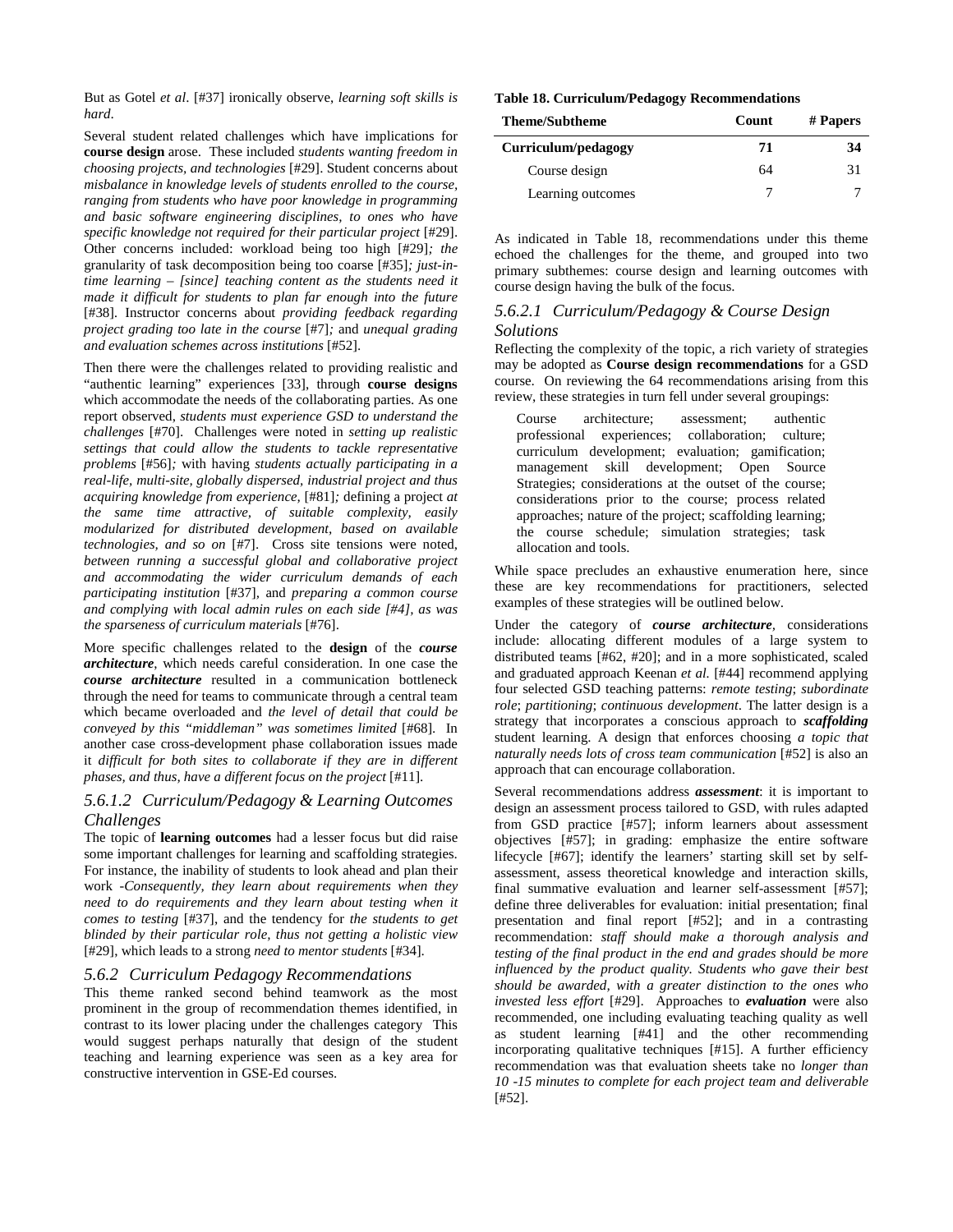Learning by doing was advocated by several authors, with a goal of the course being seen to provide *authentic professional experiences,* in which students are exposed to realistic experiences [#8] while still in the education process [#15] and exposure to software engineers from different cultures [#14].

Yet, in contrast to the above view, GSD courses were seen to be too difficult and complex for institutions to run, indeed Monasor further concluded, given the difficulties of covering the multiple aspects of GSD, that *any initiative should be focused on a specific field* [47], and so *simulation* strategies were one recommended option. These ranged from suggesting single site exercises run as simulations [#49], through developing courses with simulation scenarios including virtual meetings for cultural training [#54]; using a simulator for training in requirements elicitation [#70]; using a simulator for training in the decision making process and trade-offs in GSD [#59]. Augmenting simulation is the use of *gamification* as a learning strategy with games and contests being proposed [#60, #80].

*Curriculum development* is an important topic given as noted in [#76] the *sparseness of curriculum materials for GSD*. Topics to be taught include: supporting distributed groups and global distributed software development, cross-cultural communication, international ethics, problem solving [#27, #32, #76]. Courses recommended teaching modules or activities that addressed *culture* [#4, #14, #29]. As reported in [#14] *GSD modules with their particular emphasis on culture were a success. Modules include lectures, seminars, readings, and interviews of global software engineers*. Adding to the soft skills focus [#62] recommended that the course *have optional group exercises emphasising management skills*. One strategy recommended for curriculum development included using an *open source* community approach by *developing a core set of reusable instructional material and establishing a common web-based infrastructure supporting distributed collaboration* [#27].

Course sequencing was an important area, with establishing *the course schedule* and incorporating regular deadlines considered critical [#4]. Key activities needed to be conducted at distinct stages of the course. *Prior to the course* a set of pre-semester GSD training sessions [#62] or a crisp preparatory GSE overview with a project management focus [#52] were advocated. At the *outset of the course* it was recommended that instructors hold *lectures on past courses and typical challenges experienced [#4];*  and to minimise student frustration, *should explain to the students the rationale behind vague requirements [#29]*. It was also considered important that *all sponsors and tutors consistently state the main objective right at the beginning [52],* and keep a strong *focus upon the process before the project topics and tools [#37]* The nature of the *project* was considered of critical importance. Project feasibility including ability to be tested within the time allocated was the major consideration for some [#42], (e.g. *keep project scope to three months with prior defined outcomes* [#52]; *keep project simple* [#62]). Alignment with the sponsor's needs [#52] and delivering a complex software system for a real client [#8] were key elements of other recommendations. Two cautions were noted however; *do not try to run disparate projects with the latest technologies until the underlying process works* [#37]; and *it is not sufficient to assign a real-life project; it is also important to make it deployable and sustainable* [#37]. The latter of course has implications for handoff processes and a clear definition of the scope of the project. Within the context of a project where student skills may be mixed a *task allocation* strategy may be needed, *allowing student teams*  *to pay to outsource parts of their project to a global developer is an effective means of teaching GSD [#50].* While this recommendation has a pedagogic focus, the topic of *task allocation* is treated more comprehensively under the *teamwork* theme.

On the topic of *tools* one recommendation suggested familiarising students with commonly used case tools in industry [#68]. While coded in this case under curriculum, the topic of tools is dealt with more fully under the *infrastructure* theme.

## *5.6.2.2 Curriculum/Pedagogy & Learning Outcomes Approaches*

Again, as with the challenges for this theme, the topic of **learning outcomes** had a lesser focus but did propose some applicable approaches for learning. Key recommendations focused on the use of reflection to develop students insight into their own learning [#34] and by making the learning from the course more explicit, thereby inculcate the habits of a 'reflective practitioner' [60] through *a final phase of reflection about what the student has experienced* [ #77]*.*

Further recommendations had a course and assessment focus:

*have optional group exercises emphasising communication skills* [#62] and*, whole class project presentations and feedback* [#4].

Yet others focused on the mentor role of the instructor in guiding students towards achieving the learning outcomes [#34].

#### *5.6.2.3 Curriculum/Pedagogy Summary*

As can be seen there are a set of tensions between course design, learning outcomes and student inclinations. For instance, it may be logical to design a course of the inherent complexity that GSE presents, with a just-in-time learning philosophy [#7] to help scaffold student learning, but this works counter to the innate student inclination not to look ahead and plan their work [#7, #37]. Striking a balance in course design to meet learning outcomes, pace and complexity of material to be covered and mentoring students with differing skill sets is a challenge for instructors, who wish not to be dragged into the role of technical lead for their teams.

A concluding challenge for course design really serves to motivate the need for a GSE-Ed course and especially a front end lifecycle dimension to a GSE-Ed course:

*professionals who have recently graduated from universities often lack the skills and abilities to do global requirements elicitation* [#70].

The general strategy of 'learning by doing' advocated above, was also noted as a key conclusion in the review by Monasor *et al.. The teaching and training of GSD must be supported by practical experiences through which students can learn by doing* [47].

Final recommendations had a broader focus than the course itself, with the first recommendation noting the need for a build up to such a course within an educational programme. Similar points have been made in [25; 55] suggesting integrating the course with the *whole software engineering curriculum, so students will have necessary skills to complete a distributed project* [#41]*.* A further recommendation proposed constructing *a research linked model of learning and teaching* [#18], which relates to the recommendation in [#17] and reflects concerns also noted in [#27] namely *establish a sustained and adequately funded research project* as a strategy to fund and sustain a longer term GSE-Ed initiative. This recommendation also advocates for an extension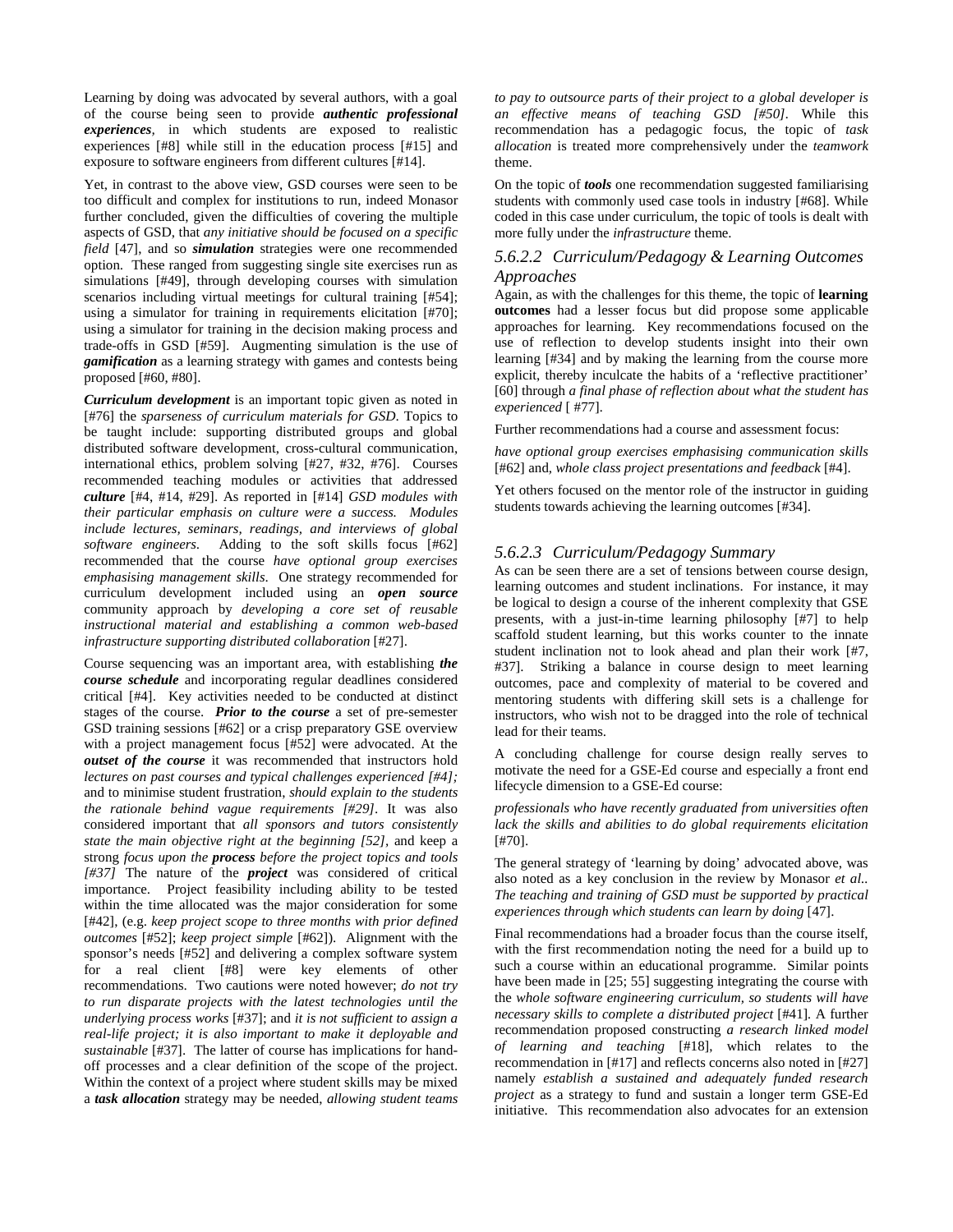of the curriculum and student learning towards the broader forms of scholarship in teaching and learning, integration and application advocated by Boyer [12], and towards the 'scholarship of engagement' in which the academy and society more closely interact [59].

# **5.7 Development Process**

Development process challenges and recommendations concern different phases of the software lifecycle, from requirements to integration and testing. Consequently, one might expect that process issues, and recommendations, would feature highly when discussing global software development education.

However, as noted in Table 19, relatively few studies (11 of 82) present software process challenges, or recommendations (13 of 82) as presented in Table 20.

## *5.7.1 Development Process Challenges*

**Table 19. Development Process Challenges** 

| <b>Theme/Subtheme</b>      | Count          | # Papers |
|----------------------------|----------------|----------|
| <b>Development process</b> | 17             | 11       |
| System/code integration    | 6              |          |
| S/w development process    | 4              |          |
| Coding                     | 2              |          |
| Design                     | 2              | 2        |
| Requirements               | $\mathfrak{D}$ | 2        |
| Testing                    |                |          |

The most frequently occurring process challenge is system integration, with seven challenges mentioned in four studies [#24, #44, #62, #63]. This is perhaps not surprising, since successful integration requires distributed teams to collaborate effectively, both in designing and adhering to effective interfaces among components, and in performing actual integration. The two main integration problems are integration failures before deadlines [#44, #62], and merge conflicts during integration [#24, #44].

General software development process problems received four mentions [#17, #18, #35, #68], ranging from poor quality resulting from lack of process [#17], to problems arising when processes are not followed [#18], to the effects of constant change on development [#35, #68].

Requirements issues mentioned feasibility [#36] and negotiation [#49]. Coding issues centered around difficulties understanding and modifying legacy systems [#44].

Of particular interest is that two studies [#41, #44] mentioned that students lack design experience, which resulted in too much time spent on design [#41], and designs that were not partitioned effectively into modules that could be developed independently. The latter is particularly important in a distributed context where Global Distance results in communication delays.

The one testing challenge mentioned stemmed from handing the testing task over to a remote team, a practice that is sometimes seen in outsourcing arrangements [48]; this practice was characterized as "difficult" and was seen to take longer than if the testing was done by the same team that developed the code [#44].

#### *5.7.2 Development Process Recommendations*

As table 20 indicates, despite being the most often mentioned challenge, only two studies [#24, #62] had recommendations

related to system and code integration: "manage" merge conflicts when integrating software [#24], use design by contract to specify module interfaces using the Eiffel programming language [#62], and require mandatory code review of those interfaces before proceeding to implementation [#62].

#### **Table 20. Development Process Recommendations**

| Theme/Subtheme             | Count | # Papers |
|----------------------------|-------|----------|
| <b>Development process</b> | 16    | 13       |
| S/w development process    | 8     |          |
| Design                     | 3     |          |
| System/code integration    | 3     |          |
| Coding                     |       |          |
| Requirements               |       |          |

Design phase recommendations include partitioning for independent development [#52], and documenting design decisions and rationale to facilitate knowledge transfer to other teams [#46].

The one coding suggestion recommended forcing students to use a common programming language [#63], while involving students in requirements specification emphasized the importance of communication [#50].

For development process recommendations, two studies emphasized that teams should start design and implementation as early and possible [#13, #20], two recommended adapting Agile methods [#20] including pair programming [#58], and three advocated daily or weekly status meetings [#58], or summary reports [#23, #35], and one advocated prototyping as a way of exposing "emerging" requirements [#17].

#### *5.7.2.1 Development Process Summary*

Viewed as a whole, the key take-away in the process area for instructors planning a Global Software Development project course is to avoid integration problems by first ensuring modular designs, with modules that can be developed independently, and start implementing early. Some work has been undertaken in GSE to uncover the differences in GSE architectural knowledge management that shows the dependencies between the components and stakeholders [2; 8].

# **6. DISCUSSION**

This working group has examined what turned out to be a voluminous body of literature on the topic of GSE-Ed. The scale of the undertaking has surprised, if not at times daunted us. Nevertheless, the richness of the material uncovered has allowed us to derive a solid set of results which answer both our research questions, relating to the challenges and recommendations for GSE-Ed. We also believe that this study adds considerably to our current stock of knowledge on how to better conduct such courses.

#### <span id="page-20-0"></span>**6.1 Recommendations**

We have identified many challenges faced by educators who attempt to deliver a course on Global Software Development. These are due in large part to the nature of Global Software Development itself: geographic separation, cultural differences, and lack of timezone overlap present barriers to communication and collaboration, which in turn affect other aspects of the development experience. In addition, *teaching* Global Software Development brings its own unique challenges, especially when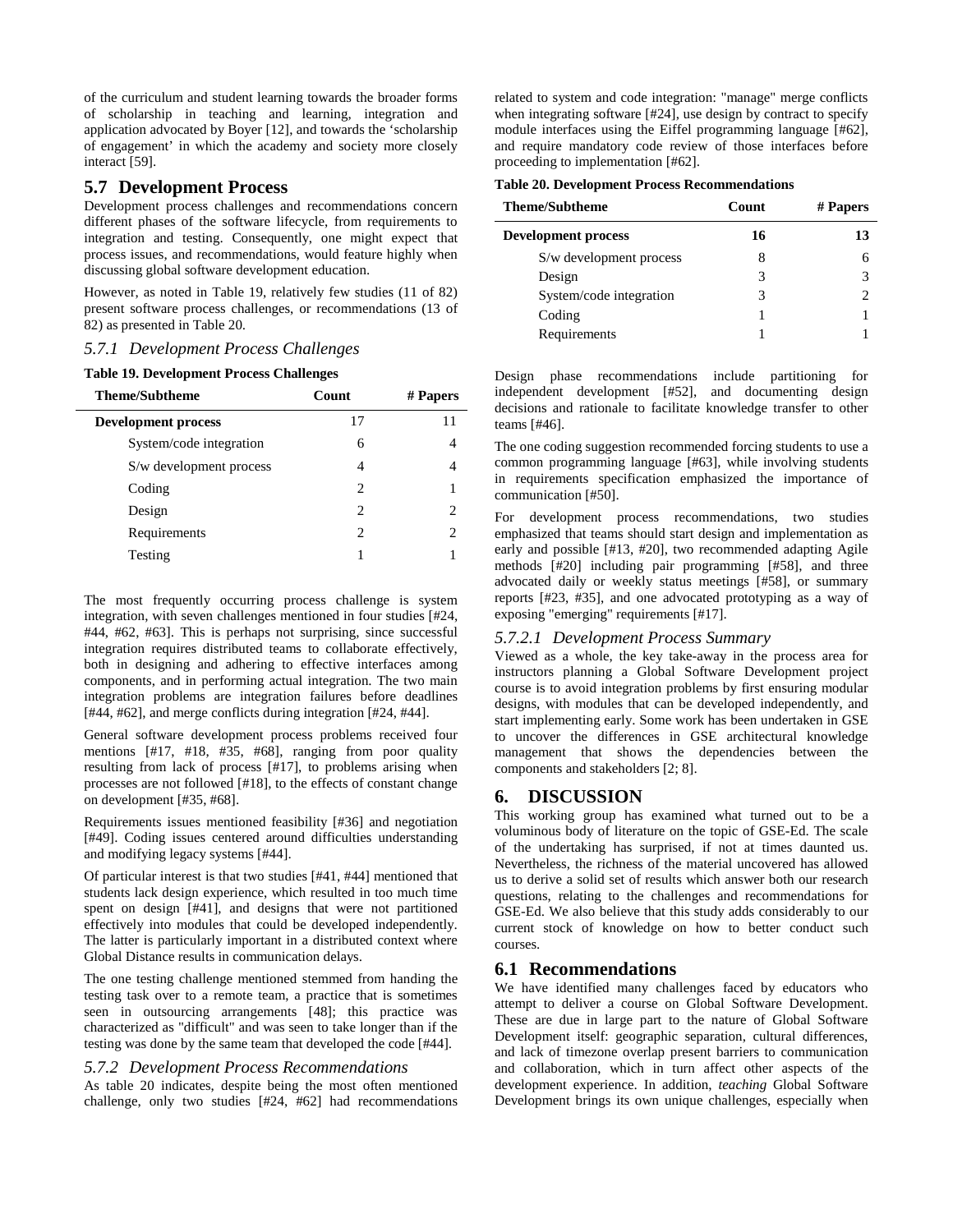differences in curriculum among participating institutions is considered. Fortunately, we have identified numerous solutions to all of these challenges; the most frequently mentioned of these are presented in Table 21.

*Global Distance* is, not surprisingly, the most frequently mentioned challenge, and has been addressed in detail in Sectio[n 5.1.](#page-8-0) The most common solutions focus on improving communication, by building communication into the development process, and by improving cultural awareness to make communication more effective.

One of the unique challenges to GSE-Ed posed by Global Distance derives from the differences among participating *institutions*  regarding schedules, policies, and expectations. The most common solutions for this challenge are to make the schedule and expectations (including deliverables) as uniform as possible across institutions, and to make sure both are well-defined at each location. While these recommendations focus on the student experience, a third counsels the instructor to choose counterparts wisely.

*Teamwork* is a challenge for any Software Development course, but is especially so for GSE courses, due to the aforementioned communication barriers. Recommendations for addressing teamwork focus on two areas: communication, where the advice is to encourage students to communicate early and often by including communication in the development process, and teaching communication skills as part of the course; and, the students themselves, where solutions include creating roles (such as local leaders or champions) that promote teamwork, matching skills to roles, and keeping teams small to encourage team bonding.

Some of the most interesting solutions address *People/Soft Issues*. The most commonly mentioned also apply to Global Distance and Teamwork: communicate early and often, and promote bonding through social interaction, games, and required participation. Instructors are advised to be exceptionally enthusiastic.

The most commonly mentioned solution for addressing *Stakeholder/Role* challenges for students is to make project requirements and roles, especially a group project manager, clear. The same advice applies to instructors: increased workload should be met by clearly defining roles and responsibilities at each location. Finally, several papers suggested using simulated rather than real clients.

Recommendations to address *Infrastructure* problems most frequently involve communication technology to overcome the lack of face-to-face encounters. These include collaboration tools such as groupware and wikis, and video conferencing. A unique problem for GSE-Ed is tool and environment heterogeneity; most commonly this is addressed by providing a common environment across all sites.

*Curriculum/Pedagogy* challenges are unique to GSE-Ed (as compared to GSE in general); the main solution is to scaffold learning, through mentoring as well as course design. As elsewhere, soft skills (such as communication and cultural awareness) are also frequently mentioned. Also recognized is the need to be realistic, as reflected in achievable learning objectives and assessment tailored to GSE.

Finally, a few recommendations address the *Development Process.* Regular meetings are frequently mentioned; also mentioned is documenting designs that are partitioned for independent development.

To summarize, communication, in the form of scheduled, frequent meetings that start early in the course, as well as course content focused on learning how to communicate, is a recurring recommendation across challenge categories. This is not surprising, as many of the challenges arise from barriers to communication that students do not face in their conventional classes. Consequently, they may not have the skills or experience to overcome these barriers on their own.

# **6.2 Comparison to Previous Work**

It is informative to compare this study with the results gained from four prior studies. The first of these is the study by Noll and colleagues [48] into the same concerns for GSD practitioners. The second, by Crnkovic *et al.* [23], presents "ten tips" for GSD educators based on the authors' experience. The third is the set of conclusions from the review of GSE-Ed by Monasor [47], and the fourth is a paper by Damian [24] (cited in [47]), in which a framework for conducting their GSE-Ed course is presented. As can be seen in Tables 22 and 23, no single study covers all of the categories our study has identified in GSE-Ed, in addition to the issues facing GSD practitioners.

| <b>Challenges</b>                                                                                                                                                                                                                                                | <b>Recommendations</b>                                                                                                                                                                                                                                                                                                        |  |
|------------------------------------------------------------------------------------------------------------------------------------------------------------------------------------------------------------------------------------------------------------------|-------------------------------------------------------------------------------------------------------------------------------------------------------------------------------------------------------------------------------------------------------------------------------------------------------------------------------|--|
| <b>Global Distance</b>                                                                                                                                                                                                                                           |                                                                                                                                                                                                                                                                                                                               |  |
| Limited time overlap between sites inhibits communication and<br>causes delays [#1, #4, #7, #8, #10, #12, #13, #19, #20, #22, #26,<br>#31, #35, #37, #38, #40, #46, #49, #51, #52, #53, #54, #55, #61,<br>#63, #64, #66, #67, #68, #69, #73, #74, #76, #78, #80] | Schedule regular meetings in advance [#13, #35, #72, #48]<br>1.<br>Make teams communicate more often than they normally would [#19, #48, #62]<br>2.<br>3.<br>Use synchronous and asynchronous media [#49, #55]                                                                                                                |  |
| Participating institutions have different term schedules,<br>expectations, and regulations $[#4, #5, #7, #8, #9, #12, #13, #16,$<br>#17, #19, #22, #23, #25, #26, #27, #41, #43, #44, #51, #52, #54,<br>#55, #56, #62, #63, #67, #68, #74, #76, #80]             | "Harmonize deliverables, time schedules and evaluation schemes across all<br>1.<br><i>participating universities</i> " (but be flexible) [#4, #23, #41, #23]<br>Ensure roles are well-defined at each institution $[#15, #16, #28]$<br>2.<br>3.<br>"find a supportive, reliable and patient collaborating partner" [#17, #35] |  |
| Students don't know how to work with people from different<br>cultural backgrounds [#4, #5, #6, #15, #19, #23, #27, #28, #33,<br>#37, #38, #40, #43, #44, #45, #49, #54, #60, #61, #64, #66, #68,<br>#69, #75, #76, #80, #82]                                    | Include cultural awareness topics in course content $[#27, #71, #54]$<br>1.<br>Provide opportunities for students to learn about cultural difference from each<br>2.<br>other [#36, #45]                                                                                                                                      |  |
| <b>Teamwork</b>                                                                                                                                                                                                                                                  |                                                                                                                                                                                                                                                                                                                               |  |
| Large effort and commitment is required by students to engage<br>global teams [#2, #7, #11, #29, #33, #46, #73]                                                                                                                                                  | Create communication exercises to teach students how to use communication<br>tools [#6, #37, #60, #62]<br>Instructors must monitor communication levels to ensure that they remain high<br>2.<br>[#30, #35]                                                                                                                   |  |

**Table 21. Top GSE-Ed Challenges and Recommendations for Educators, Synthesized From Our 82 Papers**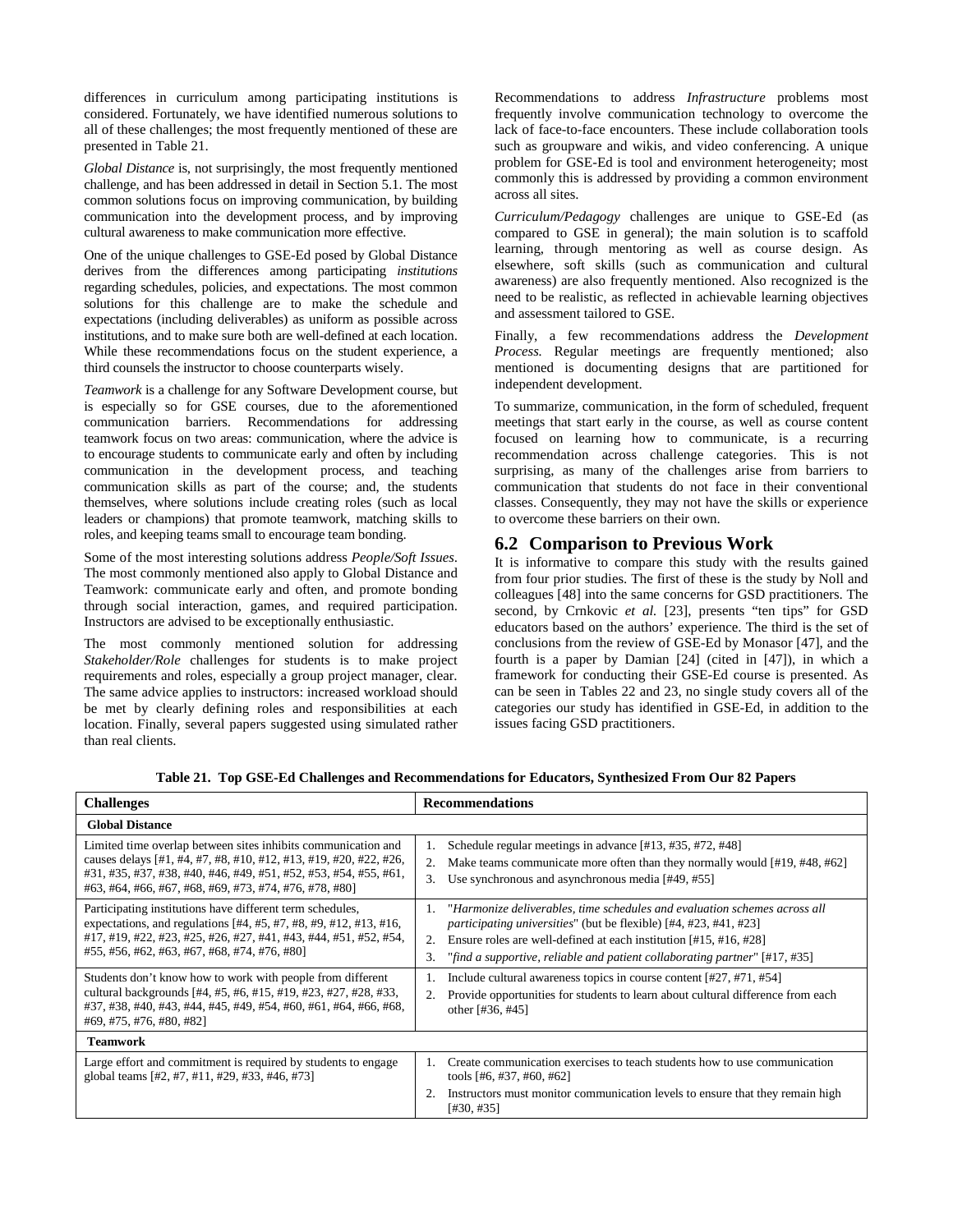| <b>Challenges</b>                                                                                                                    | <b>Recommendations</b>                                                                                                                                                                                 |
|--------------------------------------------------------------------------------------------------------------------------------------|--------------------------------------------------------------------------------------------------------------------------------------------------------------------------------------------------------|
| Local teams tend to forget about their global teammates or                                                                           | Start communications early to form relationships [#12, #20, #30, #33, #48, #52,<br>1.                                                                                                                  |
| misunderstand their intentions [#2, #19, #33, #37, #46, #72,<br>#78]                                                                 | #66]<br>2.<br>Create a shared vision between local and global teams [#28, #35, #65]                                                                                                                    |
|                                                                                                                                      | Create bonding exercises [#23, #30, #37]<br>3.                                                                                                                                                         |
| Difficulties for both students and instructors creating teams with<br>balanced skills and managing these teams in fair and effective | Instructor should map students to particular skill positions [#21, #29, 46, #58,<br>1.<br>#65]                                                                                                         |
| ways [#7, #23, #37, #44, #46, #50, #53, #63, #69, #72]                                                                               | Appoint team leaders and in-country champions [#41, #72, #80]<br>2.                                                                                                                                    |
|                                                                                                                                      | Keep teams small [#32, #33, #52]<br>3.                                                                                                                                                                 |
|                                                                                                                                      | Use self-organizing teams [#25, #35]<br>4.                                                                                                                                                             |
| <b>People/Soft Issues</b>                                                                                                            | Use contests and games to boost student motivation [#4, #6, #19, #81]                                                                                                                                  |
| Lack of student motivation [#5, #7, #19, #29, #34, #37, #39,<br>#44, #45, #46, #50, #53, #54, #63, #69, #77, #79]                    | 1.<br>Be exceptionally enthusiastic as an instructor [#4, #19, #29, #65]<br>2.                                                                                                                         |
|                                                                                                                                      | 3.<br>Require participation to maintain student engagement [#30, #32]                                                                                                                                  |
| Lack of trust between teams [#6, #8, #15, #19, #33, #37, #44,<br>#46, #50, #62, #64, #66, #67, #72, #76, #82]                        | "focus more than you expect upon social bonding activities and communication<br>1.<br>protocols, and from day one" [#11, #19, #23, #29, #35, #37]                                                      |
|                                                                                                                                      | Students to be honest about their own technical abilities [#48].<br>2.                                                                                                                                 |
| <b>Stakeholder/Role</b>                                                                                                              |                                                                                                                                                                                                        |
| Student lack of distributed project management experience [#2,<br>#10, #12, #20, #21, #35, #38, #53, #62, #72]                       | Clearly define project organization and requirements [#19, #22, #23, #33, #37,<br>1.<br>#41, #61, #62, #65, #72, #80]                                                                                  |
|                                                                                                                                      | Require a designated group project manager [#15, #41, #58, #62, #72]<br>2.                                                                                                                             |
| Increased workload for instructor [#4, #7, #18, #37, #76]                                                                            | Create a complete class structure so that instructor responsibilities are clearly<br>1.<br>delineated [#19, #37, #65, #72]                                                                             |
|                                                                                                                                      | Use a coordinator or coach to help teams with the project [#11, #26, #42]<br>2.                                                                                                                        |
|                                                                                                                                      | Establish support systems for both students and instructors [#37]<br>3.<br>Scale down the project if you change the course in any way [#37]<br>4.                                                      |
| Client lack of education experience [#7, #11, #38, #58]                                                                              | Use simulators in lieu of real clients $[#44, #45, #54, #55, #59, #70]$                                                                                                                                |
|                                                                                                                                      | 1.<br>Instructors should ensure that a close relationship is built with the client [#6, #26,<br>2.                                                                                                     |
|                                                                                                                                      | #641                                                                                                                                                                                                   |
|                                                                                                                                      | Use programming contests in lieu of clients [#6, #7]<br>3.                                                                                                                                             |
| <b>Infrastructure</b>                                                                                                                |                                                                                                                                                                                                        |
| Communication and collaboration technology challenges [#13,<br>#23, #32, #46, #76, #82]                                              | Use groupware and similar collaboration tools to bridge the gap between teams<br>1.<br>[#8, #17, #64, #71, #76]                                                                                        |
|                                                                                                                                      | Use wikis and other knowledge management tools [#8, #13, #41, #61]<br>2.                                                                                                                               |
|                                                                                                                                      | 3.<br>Use video conferencing facilities $[#8, #19, #29, #65]$                                                                                                                                          |
| Tool and environment heterogeneity [#42, #53, #67]                                                                                   | Use a common environment or set of tools across all sites $[#4, #16, #27, #35, #41,$<br>1.<br>#48, #61, #61, #65, #65]                                                                                 |
| Lack of shared SCCS [#2, #42]                                                                                                        | Use Git or similar SCCS [#13, #41]<br>1.                                                                                                                                                               |
| Curriculum/Pedagogy                                                                                                                  |                                                                                                                                                                                                        |
| Tensions between course design, learning outcomes and student<br>inclinations [#37,#27,#15, #29, #70, #56, #38, #76, #52, #68,       | 1. Scaffold student learning, through course design & mentoring [#62, #67, #37,<br>#42, #81, #76, #81, #16, #27, #46]                                                                                  |
| #7]                                                                                                                                  | Explicitly teach soft skills [#54, #76, #27 #14, #29, #60, #62, #4]<br>2.                                                                                                                              |
|                                                                                                                                      | 3.<br>Encourage reflective attitudes in students [#34, #18, #77]                                                                                                                                       |
| Difficulty of real-life, globally dispersed projects<br>[#81,#37,#87,#15,#7,#37, #56, #70]                                           | Design achievable and authentic learning experiences [#15, #67, #62, #42, #8]<br>1.<br>2.<br>Design an assessment process tailored to GSD[#57,#15,#52, #29,#41, #67]                                   |
| <b>Development Process</b>                                                                                                           |                                                                                                                                                                                                        |
| System/code integration failures [#24, #44, #62, #63]                                                                                | "Manage" merge conflicts when integrating software [#24]<br>1.                                                                                                                                         |
|                                                                                                                                      | Use design by contract to specify module interfaces using the Eiffel programming<br>2.<br>language, and require mandatory code review of those interfaces before<br>proceeding to implementation [#62] |
| Requirements, design, testing failures [#36, #41, #44, #49]                                                                          | Start design and implementation early [#13, #20]<br>1.                                                                                                                                                 |
|                                                                                                                                      | Partition designs for independent development [#52]<br>2.                                                                                                                                              |
|                                                                                                                                      | 3.<br>Document design decisions and rationale [#46]                                                                                                                                                    |
| Other process failures [#17, #18, #35, #68]                                                                                          | Require regular status meetings and/or reports [#20, #23, #35, #58]<br>1.<br>Force students to use a common programming language [#63]<br>2.                                                           |
|                                                                                                                                      |                                                                                                                                                                                                        |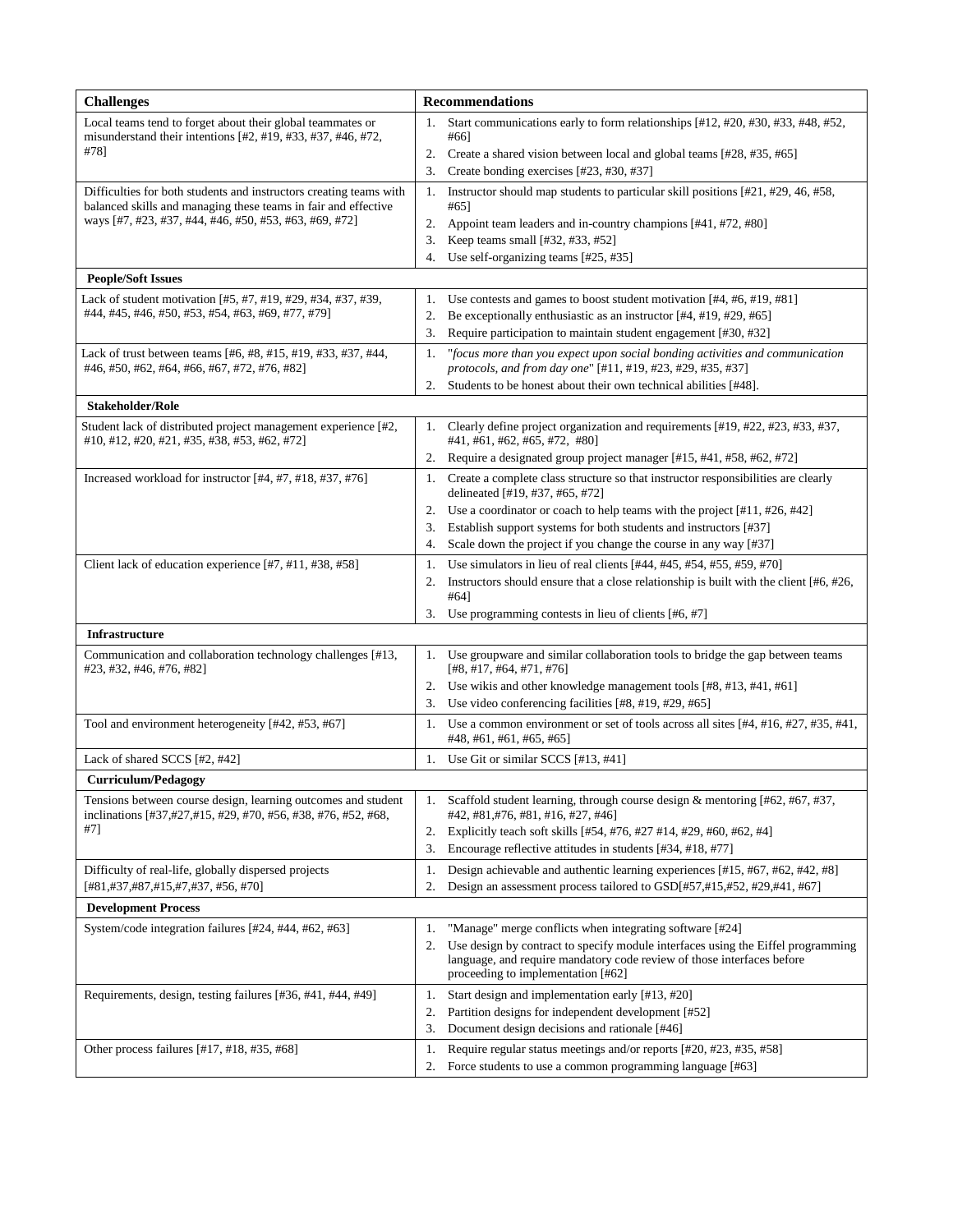| <b>GSE-Ed</b><br><b>Challenge</b><br>(Current study) | <b>GSD Theme</b><br>(Noll $et al.,$<br>2010)[48]                                       | <b>Ten Tips</b><br>(Crnkovic 2012)[23]                                                                                                                                                                                                                                    | <b>Student Preparation for GSD</b><br>(Monasor et al., 2010)[47]                                                                                                                     | <b>GSD</b> Instructional<br><b>Design Framework</b><br>(Damian et al., 2006)[24] |
|------------------------------------------------------|----------------------------------------------------------------------------------------|---------------------------------------------------------------------------------------------------------------------------------------------------------------------------------------------------------------------------------------------------------------------------|--------------------------------------------------------------------------------------------------------------------------------------------------------------------------------------|----------------------------------------------------------------------------------|
| <b>Global Distance</b>                               | Language and<br>cultural<br>distance<br>Temporal<br>distance<br>Geographic<br>distance | Inflexible sets of rules from different<br>institutions brings unsolvable<br>situations<br>Some students had more flexible<br>interpretation of time<br>Some more open and direct in<br>conversation, some avoid confrontation<br>Language differences cause difficulties | Schedule problems, communication<br>difficulties - greater with cultural and<br>language differences<br>Different timetables of students make it<br>difficult to coordinate projects |                                                                                  |
| Teamwork                                             | Management                                                                             | Different understandings of teamwork<br>Students lack loyalty, team spirit and<br>collective responsibility                                                                                                                                                               |                                                                                                                                                                                      | International teamwork                                                           |
| Curriculum/<br>pedagogy                              |                                                                                        | Technical capabilities differ between<br>students. Causes problems in<br>coordinating development                                                                                                                                                                         |                                                                                                                                                                                      |                                                                                  |
| Stakeholder/role                                     | Organization                                                                           |                                                                                                                                                                                                                                                                           | Simulating complexity of real<br>environments difficult for universities                                                                                                             | Distributed Project<br>Management                                                |
| Infrastructure                                       | Infrastructure                                                                         |                                                                                                                                                                                                                                                                           | Specific tools required for<br>communication, collaboration and<br>document management.                                                                                              | <b>CMC</b>                                                                       |
| People/soft issues                                   | Fear and Trust                                                                         | Students with different backgrounds<br>have different sources of motivation                                                                                                                                                                                               | Students in GSD training usually<br>experience a lack of motivation                                                                                                                  | Ambiguity/uncertainty                                                            |
| Development<br>process                               | Process<br>Product<br>architecture                                                     |                                                                                                                                                                                                                                                                           |                                                                                                                                                                                      | Iterative development                                                            |

**Table 22. GSE-Ed Challenges — Comparison with Other Frameworks**

As noted in section 5.1.3, Global Distance challenges and recommendations found in GSE educational settings are reflections of similar issues reported in the general GSE literature, such as issues relating to cultural, geographic, linguistic, and temporal distance [48; 58]. In addition to Global Distance, Noll *et al.* [48] identified five other categories of general GSD challenges: process and management issues; fear and trust; infrastructure; organization; and product architecture. As shown in Table 21 these have corresponding themes in the present study.

However, there are peculiarities of the educational setting that pose different challenges from industrial practice. For example, the challenge of dealing with different schedules across institutions, and allocating tasks to students with very different backgrounds and skill levels, are unique; these are captured by the Curriculum/pedagogy theme. This theme was also recognized as a challenge by Crnkovic *et al.*, but they offered no specific solution. On the other hand, neither Monasor *et al.* nor Damian *et al.* explicitly identified Curriculum/pedagogy as a challenge, but both offered some solutions in this category.

The mapping in Table 23 focuses on recommendations, where again differences and gaps which distinguish our findings from earlier studies can be noted. The ten tips recommendations in Crnkovic *et al.* [23] (also [#19] in our reviewed papers), address most of the categories apart from development process, but offer a single point of view and are more general than the broader set of concrete recommendations we have elaborated in this study.

As can be seen, Damian *et al.'s* [24] framework does not address all of the categories, and is also a very context specific presentation. Taken as a whole, these four studies (columns 2-5) suggest the validity of the categories we have identified, while the gaps confirm the need for a comprehensive review like ours. The differences between our study and Monasor *et al.*'s [47] conclusions are evident, reflecting the directive and recommendation focused nature of this study, as opposed to their

survey of the state of the art. As such, our study has made a contribution, through its detailed mapping of challenges, and through a comprehensive set of recommendation for practitioners; the most frequently mentioned of these challenges and recommendations have been presented in Table 21.

As Table 22 and 23 illustrate, and as noted in Section 5.1.3 above, our theme boundaries, while useful in terms of illustrating the many different areas to consider when developing and conducting GSE educational courses, are not rigidly fixed. A cross theme view must be taken in order to gain a holistic picture of a course.

When considering recommendations made in our other themes, for example 'Infrastructure', these will have a positive impact on our 'Global Distance' issues. Therefore we advise anyone applying these recommendations to look across all our themes to gain a full and balanced picture of what is needed to conduct a GSE-Ed course. Should an even finer grained view of process and practice be required than presented in this systematic literature review (SLR), we suggest that the reader goes directly to the underlying studies that are grouped in terms of each issue they address.

# **6.3 Limitations**

This study is very broad in two dimensions, the number of papers considered and the topic itself. In terms of the number of papers, 649 unique papers were considered and 82 were ultimately examined. The screening process was rigorous (see Section [3.8,](#page-6-0)  Validation), yet it is quite possible that relevant papers were passed over. The considerable scope of the topics covered within GSE-Ed and the many headings and site/project specific terms used, together with a variable focus on the educational aspect of the publication, mean that GSE-Ed is inherently a challenging candidate for a systematic review. The quantity of examined papers and the rigor of the examination, however, give us confidence that the major challenges and recommendations of GSE-Ed were uncovered.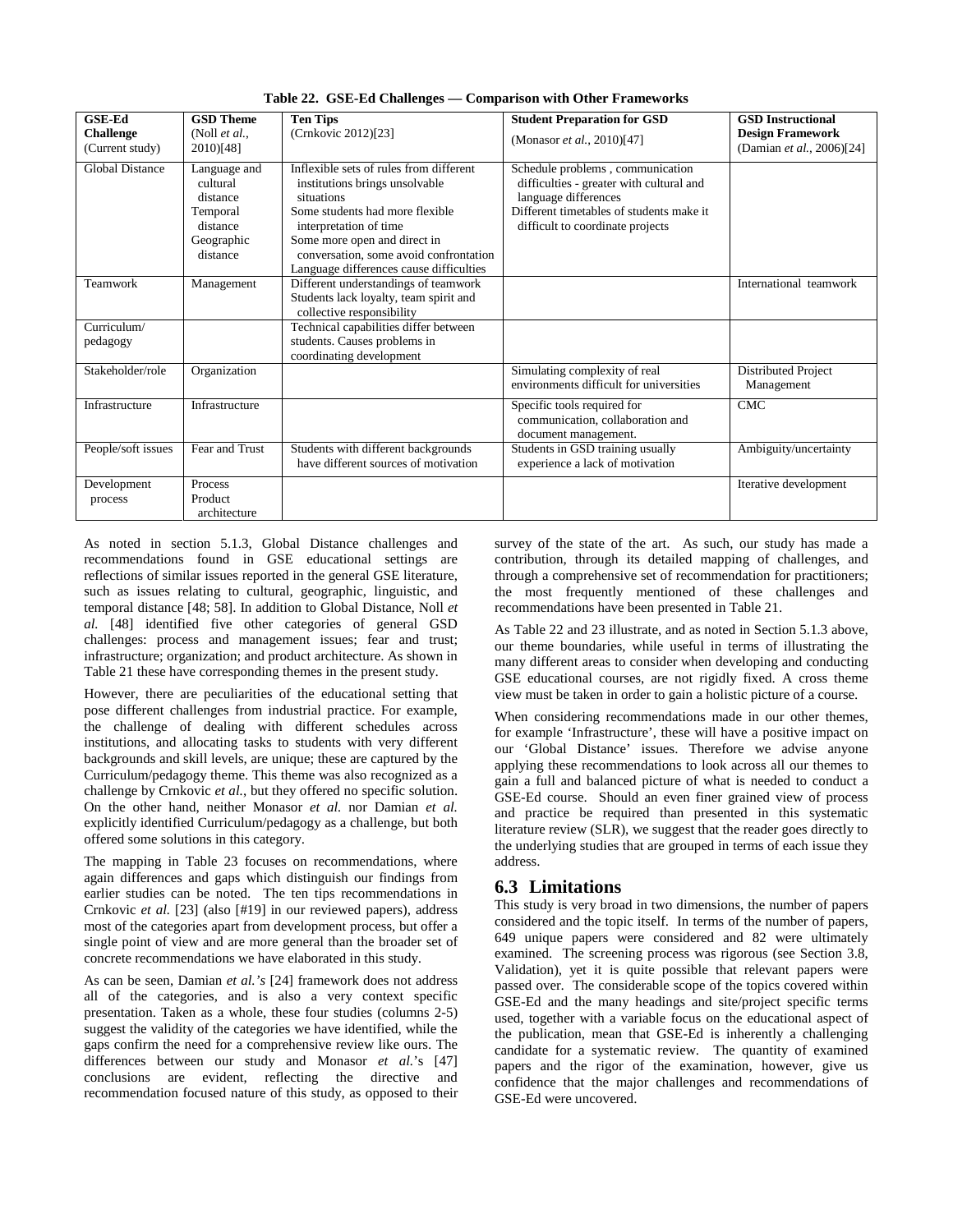| <b>GSE-Ed</b><br><b>Solution</b> (Current<br>study) | <b>GSD Theme</b><br>(Noll 2010)[48]                                                    | Ten Tips (Crnkovic 2012)[23]                                                                                                                                                                         | <b>Student Preparation for GSD</b><br>(Monasor 2010)[47]                                                                              | <b>GSD Instructional Design</b><br>Framework (Damian<br>2006)[24]                                             |
|-----------------------------------------------------|----------------------------------------------------------------------------------------|------------------------------------------------------------------------------------------------------------------------------------------------------------------------------------------------------|---------------------------------------------------------------------------------------------------------------------------------------|---------------------------------------------------------------------------------------------------------------|
| <b>Global Distance</b>                              | Language and<br>cultural<br>distance<br>Temporal<br>distance<br>Geographic<br>distance | Start communication by brute force<br>(Tip 1)<br>Keep communication levels<br>consistently high. (Tip 3)                                                                                             |                                                                                                                                       |                                                                                                               |
| Teamwork                                            | Management                                                                             | Ensure that students keep the other<br>site in mind (Tip 4)<br>Be flexible $-$ overcome the<br>differences (Tip 7)<br>Be alert (Tip 9)                                                               |                                                                                                                                       | Cross universities whole<br>team                                                                              |
| Curriculum/<br>pedagogy                             |                                                                                        |                                                                                                                                                                                                      | Teaching of GSD must be supported<br>by practical experiences through<br>which students can learn by doing                            | Strategies for assessment of<br>learning                                                                      |
| Stakeholder/role                                    | Organization                                                                           | Be flexible $-$ beat the administration<br>(Tip 8)                                                                                                                                                   | Not possible for instructors to cover<br>all stages and problems of GSD so<br>any initiative should be focused on a<br>specific field | Self-managed team negotiate<br>scope                                                                          |
| Infrastructure                                      | Infrastructure                                                                         |                                                                                                                                                                                                      | Appropriate selection of tools a key<br>aspect                                                                                        | Wide range of tools                                                                                           |
| People/soft issues                                  | Fear and Trust                                                                         | Get the students to be familiar with<br>each other as soon as possible (Tip<br>2)<br>Keep the students highly motivated<br>(Tip 5)<br>Remember: we are different (Tip 6)<br>Be enthusiastic (Tip 10) |                                                                                                                                       | Initial problem definition by<br>client progressive<br>clarification during lifecycle                         |
| Development<br>process                              | Process<br>Product<br>architecture                                                     |                                                                                                                                                                                                      |                                                                                                                                       | Students alternate client &<br>development role<br>Project scope negotiated with<br>client through iterations |

**Table 23. GSE-Ed Recommendations — Comparison with Other Frameworks**

The search itself posed several limitations. The initial search strings produced too many papers and false positives to be useful. The first IEEExplore database search, for example, produced over 40,000 hits. As a result, we had to narrow the search criteria and, may as a consequence have missed some relevant papers.

The inclusion/exclusion criteria that were used to filter papers pose another potential limit. Given the number of initial papers, the inclusion/exclusion filter had to be made quite tight to produce a manageable number of papers (see Section 3.8, Study Validation). In particular, studies centering on e-learning, studies concerning commercial GSD, and studies in books were not considered. These exclusions could have missed some important challenges or recommendations. The e-learning studies, for example, may have considered students in geographically dispersed locations working on projects in teams. Though not directly GSD, they could have produced useful data.

The extraction process also creates some limitations to this SLR. After verifying the extraction process itself (see Sections 3.5, 3.6 Data extraction and synthesis), data was extracted from each source by a single researcher. Again, given the quantity of papers it is possible that relevant data were missed in these extractions. As observed by Jalali and Wohlin [37] *We do not claim to have collected all relevant studies, but we included as many studies as possible. It should also be noted that although some studies may have been missed, there is no reason to believe that they would be distributed differently across the classifications than the papers included in the systematic review presented*.

Following the extraction of data, both challenges and recommendations were categorized into major and minor categories. The categories themselves were derived through the efforts of all the researchers and were filtered through four of the researchers. The categorization of data itself was examined by four researchers. As a result, we are quite confident that the categories and categorization are accurate and appropriate but, of course, a process this extensive leaves room for error.

Given the rigor and redundancy in our methods, we are confident that this study has produced comprehensive and accurate challenges and recommendations for GSE-Ed. Notwithstanding the many limitations detailed in this section, we have made efforts to provide enough detail in the form of derived themes and results, to allow other researchers and instructors to build on our findings. This is aided by our repeatable review process recorded in our protocol [6].

# **7. CONCLUSION**

In this paper we set out through a comprehensive systematic literature review to answer two research questions:

*RQ1: What are the challenges in delivering GSE courses to Software Engineering Students?* 

*RQ2: What are the recommendations for delivering GSE courses to Software Engineering Students?* 

We identified seven major themes around which challenges and recommendations were grouped, namely: Global Distance; Teamwork; Curriculum/Pedagogy; Stakeholder/role;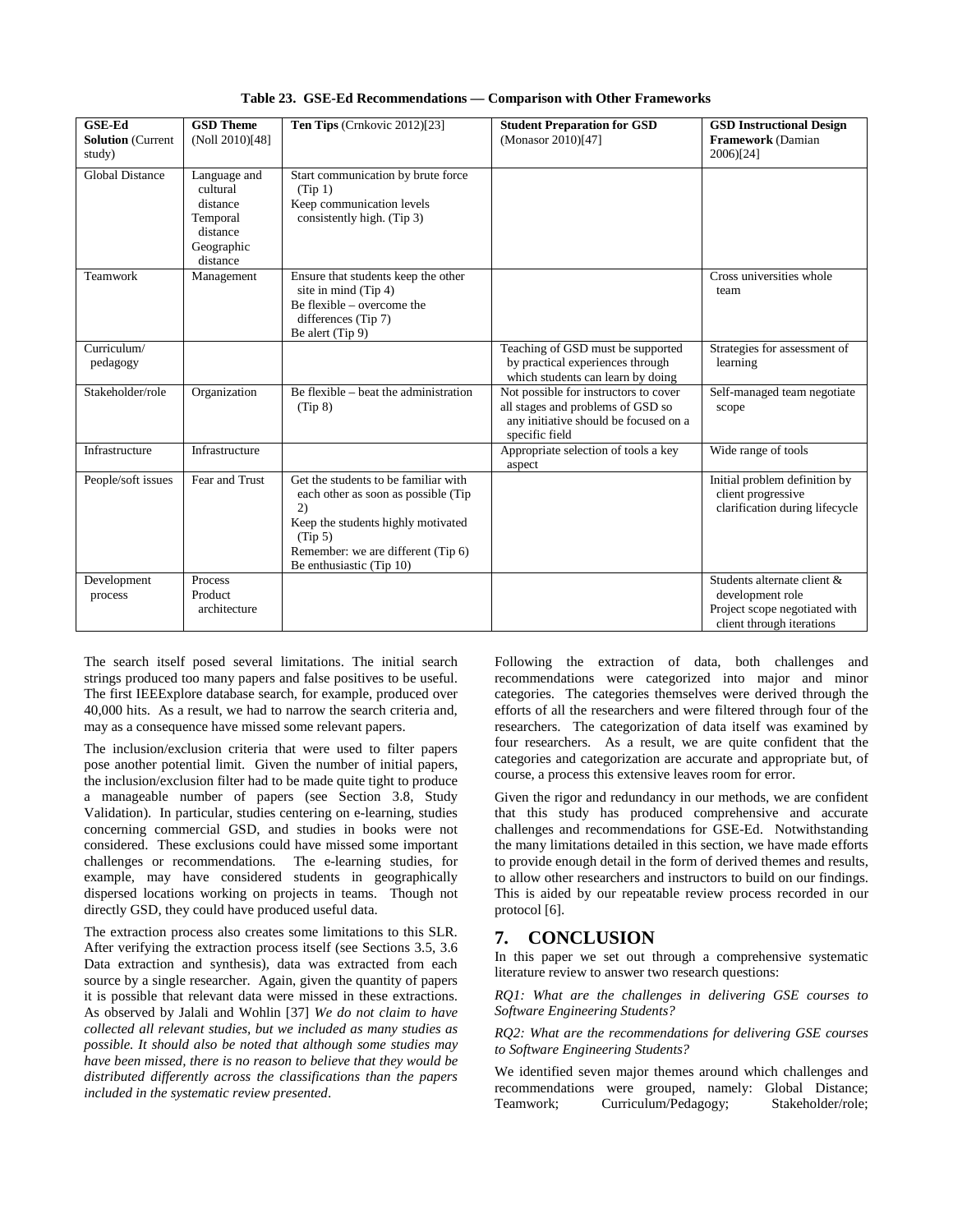Infrastructure; People/Soft issues; Development Process. A comprehensive and detailed set of challenges and associated recommendations have been outlined in this report.

Following a rigorous SLR process (described in Section 3) allowed us to thoroughly examine the issues and options available in the surprisingly rich GSD-Ed literature. We were able to draw on the wisdom of previous researchers as expressed in the 82 papers examined.

An overview summary of the key challenges and recommendations derived from our study was presented above in Table 21. The numbering in the table reflects the order of frequency – where those recommendations mentioned by the most studies come first. While this order does not necessarily reflect impact of the challenges or effectiveness of the solutions, it does suggest that the frequently noted challenges are likely to be faced by an instructor conducting a GSD-Ed course, and the frequently noted recommendations have worked across a range of contexts.

Teaching software engineering is difficult in a co-located setting, and as this review shows, teaching GSE-Ed courses comes with a considerable overhead, mainly due to distance issues. Teaching GSE-Ed in university settings is not for the faint hearted; yet, as the 82 studies in this SLR testify; many universities are doing just that. Universities in 39 different countries are collaborating across shores, in an effort to respond to the growing imperative of preparing their students for multi-site distributed development. These distributed development courses aim to give students firsthand experience of GSE in the hope to enhance their technical abilities, and at the same time teach them the importance of soft skills and teamwork.

This study has added to prior work in the area by consolidating insights from the diverse set of independent studies in GSE Education. It adds to knowledge gained through individual studies, by synthesizing a detailed set of identified challenges, accompanied by an actionable set of recommendations to address them. We hope it will prove a valuable reference source for educators seeking to enhance the quality of software engineering education through the design and implementation of successful GSE courses in fruitful global partnerships.

As Table 21 shows, each of the challenges raised in the studies we examined have clear recommendations that will help course designers prepare for GSE-Ed. If we were to distill these down to a single "key takeaway", the message is: start preparing early for the course, know the level and experience of your cohort of students, and plan the development and tasks accordingly.

# **7.1 Future Work**

While this study represents the results of an extensive review of the literature, there remain many unanswered questions. For example there appears to be little work on the individual student role in terms of recommendations as a stakeholder in the process, since most of the reviews focus on the instructor role, or how the student must interact as part of a team, or issues students have, with the exception of [29]; also there is not a great deal of work describing the client or customer role in GSE-Ed. Perhaps this is calling for more collaboration between universities and organizations, a familiar research question that has yet to be answered [9; 10]. From an external, cross-institution and intrainstitutional linking aspect, the University representative role is underexplored. Also, although some work has started to assess a team's general readiness for conducting GSE [7], an assessment for university's readiness is also needed to take into account the differences identified in this review. Finally, research into

strategies for successfully sustaining such courses on a long term basis is sorely needed.

# **ACKNOWLEDGEMENTS**

We would like to thank the working group leaders for their support during this challenging process, and to the anonymous reviewers for giving their time and expertise to help us improve the final report.

This work was supported, in part, by Science Foundation Ireland grants 10/CE/I1855 and 13/RC/2094 to Lero - the Irish Software Research Centre (www.lero.ie), and by contract CF 2014 4348 from the European Regional Development Fund and Enterprise Ireland.

# **REFERENCES**

- [1] Ali-Babar, M. and Lescher, C., 2014. Editorial: Global software engineering: Identifying challenges is important and providing solutions is even better. *Information and Software Technology 56*, 1, 1-5.
- [2] Ali, N., Beecham, S., and Mistrík, I., 2010. Architectural knowledge management in global software development: a review. In *IEEE International Conference on Global Software Engineering Workshops (ICGSEW).* 347-352.
- [3] Aspray, W., Mayadas, A.F., Vardi, M.Y., and Zweben, S.H., 2006. Educational Response to Offshore Outsourcing. In *Proceedings of the 37th SIGCSE technical symposium on Computer science education* ACM, Houston, Texas, USA, 330-331. DOI= http://dx.doi.org/10.1145/1121341.1121443.
- [4] Aspray, W., Mayadas, F., and Vardi, M., 2006. *Globalization and Offshoring of Software - A Report of the ACM Job Migration task Force.* ACM.
- [5] Beecham, S., Baddoo, N., Hall, T., Robinson, H., and Sharp, H., 2006. *Protocol for a Systematic Literature review of Motivation in Software Engineering*. Technical Report UH-CS-TR-453 Report.
- [6] Beecham, S., Clear, T., Barr, J., and Noll, J., 2015. *Protocol for Challenges and Recommendations for the Design and Conduct of Global Software Engineering Courses: A Systematic Review*. (ITiCSE Working Group One: Technical Report No. Lero\_TR\_2015\_01) Report.
- [7] Beecham, S., Noll, J., and Richardson, I., 2015. Assessing the Strength of Global Teaming practices: A pilot study. In *Proceedings of the 10th IEEE International Conference on Global Software Engineering (ICGSE'15)* IEEE Computer Society, Castilla-la Mancha, Spain.
- [8] Beecham, S., Noll, J., Richardson, I., and Ali, N., 2010. Crafting a global teaming model for architectural knowledge management. In *Proceedings of the 5th IEEE International Conference on Global Software Engineering (ICGSE'10*), Princeton, New Jersey, USA.
- [9] Beecham, S., O'leary, P., Baker, S., Richardson, I., and Noll, J., 2014. *Making Software Engineering Research Relevant*. Computer 47, 4, 80-83. DOI= http://dx.doi.org/10.1109/mc.2014.92.
- [10] Beecham, S., Oleary, P., Richardson, I., Baker, S., and Noll, J., 2013. Who are we doing Global Software Engineering research for? In *Proceedings of the 8th International Conference on Global Software Engineering (ICGSE'13)*, IEEE, 41-50.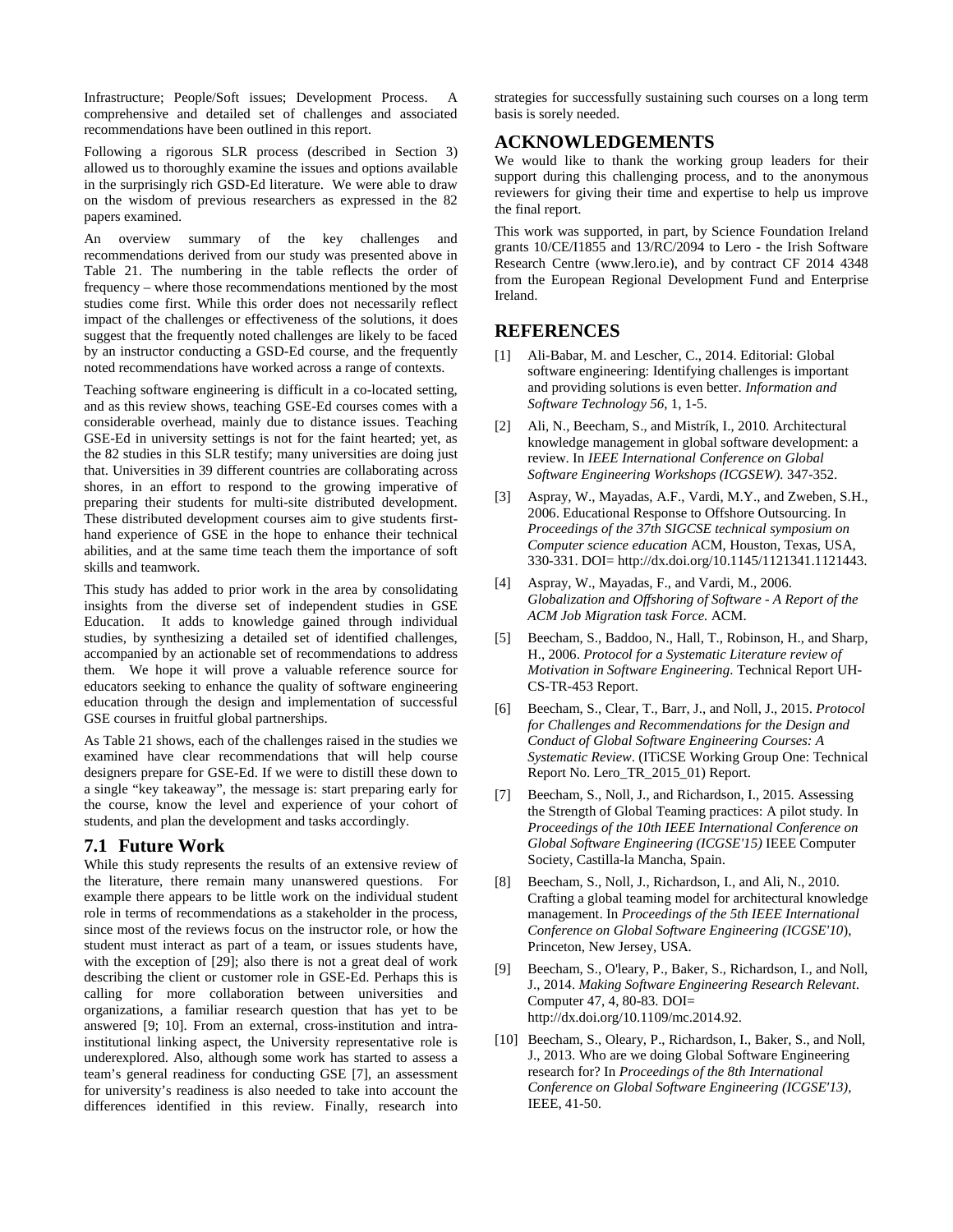- [11] Bosnić, I., Čavrak, I., Orlić, M., Žagar, M., and Crnković, I., 2011. Student Motivation in Distributed Software Development Projects. In *Proceedings of the 2011 Community Building Workshop on Collaborative Teaching of Globally Distributed Software Development* ACM, 31-35.
- [12] Boyer, E., 1990*. Scholarship Reconsidered: Priorities of the Professoriate*. Carnegie Foundation Special Report. Princeton University Press.
- [13] Bruegge, B., Dutoit, A.H., Kobylinski, R., and Teubner, G., 2000. Transatlantic Project Courses in a University Environment. In *Seventh Asia-Pacific Software Engineering Conference, 2000. APSEC*, 30-37. DOI= http://dx.doi.org/10.1109/APSEC.2000.896680.
- [14] Casey, V., 2010. Imparting the Importance of Culture to Global Software Development. *ACM Inroads* 1, 3, 51-57.
- [15] Clear, T., 2002. E-Learning: A Vehicle for Transformation or Trojan Horse for Enterprise? - Revisiting the role of Public Higher Education Institutions. *International Journal on E-Learning* 1, 4 (October-December), 15 - 21.
- [16] Clear, T., 2010. Exploring the Notion of 'Cultural Fit' in Global Virtual Collaborations. *ACM Inroads* 1, 3 (Sept), 58- 65.
- [17] Clear, T., 2012. Systematic Literature Reviews and Undergraduate Research*. ACM Inroads* 3, 4 (Dec), 10-11. DOI= http://dx.doi.org/10.1145/2381083.2381087.
- [18] Clear, T., Claxton, G., Thompson, S., and Fincher, S., 2011. Cooperative and Work-Integrated Education in Information Technology. In *International Handbook for Cooperative & Work-Integrated Education*, R. Coll and K. Zegwaard Eds. World Association for Cooperative Education Inc, Lowell, MA, 141-150.
- [19] Clear, T. and Kassabova, D., 2008. A Course in Collaborative Computing: Collaborative Learning and Research with a Global Perspective. In *Proceedings of the 39th ACM Technical Symposium on Computer Science Education*, M. Guzdial and S. Fitzgerald Eds. ACM, Portland, Oregon, 63-67.
- [20] Clear, T., Young, F., Goldweber, M., Leidig, P., and Scott, K., 2001. ITiCSE 2001 Working Group Reports - Resources for Instructors of Capstone Courses in Computing. *SIGCSE Bulletin* 33, 93-113.
- [21] Conchuir, E., Agerfalk, P., Olsson, H., and Fitzgerald, B., 2009. Global Software Development: Where Are The Benefits? *Commun. ACM* 52, 8, 127-131. DOI= http://dx.doi.org/10.1145/1536616.1536648.
- [22] Cramton, C., 2001. The Mutual Knowledge Problem and its Consequences for Dispersed Collaboration*. Organization Science* 12, 3 (May-Jun), 346-371.
- [23] Crnković, I., Bosnić, I., and Žagar, M., 2012. Ten Tips to Succeed in Global Software Engineering Education. In *Proceedings of the 34th International Conference on Software Engineering (ICSE)* IEEE Press, 1225-1234.
- [24] Damian, D., Hadwin, A., and Al-Ani, B., 2006. Instructional Design and Assessment Strategies for Teaching Global Software Development: a Framework. In *Proceedings of the 28th International Conference on Software Engineering (ICSE),* ACM, Shanghai, China, 685-690. DOI= http://dx.doi.org/10.1145/1134285.1134391.
- [25] Daniels, M., Berglund, A., and Petre, M., 1999. Reflections on International Projects in Undergraduate CS Education. *Computer Science Education* 9, 3, 256-267.
- [26] Daniels, M., Cajander, Å., Clear, T., and Mcdermott, R., 2015. Collaborative Technologies in Global Engineering: New Competencies and Challenges *International Journal of Engineering Education* 31, 1 (B), 267-281.
- [27] Daniels, M., Cajander, Å., Pears, A., and Clear, T., 2010. Engineering Education Research in Practice: Evolving Use of Open Ended Group Projects as a Pedagogical Strategy for Developing Skills in Global Collaboration (Special issue on Applications of Engineering Education Research). *International Journal of Engineering Education* 26, 4, 795- 806.
- [28] Daniels, M., Petre, M., Almstrum, V., Asplund, L., Bjorkmann, C., Erickson, C., Klein, B., Last, M., and Berglund, A., 1998. RUNESTONE, an International Student Collaboration Project. In *IEEE Frontiers in Education Conference* IEEE, Tempe, Arizona.
- [29] Filipovikj, P., Feljan, J., and Crnković, I., 2013. Ten Tips to Succeed in Global Software Engineering Education: What do the Students Say? In *3rd International Workshop on Collaborative Teaching of Globally Distributed Software Development (CTGDSD)*, 20-24. DOI= http://dx.doi.org/10.1109/CTGDSD.2013.6635241.
- [30] Fortaleza, L.L., Conte, T., Marczak, S., and Prikladnicki, R., 2012. Towards a GSE International Teaching Network: Mapping Global Software Engineering Courses. *In Collaborative Teaching of Globally Distributed Software Development Workshop (CTGDSD)*, 1-5. DOI= http://dx.doi.org/10.1109/CTGDSD.2012.6226944.
- [31] Gotel, O., Kulkarni, V., Say, M., Scharff, C., and Sunetnanta, T., 2009. A Global and Competition-Based Model for Fostering Technical and Soft Skills in Software Engineering Education. In *22nd Conference on Software Engineering Education and Training (CSEET)*, 271-278. DOI= http://dx.doi.org/10.1109/CSEET.2009.36.
- [32] Hauer, A. and Daniels, M., 2008. A Learning Theory Perspective on Running Open Ended Group Projects (OEGPs). In *Conferences in Research and Practice in Information Technology*, Simon and M. Hamilton Eds. ACS, Wollongong, NSW, Australia, 85-92.
- [33] Herrington, J., Oliver, R., and Reeves, T., 2002. Patterns of Engagement in Authentic Online Learning Environments. In *19th Annual Conference of the Australasian Society for Computers in Learning in Tertiary Education (ASCILITE) 2002*, A. Williamson, C. Gunn, A. Young and T. Clear Eds. UNITEC Institute of Technology, Auckland, New Zealand, Auckland, 279-286.
- [34] Hettinga, M., 2002. Understanding Evolutionary Use of Groupware. In *Telematica Instituut* Delft University of Technology, Enschede, 191.
- [35] Hirschheim, R., 2008. Some guidelines for the critical reviewing of conceptual papers*. Journal of the Association for Information Systems* 9, 8, 3.
- [36] Holmström, H., Fitzgerald, B., Ågerfalk, P.J., and Conchúir, E.Ó., 2006. Agile practices reduce distance in global software development. *Information Systems Management* 23, 3, 7-18.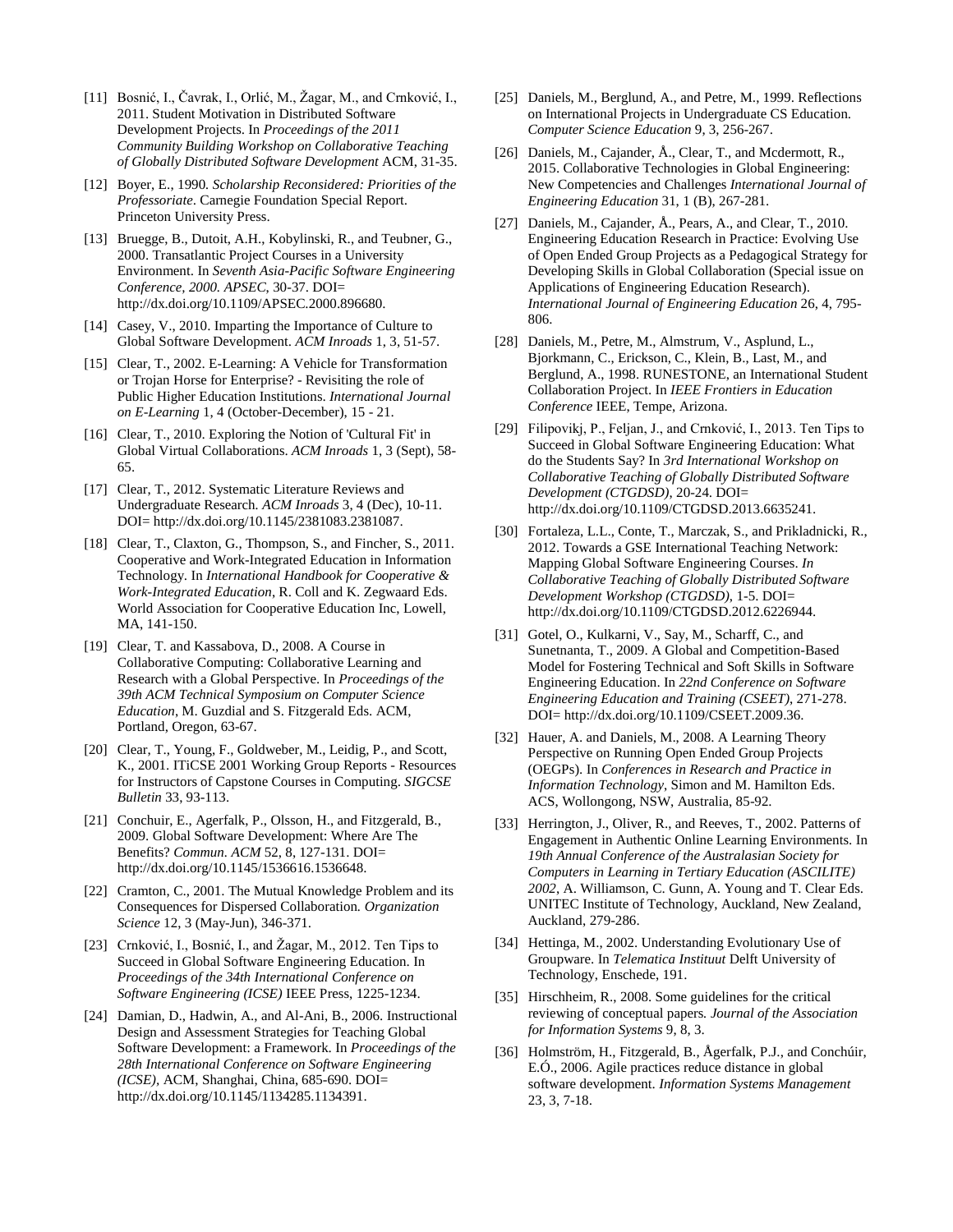- [37] Jalali, S. and Wohlin, C., 2012. Global Software Engineering and Agile Practices: A Systematic Review. *Journal of Software: Evolution and Process* 24, 6, 643-659.
- [38] Jarvenpaa, S. and Leidner, D., 1999. Communication and Trust in Global Virtual Teams. *Organization Science* 10, 6, 791-815.
- [39] Kitchenham, B. and Charters, S., 2007. Guidelines for Performing Systematic Literature Reviews in Software Engineering, version 2.3. In *EBSE Technical Report* Keele University, UK.
- [40] Krippendorff, K., 1980*. Content Analysis: An Introduction to its Methodology*. Sage Publications, Beverly Hills.
- [41] Lago, P., Muccini, H., and Babar, M.A., 2012. An Empirical Study of Learning by Osmosis in Global Software Engineering. *Journal of Software: Evolution and Process* 24, 6, 693-706.
- [42] Le Blanc, R., Sobel, A., Ben-Menachem, M., Lethbridge, T., Díaz-Herrera, J., Hilburn, T., Mcgettrick, A., Atlee, J., Hawthorne, E., Leaney, J., Budgen, D., Matsumoto, Y., and Thompson, J., 2015. *Software Engineering 2014: Curriculum Guidelines for Undergraduate Degree Programs in Software Engineering*.
- [43] Matthes, F., Neubert, C., Schulz, C., Lescher, C., Contreras, J., Laurini, R., Rumpler, B., Sol, D., and Warendorf, K., 2011. Teaching Global Software Engineering and International Project Management-Experiences and Lessons Learned from Four Academic Projects. In *CSEDU (2),* 5-15.
- [44] Meyer, B., 2001. Software Engineering in the Academy. *Computer* 34, 5, 28-35. DOI= http://dx.doi.org/10.1109/2.920608.
- [45] Monasor, M.J., Vizcaíno, A., and Piattini, M., 2010. A Tool for Training Students And Engineers in Global Software Development Practices. In *Collaboration and Technology* Springer, 169-184.
- [46] Monasor, M.J., Vizcaíno, A., and Piattini, M., 2012. Cultural and linguistic problems in GSD: a simulator to train engineers in these issues. *Journal of Software: Evolution and Process* 24, 6, 707-717.
- [47] Monasor, M.J., Vizcaino, A., Piattini, M., and Caballero, I., 2010. Preparing Students and Engineers for Global Software Development: A Systematic Review. In *Proceedings of the 5th IEEE International Conference on Global Software Engineering (ICGSE'10)*, 177-186. DOI= http://dx.doi.org/10.1109/ICGSE.2010.28.
- [48] Noll, J., Beecham, S., and Richardson, I., 2010. Global Software Development and Collaboration: Barriers and Solutions *ACM Inroads* 1, 3 (Sept), 66-78.
- [49] Noll, J., Beecham, S., and Seichter, D., 2011. A Qualitative Study of Open Source Software Development: the OpenEMR Project. In *IEEE Empirical Software Engineering and Measurement Conference – ESEM 2011* September 19-23, Banff, Canada.
- [50] Noll, J., Seichter, D., and Beecham, S., 2012. A Qualitative Method for Mining Open Source Software Repositories. In

*Open Source Systems: Long-Term Sustainability* Springer Berlin Heidelberg, 256-261.

- [51] Noll, J., Seichter, D., and Beecham, S., 2013. Can Automated Text Classification Improve Content Analysis of Software Project Data? In *ACM/IEEE International Symposium on Empirical Software Engineering and Measurement (ESEM)*, 2013. 300-303.
- [52] Olson, G. and Olson, J., 2000. Distance Matters. *Human-Computer Interaction* 15, 139-178.
- [53] Panteli, N. and Duncan, E., 2004. Trust and temporary virtual teams: alternative explanations and dramaturgical relationships. *Information Technology and People* 17, 4, 423-441.
- [54] Pauleen, D., 2003. Leadership in a global virtual team: an action learning approach*. Leadership & Organization Development Journal* 24, 3, 153-162.
- [55] Pears, A. and Daniels, M., 2010. Developing Global Teamwork Skills: The Runestone Project. In *Proceedings of the 2010 IEEE Education Engineering Conference (EDUCON 2010)*, IEEE.
- [56] Peters, A., Hussain, W., Cajander, A., Clear, T., and Daniels, M., 2015. Preparing the Global Software Engineer. In *Proceedings of the IEEE 10th International Conference on Global Software Engineering (ICGSE'15)*, 61-70.
- [57] Raza, B., Macdonell, S.G., and Clear, T., 2013. Research in Global Software Engineering: A Systematic Snapshot. In *Evaluation of Novel Approaches to Software Engineering*, J. Filipe and L. Maciaszek Eds. Springer Berlin Heidelberg, 126-140. DOI= http://dx.doi.org/10.1007/978-3-642-54092- 9\_9.
- [58] Richardson, I., Casey, V., McCaffery, F., Burton, J., and Beecham, S., 2012. A process framework for global software engineering teams*. Information and Software Technology (IST),* 54, 11, 1175-1191.
- [59] Sandmann, L.R., 2008. Conceptualization of the Scholarship of Engagement in Higher Education: A Strategic Review, 1996–2006*. Journal of Higher Education Outreach and Engagement* 12, 1, 91-104.
- [60] Schön, D., 1987. *Educating the Reflective Practitioner*. Jossey Bass, San Francisco.
- [61] Swigger, K., Brazile, R., Harrington, B., Xiaobo, P., and Alpaslan, F., 2006. Teaching Students How to Work in Global Software Development Environments. In *International Conference on Collaborative Computing: Networking, Applications and Worksharing, CollaborateCom*, 1-7. DOI= http://dx.doi.org/10.1109/COLCOM.2006.361849.
- [62] Tan, F. and Sutherland, P., 2004. Online Consumer Trust: A Multi-Dimensional Model. *Journal of Electronic Commerce in Organizations* 2, 3, 40-58.
- [63] Valentine, D., 2004. CS Educational Research: A Meta-Analysis of SIGCSE Technical Symposium Proceedings. In *SIGCSE Technical Symposium Proceedings (SIGCSE'04*) ACM, Norfolk, VA, 255-259.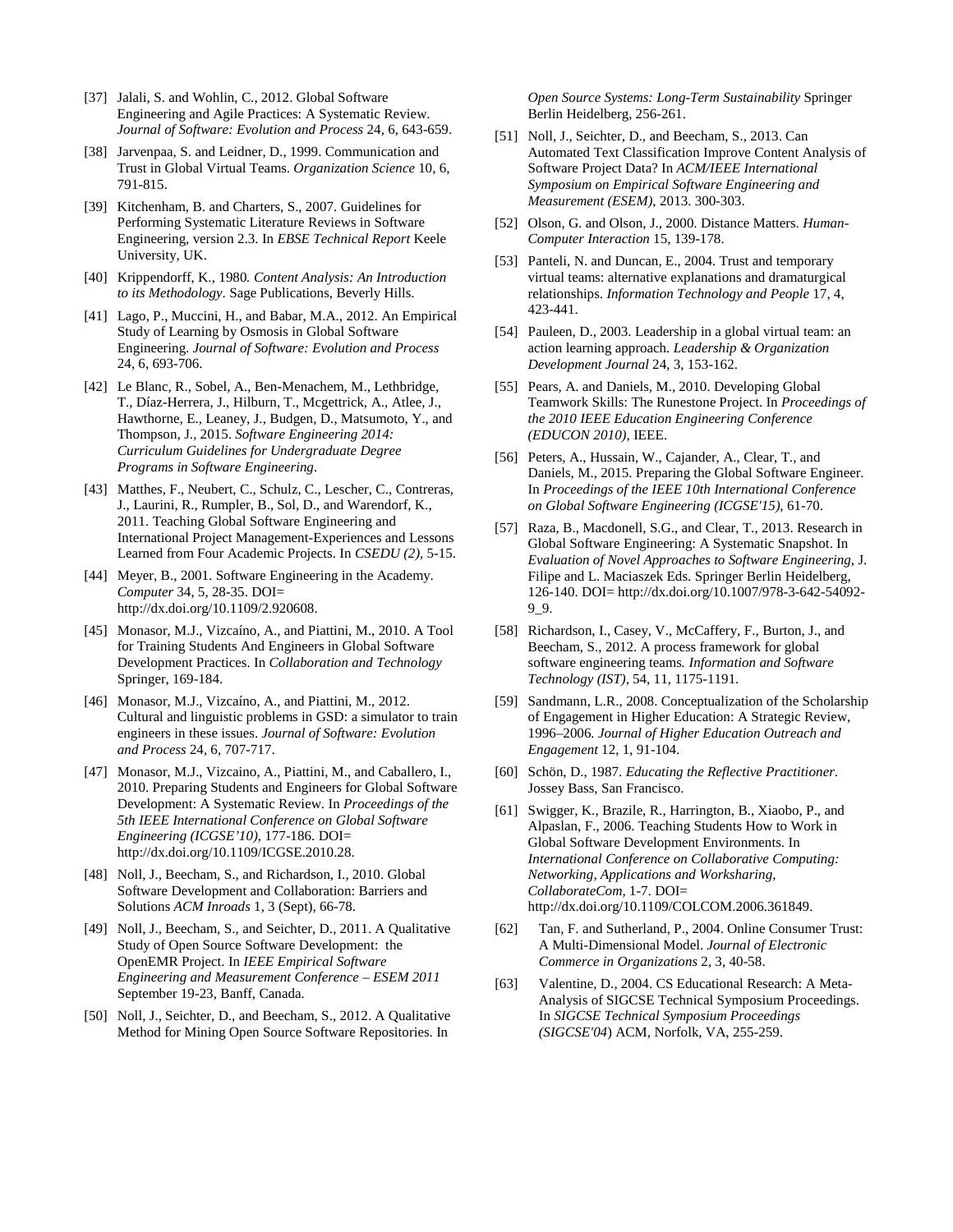## **Appendix A: List of 82 Accepted Papers (as referenced in our Results Section)**

- [#1]: Almeida, E. *Teaching Globally Distributed Software Development: An Experience Report*. in *IEEE 25th Conference on Software Engineering Education and Training (CSEE&T)*. 17-19 April 2012. p. 105-109.
- [#2]: Berkling, K., M. Geisser, T. Hildenbrand, and F. Rothlauf. *Offshore software development: transferring research findings into the classroom*, in *Software Engineering Approaches for Offshore and Outsourced Development* 2007, Springer. p. 1-18.
- [#3]: Bosnić, I., I. Čavrak, M. Orlić, and M. Žagar. *Picking the right project: Assigning student teams in a GSD course*. In *IEEE 26th Conference on Software Engineering Education and Training (CSEE&T)*. 19-21 May 2013. p. 149-158.
- [#4]: Bosnić, I., I. Čavrak, M. Orlić, M. Žagar, and I. Crnković. *Avoiding Scylla and Charybdis in distributed software development course*. In *Proceedings of the 2011 community building workshop on Collaborative teaching of globally distributed software development*. 2011. ACM. p. 26-30.
- [#5]: Bosnić, I., I. Čavrak, M. Orlić, M. Žagar, and I. Crnković. *Student motivation in distributed software development projects*. In *Proceedings of the 2011 Community Building Workshop on Collaborative Teaching of Globally Distributed Software Development*. 2011, ACM. p. 31-35.
- [#6]: Bosnić, I., I. Čavrak, M. Žagar, R. Land, and I. Crnković. *Customers' Role in Teaching Distributed Software Development*. In *23rd IEEE Conference on Software Engineering Education and Training (CSEE&T)*. 9-12 March 2010. p. 73-80.
- [#7]: Bosnić, I., F. Ciccozzit, I. Čavrak, R. Mirandola, and M. Orlić. *Multi-dimensional assessment of risks in a distributed software development course*. In *3rd International Workshop on Collaborative Teaching of Globally Distributed Software Development (CTGDSD)*. 2013. IEEE. p. 6-10.
- [#8]: Braun, A., A.H. Dutoit, A.G. Harrer, and B. Brugge. *IBistro: a learning environment for knowledge construction in distributed software engineering courses*. In *9th Asia-Pacific Software Engineering Conference*. 2002. p. 197-203.
- [#9]: Brazile, R.P., K. Swigger, M.R. Hoyt, B. Lee, and B. Nelson. *A System to Support Teaching Global Software Development*. In *American Society for Engineering Education*. 2012. American Society for Engineering Education.
- [#10]: Brooks, I. and K. Swigger. *The role of leadership and its effect on the temporal patterns of global software development teams*. In *8th International Conference on Collaborative Computing: Networking, Applications and Worksharing (CollaborateCom)*. 14-17 Oct. 2012. p. 381- 390.
- [#11]: Bruegge, B., A.H. Dutoit, R. Kobylinski, and G. Teubner. *Transatlantic project courses in a university environment*. In *Seventh Asia-Pacific Software Engineering Conference, 2000. APSEC*. 2000. p. 30-37.
- [#12]: Cao, L., H. Zhu, and G. Su. *Global Software Development Project*. In *18th Americas Conference on Information Systems, AMCIS 2012 Proceedings. Paper 15* July 29, 2012.
- [#13]: Carlson, P. and X. Nan. *Experience and recommendations for distributed software development*. In *Collaborative*

*Teaching of Globally Distributed Software Development Workshop (CTGDSD)*. 9 June 2012. p. 21-24.

- [#14]: Casey, V. *Imparting the importance of culture to global software development.* ACM Inroads, 2010. **1**(3): p. 51-57.
- [#15]: Cavrak, I., M. Orlic, and I. Crnkovic. *Collaboration patterns in distributed software development projects*. In *34th International Conference on Software Engineering (ICSE)*  2012. 2-9 June 2012. p. 1235-1244.
- [#16]: Clear, T. *Replicating an 'Onshore' Capstone Computing Project in a 'Farshore' Setting--An Experience Report*. In *6th IEEE International Conference on Global Software Engineering (ICGSE)* 2011. IEEE. p. 161-165.
- [#17]: Clear, T. and M. Daniels. *Using groupware for international collaborative learning*. In *30th Annual Frontiers in Education Conference, 2000. FIE*. 2000. 2000. p. F1C/18- F1C/23 vol.1.
- [#18]: Clear, T., J. Whalley, J. Hill, Y. Liu, A. Pears, and B. Plimmer. *A global software project: Developing a tablet PC capture platform for explanograms*. In *Proceedings of the 8th International Conference on Computing Education Research*. 2008. ACM. p. 41-50.
- [#19]: Crnković, I., I. Bosnić, and M. Žagar. *Ten tips to succeed in global software engineering education*. In *Proceedings of the 34th International Conference on Software Engineering (ICSE)*. 2012. IEEE Press. p. 1225-1234.
- [#20]: Dastidar, S.G. and S. Chatterjee. *Distributed software development: Experience and recommendation*. In *3rd International Workshop on Collaborative Teaching of Globally Distributed Software Development (CTGDSD)*. 2013. 25-25 May 2013. p. 11-14.
- [#21]: Deiters, C. *GloSE-Lab: Teaching Global Software Engineering*. In *6th IEEE International Conference on*. *Global Software Engineering (ICGSE'11),* 15-18 Aug. 2011. p. 156-160.
- [#22]: Doerry, E., R. Klempous, J. Nikodem, and W. Paetzold. *Virtual student exchange: lessons learned in virtual international teaming in interdisciplinary design education*. In *Proceedings of the 5th International Conference on Information Technology Based Higher Education and Training, ITHET*. 31 May-2 June 2004. p. 650-655.
- [#23]: Ende, M., R. Lammermann, P. Brockmann, and G. Ayurzana. *A virtual, global classroom to teach global software engineering: A Mongolian-German team-teaching project*. In *Second International Conference on e-Learning and e-Technologies in Education (ICEEE)*. 23-25 Sept. 2013. p. 229-233.
- [#24]: Estler, H.C., M. Nordio, C.A. Furia, and B. Meyer. *Awareness and Merge Conflicts in Distributed Software Development*. In *IEEE 9th International Conference on Global Software Engineering (ICGSE)*. 18-21 Aug. 2014. p. 26-35.
- [#25]: Fagerholm, F., P. Johnson, A. Sanchez Guinea, J. Borenstein, and J. Munch. *Onboarding in Open Source Software Projects: A Preliminary Analysis*. In *IEEE 8th International Conference on Global Software Engineering Workshops (ICGSEW)*. 26-26 Aug. 2013. p. 5-10.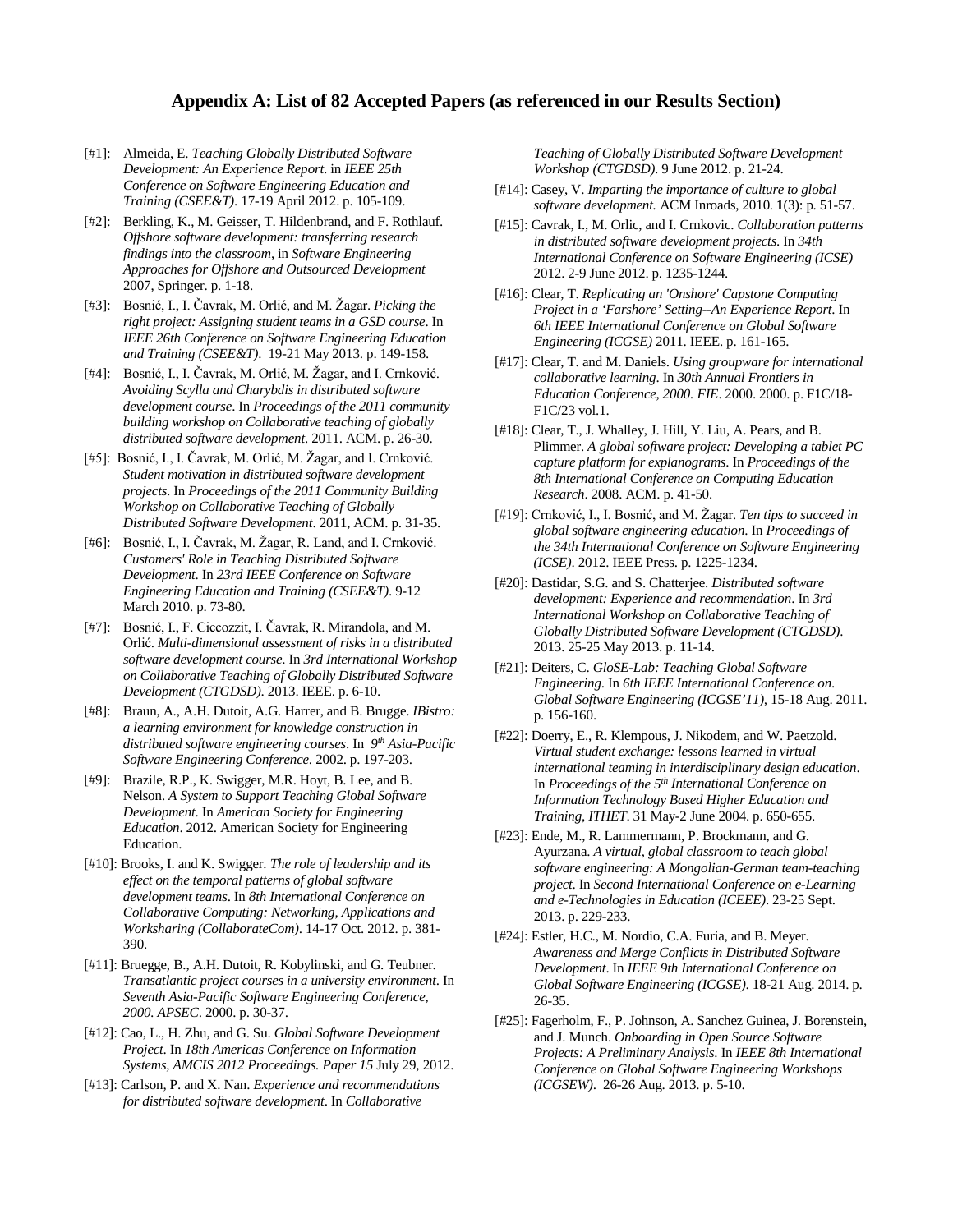- [#26]: Fagerholm, F., N. Oza, and J. Munch. *A platform for teaching applied distributed software development: The ongoing journey of the Helsinki software factory*. In *3rd International Workshop on Collaborative Teaching of Globally Distributed Software Development (CTGDSD)*. 25 May 2013. p. 1-5.
- [#27]: Farley, A., S. Faulk, V. Lo, A. Proskurowski, and M. Young. *Intensive international Summer Schools in Global Distributed Software Development*. In *Frontiers in Education Conference (FIE)*. 3-6 Oct. 2012. p. 1-6.
- [#28]: Favela, J. and F. Pena-Mora. *An experience in collaborative software engineering education.* IEEE Software, 2001. 18(2): p. 47-53.
- [#29]: Feljan, J., I. Bosnić, M. Orlić, and M. Žagar. *Distributed Software Development course: Students' and teachers' perspectives*. In *Collaborative Teaching of Globally Distributed Software Development Workshop (CTGDSD)*. 9 June 2012. p. 16-20.
- [#30]: Filipovikj, P., J. Feljan, and I. Crnković. *Ten tips to succeed in global software engineering education: What do the students say?* In *3rd International Workshop on Collaborative Teaching of Globally Distributed Software Development (CTGDSD)*. 25-25 May 2013. p. 20-24.
- [#31]: Giraldo, F., S.F. Ochoa, L. Aballay, C. Clunie, A. Neyem, and R. Anaya. *Supporting Instructional Software Engineering Activities Using CODILA: Some Latin American Experiences*, In *Education and Educational Technology* 2012, Springer. p. 591-598.
- [#32]: Giraldo, F.D. *Applying a distributed CSCL activity for teaching software architecture*. In *2011 International Conference on Information Society (i-Society)*. 27-29 June 2011. p. 208-214.
- [#33]: Gloor, P., M. Paasivaara, C. Lassenius, D. Schoder, K. Fischbach, and C. Miller. *Teaching a global project course: experiences and lessons learned*, In *Proceedings of the 2011 Community Building Workshop on Collaborative Teaching of Globally Distributed Software Development* 2011, ACM: Waikiki, Honolulu, HI, USA. p. 1-5.
- [#34]: Gotel, O., V. Kulkarni, M. Say, C. Scharff, and T. Sunetnanta. *A Global and Competition-Based Model for Fostering Technical and Soft Skills in Software Engineering Education*. In *22nd Conference on Software Engineering Education and Training (CSEET)*. 17-20 Feb. 2009. p. 271- 278.
- [#35]: Gotel, O., V. Kulkarni, M. Say, C. Scharff, and T. Sunetnanta. *Quality Indicators on Global Software Development Projects: Does "Getting to Know You" Really Matter?* In *4th IEEE International Conference on Global Software Engineering (ICGSE'09)*. 13-16 July 2009. p. 3-7.
- [36]: Gotel, O., V. Kulkarni, C. Scharff, and L. Neak. *Students as partners and students as mentors: an educational model for quality assurance in global software development*, In *Software Engineering Approaches for Offshore and Outsourced Development* 2009, Springer. p. 90-106.
- [#37]: Gotel, O., C. Scharff, and V. Kulkarni. *Mixing continents, competences and roles: Five years of lessons for software engineering education.* IET Software, 2012. 6(3): p. 199- 213.
- [#38]: Gotel, O., C. Scharff, and S. Seng. *Preparing Computer Science Students for Global Software Development*. In *36th*

*Annual Frontiers in Education Conference*. 27-31 Oct. 2006. p. 9-14.

- [#39]: Honig, W.L. and T. Prasad. *A classroom outsourcing experience for software engineering learning*. In *ACM SIGCSE Bulletin*. 2007. ACM. p. 181-185.
- [#40]: Inkeri Verkamo, A., J. Taina, Y. Bogoyavlenskiy, D. Korzun, and T. Tuohiniemi. *Distributed Cross-Cultural Student Software Project: A Case Study*. In *18th Conference on Software Engineering Education & Training*. 18-20 April 2005. p. 207-214.
- [#41]: Junhua, D. *A framework for global collaboration in teaching software engineering*. In *3rd International Workshop on Collaborative Teaching of Globally Distributed Software Development (CTGDSD)*. 25 May 2013. p. 30-34.
- [#42]: Junhua, D. and Y. Biwu. *Teaching software engineering with Global Understanding*. In *Collaborative Teaching of Globally Distributed Software Development Workshop (CTGDSD)*. 9 June 2012. p. 11-15.
- [#43]: Keenan, E. and A. Steele. *Developing a pedagogical infrastructure for teaching globally distributed software development*. In *Proceedings of the 2011 Community Building Workshop on Collaborative Teaching of Globally Distributed Software Development*. 2011, ACM. p. 6-10.
- [#44]: Keenan, E., A. Steele, and X. Jia. *Simulating Global Software Development in a Course Environment*. In *5th IEEE International Conference on Global Software Engineering (ICGSE)*. 2010, IEEE. p. 201-205.
- [#45]: Lago, P., H. Muccini, and M.A. Babar. *Developing a Course on Designing Software in Globally Distributed Teams*. In *IEEE International Conference on Global Software Engineering (ICGSE'08)*. 17-20 Aug. 2008. p. 249-253.
- [#46]: Lago, P., H. Muccini, and M.A. Babar. *An empirical study of learning by osmosis in global software engineering.* Journal of Software: Evolution and Process, 2012. 24(6): p. 693-706.
- [#47]: Lago, P., H. Muccini, L. Beus-Dukic, I. Crnkovic, S. Punnekkat, and H. Van Vliet. *Towards a European Master Programme on Global Software Engineering*. In *20th Conference on Software Engineering Education & Training (CSEET '07)*. 3-5 July 2007. p. 184-194.
- [#48]: Last, M.Z. *Understanding the group development process in global software teams*. In *33rd Annual Frontiers in Education (FIE)*. 5-8 Nov. 2003. p. S1F-20-5 vol.3.
- [#49]: Lescher, C., L. Yang, and B. Bruegge. *Teaching Global Software Engineering: Interactive Exercises for the Classroom*. In *IEEE 9th International Conference on Global Software Engineering (ICGSE'14)*. 18-21 Aug. 2014. p. 163- 172.
- [#50]: Long, J. *Outsourcing in Next Generation Software Engineering Technology Education*. In *American Society for Engineering Education*. 2010. American Society for Engineering Education.
- [#51]: Mäkiö, J. and S. Betz. *On educating globally distributed software development—A case study*. In *24th International Symposium on Computer and Information Sciences (ISCIS)*. 2009. IEEE. p. 480-485.
- [#52]: Matthes, F. *Teaching Global Software Engineering and International Project Management-Experiences and Lessons Learned from Four Academic Projects*. In *CSEDU (2)*. 2011. p. 5-15.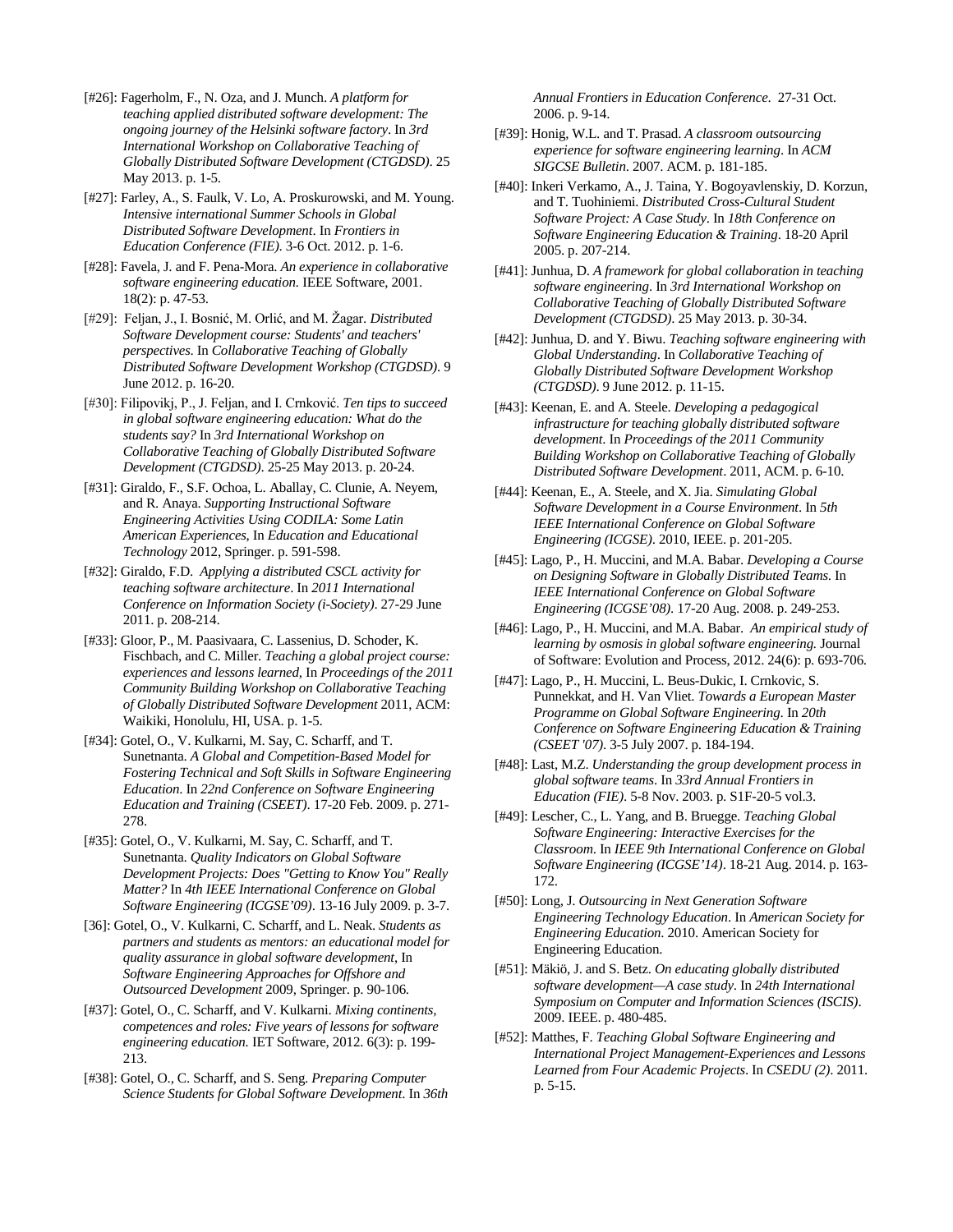- [#53]: McDermott, R., J. Bass, and J. Lalchandani. *The learner experience of student-led international group project work in software engineering*. In *IEEE Frontiers in Education Conference (FIE)*. 22-25 Oct. 2014. p. 1-8.
- [#54]: Monasor, M.J., A. Vizcaino, and M. Piattini. *VENTURE: Towards a framework for simulating GSD in educational environments*. In *5th International Conference on Research Challenges in Information Science (RCIS)*. 19-21 May 2011. p. 1-10.
- [#55]: Monasor, M.J., A. Vizcaíno, and M. Piattini. *A tool for training students and engineers in global software development practices*, In *Collaboration and Technology* 2010, Springer. p. 169-184.
- [#56]: Monasor, M.J., A. Vizcaíno, and M. Piattini. *Providing training in GSD by using a virtual environment*, In *Product-Focused Software Process Improvement (Profes)* 2012, Springer. p. 203-217.
- [#57]: Monasor, M.J., A. Vizcaíno, M. Piattini, J. Noll, and S. Beecham. *Assessment process for a simulation-based training environment in global software development*. In *Proceedings of the 2014 conference on Innovation & Technology in Computer Science Education (ITiCSE)*. 2014, ACM. p. 231-236.
- [#58]: Neto, C.R.L. and E.S. De Almeida. *Five years of lessons learned from the software engineering course: adapting best practices for distributed software development*. In *Proceedings of the Second International Workshop on Collaborative Teaching of Globally Distributed Software Development*. 2012, IEEE Press. p. 6-10.
- [#59]: Noll, J., A. Butterfield, K. Farrell, T. Mason, M. McGuire, and R. McKinley. *GSD Sim: A Global Software Development Game*. In *IEEE International Conference on Global Software Engineering Workshops (ICGSEW)*. 18 Aug. 2014. p. 15-20.
- [#60]: Nordio, M., H.C. Estler, B. Meyer, N. Aguirre, R. Prikladnicki, E. di Nitto, and A. Savidis. *An experiment on teaching coordination in a globally distributed software engineering class*. In *IEEE 27th Conference on Software Engineering Education and Training (CSEE&T)*. 23-25 April 2014. p. 109-118.
- [#61]: Nordio, M., H.C. Estler, B. Meyer, J. Tschannen, C. Ghezzi, and E. di Nitto. *How Do Distribution and Time Zones Affect Software Development? A Case Study on Communication*. In *6th IEEE International Conference on Global Software Engineering (ICGSE'11)*. 15-18 Aug. 2011. p. 176-184.
- [#62]: Nordio, M. *Teaching software engineering using globally distributed projects: the DOSE course*. In *Proceedings of the 2011 Community Building Workshop on Collaborative Teaching of Globally Distributed Software Development*. 2011, ACM. p. 36-40.
- [#63]: Nordio, M., R. Mitin, and B. Meyer. *Advanced hands-on training for distributed and outsourced software engineering*. In *ACM/IEEE 32nd International Conference on Software Engineering (ICSE)*. 2-8 May 2010. p. 555-558.
- [#64]: Paasivaara, M., C. Lassenius, D. Damian, P. Raty, and A. Schroter. *Teaching students global software engineering skills using distributed Scrum*. In *35th International Conference on Software Engineering (ICSE)*. 18-26 May 2013. p. 1128-1137.
- [#65]: Peña-Mora, F., R. Struminger, J. Favela, and R. Losey. *Supporting a Project-Based, Collaborative, Distance*

*Learning Lab*. In *Computing in Civil and Building Engineering*. 2000. ASCE. p. 170-176.

- [#66]: Petkovic, D., G.D. Thompson, and R. Todtenhoefer. *Assessment and comparison of local and global SW engineering practices in a classroom setting.* ACM SIGCSE Bulletin, 2008. **40**(3): p. 78-82.
- [#67]: Petkovic, D., R. Todtenhoefer, and G. Thompson. *Teaching Practical Software Engineering and Global Software Engineering: Case Study and Recommendations*. In *36th Annual Frontiers in Education Conference*. 27-31 Oct. 2006. p. 19-24.
- [#68]: Richardson, I., A.E. Milewski, N. Mullick, and P. Keil. *Distributed development: an education perspective on the global studio project*. In *Proceedings of the 28th international conference on software engineering*. 2006, ACM. p. 679-684.
- [#69]: Richardson, I., S. Moore, D. Paulish, V. Casey, and D. Zage. *Globalizing Software Development in the Local Classroom*. In *20th Conference on Software Engineering Education & Training, CSEET '07*. 3-5 July 2007. p. 64-71.
- [#70]: Romero, M., A. Vizcaino, and M. Piattini. *Teaching Requirements Elicitation within the Context of Global Software Development*. In *Mexican International Conference on Computer Science (ENC)*. 21-25 Sept. 2009. p. 232-239.
- [#71]: Romero, M., A. Vizcaíno, and M. Piattini. *Developing the Skills Needed for Requirement Elicitation in Global Software Development*. In *ICEIS (1)*. 2008. p. 393-396.
- [#72]: Serce, F.C., F.N. Alpaslan, K. Swigger, R. Brazile, G. Dafoulas, and V. Lopez. *Strategies and guidelines for building effective distributed learning teams in higher education*. In *9th International Conference on Information Technology Based Higher Education and Training (ITHET)*. April 29 -May 1 2010. p. 247-253.
- [#73]: Shata, O. *A Crash Undergraduate Course in Global Software Engineering*. In *12th ACIS International Conference on Software Engineering, Artificial Intelligence, Networking and Parallel/Distributed Computing (SNPD)*. 6-8 July 2011. p. 213-218.
- [#74]: Stroulia, E., K. Bauer, M. Craig, K. Reid, and G. Wilson. *Teaching distributed software engineering with UCOSP: the undergraduate capstone open-source project*. In *Proceedings of the 2011 community building workshop on Collaborative teaching of globally distributed software development*. 2011, ACM. p. 20-25.
- [#75]: Swigger, K., R. Brazile, B. Harrington, S. Peng, and F. Alpaslan. *A case study of student software teams using computer-supported software*. In *Proceedings of the 2005 International Symposium on Collaborative Technologies and Systems*. 20 May 2005. p. 167-173.
- [#76]: Swigger, K., R. Brazile, B. Harrington, P. Xiaobo, and F. Alpaslan. *Teaching Students How to Work in Global Software Development Environments*. In *International Conference on Collaborative Computing: Networking, Applications and Worksharing, CollaborateCom*. 17-20 Nov. 2006. p. 1-7.
- [#77]: Swigger, K., R. Brazile, F.C. Serce, G. Dafoulas, F.N. Alpaslan, and V. Lopez. *The Challenges of Teaching Students How to Work in Global Software Teams*. In *IEEE Transforming Engineering Education: Creating Interdisciplinary Skills for Complex Global Environments*. 6- 9 April 2010. p. 1-30.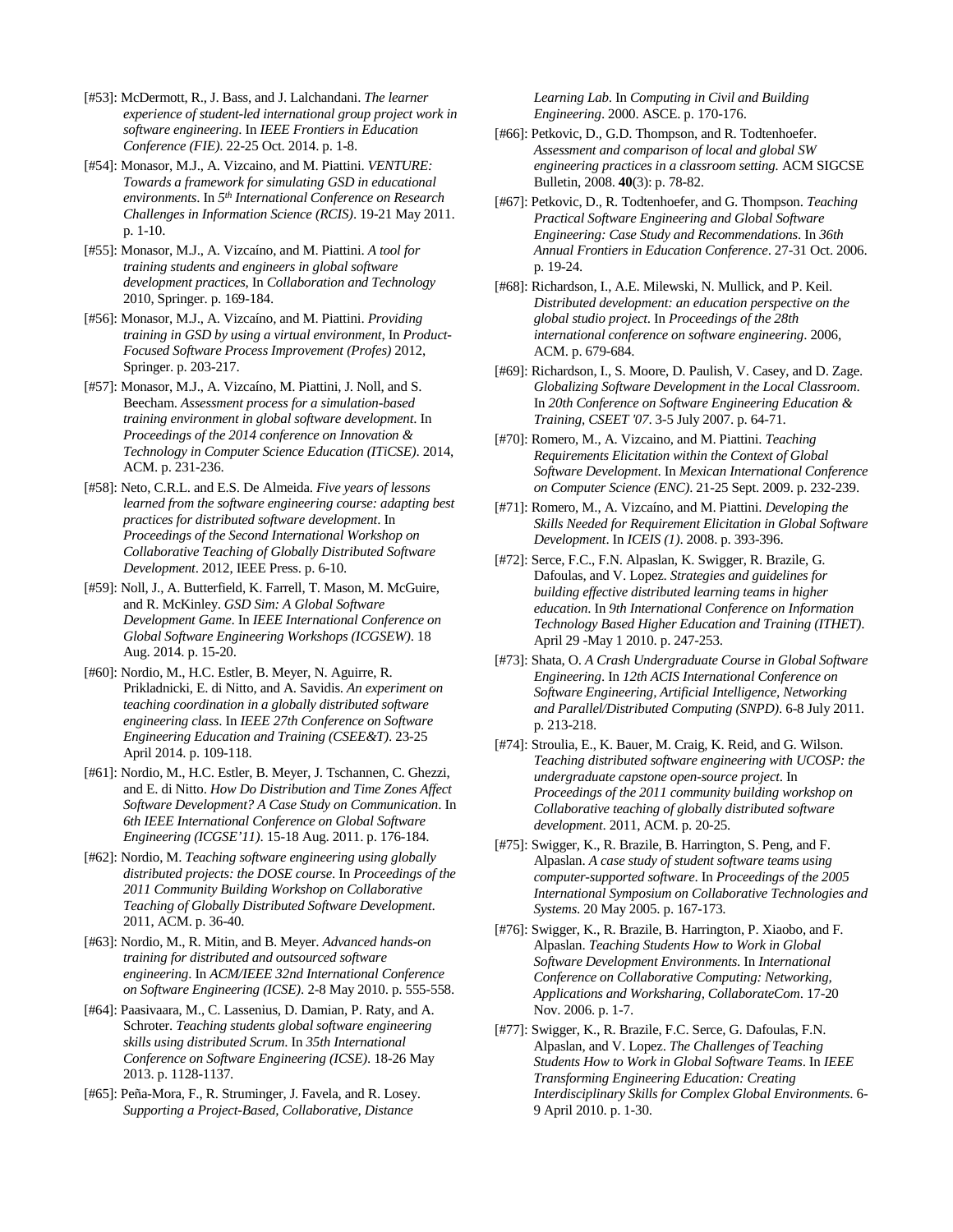- [#78]: Swigger, K., M. Hoyt, F.C. Serçe, V. Lopez, and F.N. Alpaslan. *The temporal communication behaviors of global software development student teams.* Computers in Human Behavior, 2012. 28(2): p. 384-392.
- [#79]: Swigger, K., F.C. Serce, F.N. Alpaslan, R. Brazile, G. Dafoulas, and V. Lopez. *A Comparison of Team Performance Measures for Global Software Development Student Teams*. In *4th IEEE International Conference on Global Software Engineering (ICGSE'09)*. 13-16 July 2009. p. 267-274.
- [#80]: Swigger, K., F.C. Serce, G. Dafoulas, F.N. Alpaslan, and V. Lopez. *When do distributed student teams work?* In

*International Conference on Information Technology Based Higher Education and Training (ITHET)*. 2012. 21-23 June 2012. p. 1-8.

- [#81]: Van Solingen, R., K. Dullemond, and B. van Gameren. *Evaluating the Effectiveness of Board Game Usage to Teach GSE Dynamics*. In *6th IEEE International Conference on Global Software Engineering (ICGSE'11)*. 15-18 Aug. 2011. p. 166-175.
- [#82]: Woit, D. and K. Bell. *Student communication challenges in distributed software engineering environments*. In *ACM SIGCSE Bulletin*. 2005. ACM. p. 286-290.

# **Appendix B: Valentine's Taxonomy of Study Types [63] :**

In this paper Valentine proposes a six-fold taxonomy to classify the type of articles found in CS Education Research where the usual requirements of an explicit research question, conveyed in a series of hypotheses, tested with a variety of experimental and control groups, with a strict statistical analysis of results are relaxed. Valentine suggests that we do not need such a strictly quantified, statistical model to prove significant educational results. As a result, the set *"as inclusive (and yet reasonable) a bar as possible for this category*" and settled on a very simple rubric:

"**Experimental**": Studies fall into this category if the author makes any attempt at assessing the "treatment" with some scientific analysis. A minimal example would be a study that shows that after a new Breadth-First CS1 course, the number of CS majors earning a 'C' or better in CS2 doubles. A study at the other end of the category would do a complete statistical analysis. A study of 500 introductory students at two institutions to show the impact of math background and prior programming to success in CS1 that uses strict statistical methodology would be an example of this end of the category. Another, less quantitative example (because not all knowledge is quantifiable) would be a study that, through a series of interviews, develops an ethnography of how students develop their own (often faulty) cognitive rules about parameter passing. Another qualitative example would be a philosophical discussion of pedagogy that does a review of existing research literature. Please note that this is a preemptive category, so if a presentation fits here and somewhere else (e.g. a quantified assessment of some new Tool), it would be placed here.

"Marco Polo": A "Marco Polo" study basically says "I went there and I saw this." SIGCSE veterans recognize this as a staple at the Symposium. Colleagues describe how their institution has tried a new curriculum, adopted a new language or put up a new course. The reasoning is defined, the component parts are explained, and then (and this is the giveaway for this category) a conclusion is drawn like "Overall, I believe the [topic] has been a big success." or "Students seemed to really enjoy the new [topic]". Now, Marco Polo presentations serve an important function: we are a community of educators and sharing our successes (and failures) enriches the whole community.

"Philosophy": This type of study occurs when the author has made an attempt to generate debate of an issue, on philosophical grounds, among the broader community. An example here would be a panel discussion on a topic such as "Integrating Empirical Methods into CS" which is designed to promote discussion within the traditional computer science community. Or it could include an article that tries to stimulate the core language debate along philosophical and educational lines.

"**Tools"**: Among many other things, colleagues have developed software to animate algorithms, to help grade student programs, to teach recursion, and to provide introductory development platforms. This category encompasses papers that discuss such tools and their use. For example, a study might explain a tool that allows novice programmers to use pictograms rather than syntax to create programs or a tool that graphically represents linked data structures for students. Not all tools are software; an author could present a paradigm or an organizing rubric to be a tool for an entire course. A visual design tree and data flow diagram, for example, could be used as an effective teaching tool for CS1.

"**Nifty**": This, the most whimsical category, is taken from the panels of the same name offered at conferences. Nifty assignments, projects, puzzles, games and paradigms are the bubbles in the champagne of SIGCSE. Most of us seem to appreciate innovative, interesting ways to teach students our abstract concepts. Sometimes the difference between Nifty and Tools is fuzzy, but generally a Tool would be used over the course of a semester, and a Nifty assignment was more limited in duration.

"**John Henry**": Every now and then a colleague will describe a course that seems so outrageously difficult that one suspects it is telling us more about the author than it is about the pedagogy of the class. For example, it is possible to teach CS1 as a predicate logic course in IBM 360 assembler – but why would you want to do that? Yes, every once in a while somebody can beat the steam engine, but most of us try to avoid that situation. John Henry's can, however, provide valuable insight into the limits of CS pedagogy.

**Note:** *this appendix is extracted largely verbatim from Valentine*  [63]*.*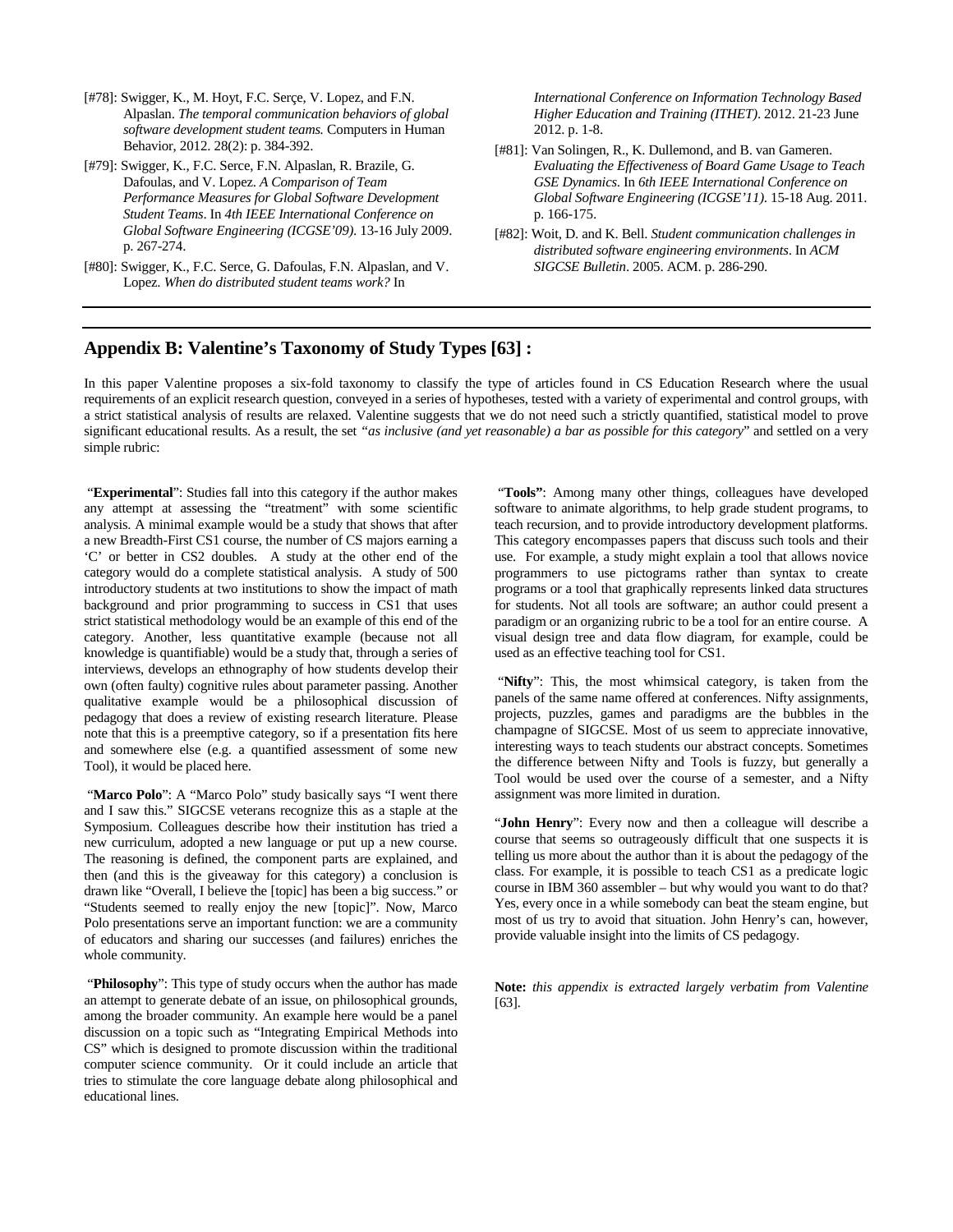# **Appendix C: Search Terms and Strings**

Search terms were derived from the research questions by identifying the population, intervention and outcome and then identifying alternative spellings and synonyms for the terms. The Boolean OR was used to incorporate alternative spellings and synonyms and the Boolean AND was used to link the major terms from population, intervention and outcome.

The same search string was used for the IEEEXplore database and the Scopus database. For the ACM Digital Library the search string was modified to account for syntactical differences in the query language. Table C1 gives an example of a nested Search String as used in the IEEEXplore database. The look-up table can be used to check the precise terms used and years included for each recorded paper. We stored as much information as possible about each paper in our Summary Spreadsheet and accompanying Endnote file. This search yielded 545 papers.

**Table C1: IEEEXplore SEARCH TERMS LOOKUP TABLE – 14 June 2015**

| Date               | <b>Search string</b>                                                                                                                                                                                                                            | Comments                                                                                                                                                                                           |
|--------------------|-------------------------------------------------------------------------------------------------------------------------------------------------------------------------------------------------------------------------------------------------|----------------------------------------------------------------------------------------------------------------------------------------------------------------------------------------------------|
|                    | Used Command search and refined<br>by                                                                                                                                                                                                           | IEEEXplore had a<br>limit to number of<br>terms I could use                                                                                                                                        |
|                    | Content Type: Conference<br>Publications Journals & Magazines                                                                                                                                                                                   |                                                                                                                                                                                                    |
|                    | Year: 2000-2015                                                                                                                                                                                                                                 |                                                                                                                                                                                                    |
| 14<br>June<br>2015 | ((((software OR "information)<br>technology" OR "information<br>system*" OR comput* OR<br>programming) AND (student OR<br>trainee OR learner)) AND<br>("distributed software" OR<br>"global software") AND (educat*<br>OR train* OR course) ) ) | Inclusive search:<br>Applies to both<br><b>RO1 AND RO2 -</b><br>did not limit the<br>papers by<br>including<br><b>BOOLEAN</b><br>'AND' for<br>challenges (RQ1)<br>and<br>recommendations<br>(RQ2). |

The look-up table in Table C2 shows the search strings used for the ACM digital library. In the ACM digital library abstracts and titles had to be searched separately. The abstract search yielded 41 papers and the title search yielded 16 papers.

**Table C2: ACM digital library SEARCH TERMS LOOKUP TABLE – 16 June 2015**

| <b>Date</b>        | <b>Search string</b>                                                                                                                                                                                                                                                                                                   | Comments                                                                                                                                                                                                                                                                                                                |
|--------------------|------------------------------------------------------------------------------------------------------------------------------------------------------------------------------------------------------------------------------------------------------------------------------------------------------------------------|-------------------------------------------------------------------------------------------------------------------------------------------------------------------------------------------------------------------------------------------------------------------------------------------------------------------------|
|                    | Used the query box provided in the<br><b>Advanced Search option</b>                                                                                                                                                                                                                                                    | Due to the<br>constraints of the<br>advanced search<br>option, two queries<br>were performed,<br>one to search<br>abstracts and one<br>to search titles.                                                                                                                                                                |
|                    | (Abstract:software or<br>Abstract:programming or                                                                                                                                                                                                                                                                       | <b>Inclusive Abstract</b><br>search:                                                                                                                                                                                                                                                                                    |
| 16<br>June<br>2015 | <b>Abstract:comput or</b><br><b>Abstract:</b> "information<br>technology or information<br>system") and (Abstract:student<br>or Abstract:learner or<br>Abstract:trainee) and<br>(Abstract:"distributed software"<br>or Abstract:"global software")<br>and (Abstract:educat or<br>Abstract:train or<br>Abstract:course) | Applies to both<br>RQ1 AND RQ2 -<br>did not limit the<br>papers by<br>including<br><b>BOOLEAN</b><br>'AND' for<br>challenges (RQ1)<br>and<br>recommendations<br>$(RQ2)$ .                                                                                                                                               |
| 16<br>June<br>2015 | (Title:software or<br>Title: "information technology"<br>or Title: "information system" or<br>Title:comput* or<br>Title:programming) and<br>(Title:student or Title:trainee or<br>Title:learner) and<br>(Title:"distributed software" or<br>Title:"global software")                                                   | <b>Inclusive Title</b><br>search:<br>Applies to both<br>RQ1 AND RQ2 -<br>did not limit the<br>papers by<br>including<br><b>BOOLEAN</b><br>'AND' for<br>challenges (RQ1)<br>and<br>recommendations<br>(RQ2). Did not<br>include the<br>restrictions that<br>"educat*", "train"<br>or "course" had to<br>be in the title. |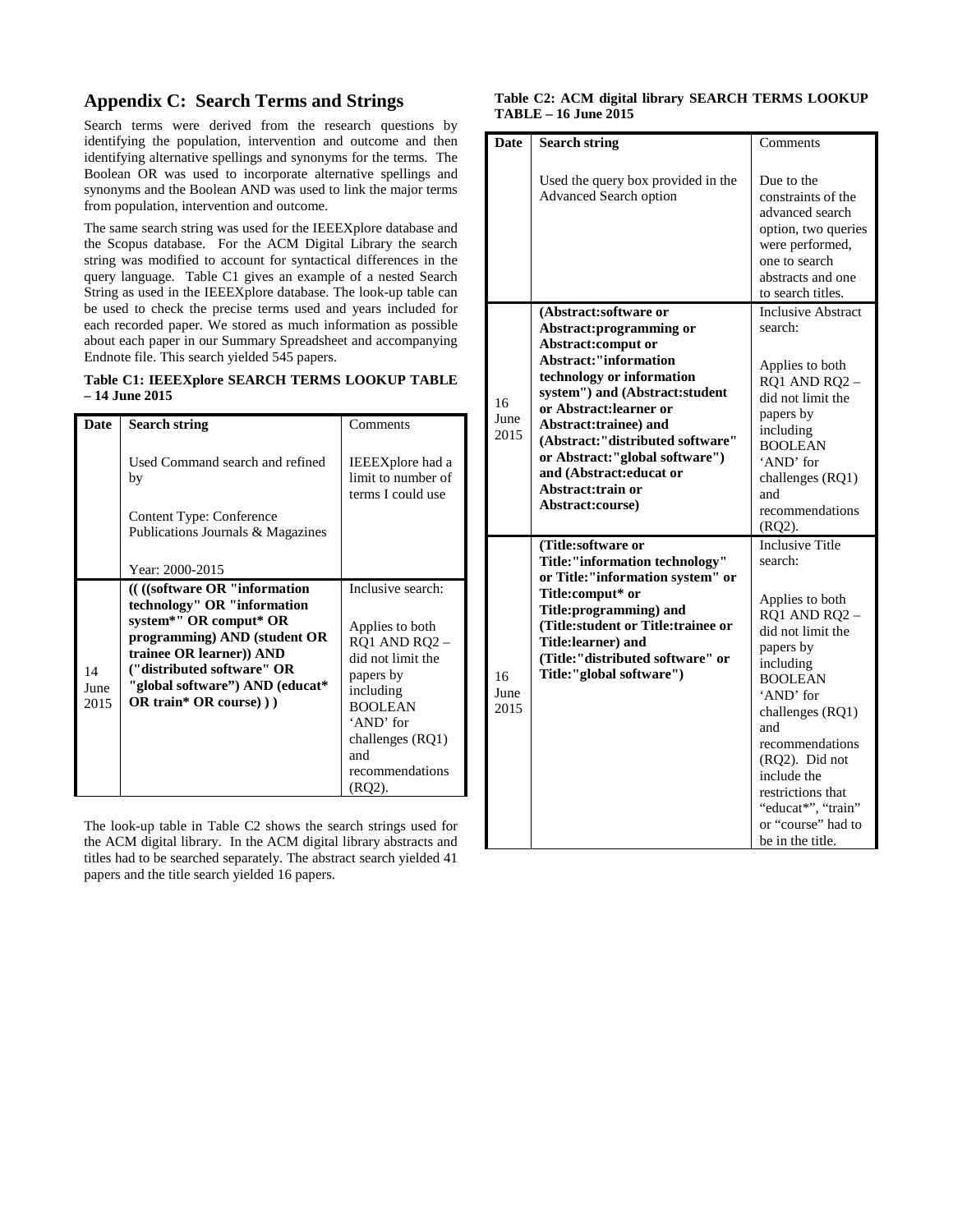# **Appendix D: First Categorisation Exercise (30 papers)**

|  |  | Table D1: First Categorisation Exercise (30 papers) |  |  |  |
|--|--|-----------------------------------------------------|--|--|--|
|--|--|-----------------------------------------------------|--|--|--|

| No.                      | <b>Minor Categories</b>                                               | <b>Type categories</b>   |
|--------------------------|-----------------------------------------------------------------------|--------------------------|
|                          | failure<br>educational<br>support<br>to                               |                          |
| 1                        | objective                                                             | Client                   |
| $\overline{2}$           | barriers to synchronous                                               | communication            |
| 3                        | conflict resolution<br>time<br>grows<br>with no of instructors do     | communication            |
| $\overline{\mathcal{L}}$ | language related                                                      | communication            |
| 5                        | negotiation & accountability to<br>other team members                 | communication            |
| 6                        | Additional time commitment                                            | communication            |
| 7                        | awareness                                                             | communication            |
| 8                        | synchronization                                                       | communication            |
| 9                        | overhead due to global distance                                       | communication            |
| 10                       | lack of face to face and non-verbal<br>interactions                   | communication            |
| 11                       | infrastructure level                                                  | conflict management      |
| 12                       | infrastructure/institutional level                                    | conflict management      |
| 13                       | student level                                                         | conflict management      |
| 14                       | early/timely conflict detection                                       | conflict management      |
| 15                       | communication style                                                   | cultural differences     |
| 16                       | impact on communication                                               | cultural differences     |
| 17                       | impact on motivation                                                  | cultural differences     |
| 18                       | institutional                                                         | cultural differences     |
| 19                       | in student behaviour and norms                                        | cultural differences     |
| 20                       | motivational aspects                                                  | cultural differences     |
| 21                       | students                                                              | cultural differences     |
| 22                       | course design incompatibilities                                       | curriculum               |
| 23                       | delivery techniques                                                   | curriculum               |
| 24                       | content planning                                                      | curriculum               |
| 25                       | different<br>skills<br>education<br>&<br>because of curricular timing | curriculum               |
| 26                       | emerging discipline                                                   | curriculum               |
| 27                       | authentic experience                                                  | curriculum               |
| 28                       | GSE-Ed immaturity                                                     | curriculum               |
| 29                       | soft skills                                                           | curriculum               |
| 30                       | module interfaces                                                     | development process      |
| 31                       | requirements elicitation                                              | development process      |
| 32                       | mentor the students                                                   | development process      |
| 33                       | code comprehension                                                    | development process      |
| 34                       | software testing                                                      | development process      |
| 35                       | software design                                                       | development process      |
| 36                       | software integration                                                  | development process      |
| 37                       | Nearshore                                                             | Geographical<br>distance |

| 38 | gsd course mgt/scheduling support<br>tools               | infrastructure            |
|----|----------------------------------------------------------|---------------------------|
| 39 | gsd team/project admin support<br>tools                  | infrastructure            |
| 40 | gsd communication support tools                          | infrastructure            |
|    | config/rationale mgt/version                             |                           |
| 41 | control                                                  | infrastructure            |
| 42 | tool framework                                           | infrastructure            |
| 43 | environments/technology<br>platforms                     | infrastructure            |
| 44 | technical problems                                       | infrastructure            |
| 45 | technical support provision                              | infrastructure            |
| 46 | tool mismatch                                            | infrastructure            |
| 47 | gsd tailored tools                                       | infrastructure            |
| 48 | gsd knowledge mgt tools                                  | infrastructure            |
| 49 | tool standardization                                     | infrastructure            |
| 50 | tool preference conflicts                                | infrastructure            |
| 51 | technical problems                                       | infrastructure            |
| 52 | lingua franca as a second language                       | language differences      |
| 53 | Performance                                              | language differences      |
| 54 | power distance                                           | language differences      |
| 55 | identical terms different meaning                        | language differences      |
| 56 | performance outcomes                                     | motivation                |
| 57 | student commitment impacts                               | motivation                |
| 58 | imagination stimulation                                  | motivation                |
| 59 | cultural norms                                           | motivation/focus          |
| 60 | learning versus grade driven?                            | motivation/focus          |
| 61 | student<br>maturity/willingness<br>to<br>engage.         | motivation/focus          |
| 62 | need for adaptability                                    | management:<br>instructor |
| 63 | Workload                                                 | management:<br>instructor |
| 64 | class management                                         | management:<br>instructor |
| 65 | workload balancing immediate vs.<br>management oversight | management:<br>instructor |
| 66 | logistical/administration issues                         | management:<br>instructor |
| 67 | student frustration because of lack<br>of predictability | management: student       |
| 68 | time management                                          | management: student       |
| 69 | project management                                       | management: student       |
| 70 | Workload                                                 | management: student       |
| 71 | collaboration patterns                                   | orchestration             |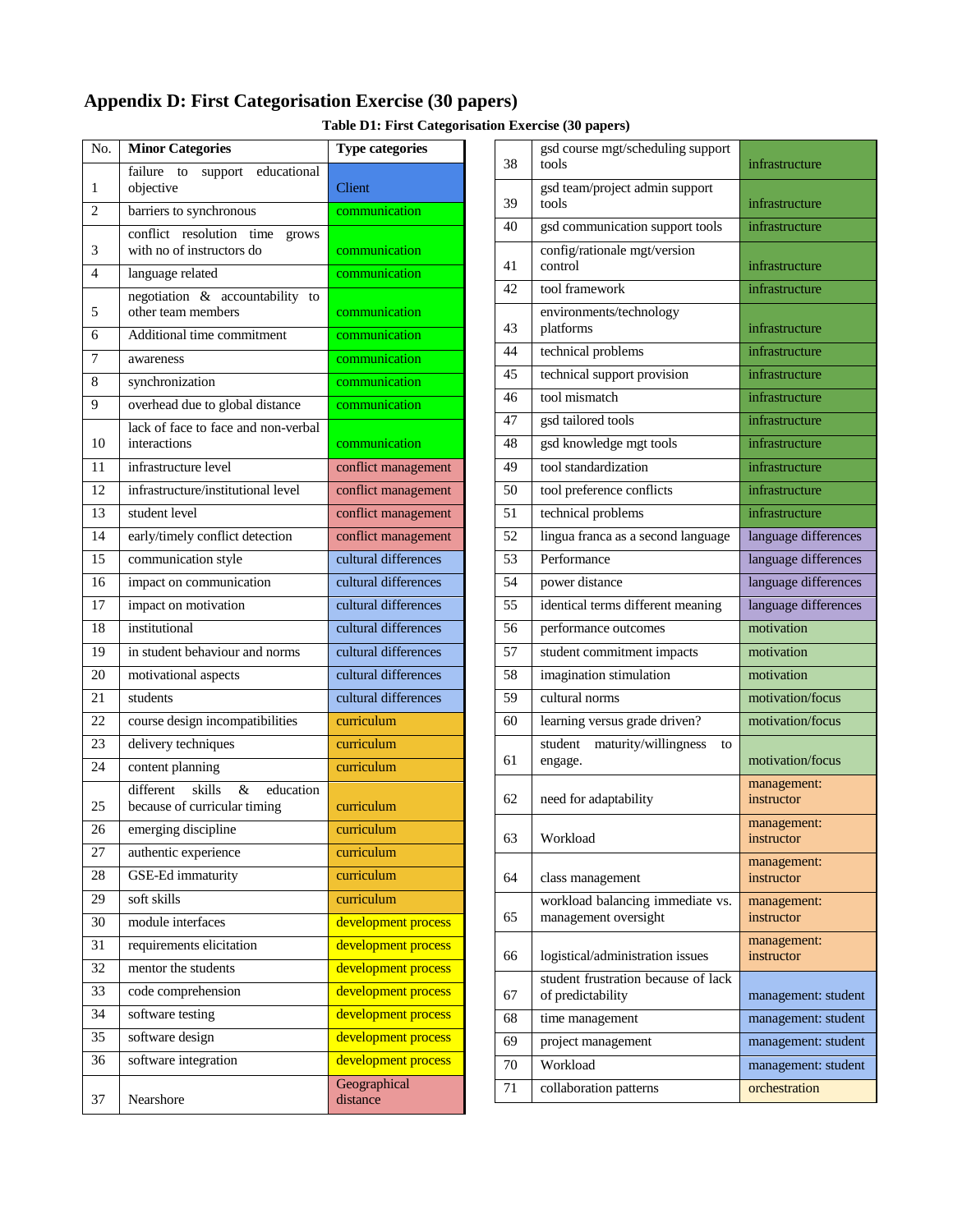| 72              | combination people, processes<br>and<br>tools | orchestration |
|-----------------|-----------------------------------------------|---------------|
| 73              | need for adaptability                         | organization  |
| $\overline{74}$ | allocation to teams                           | organization  |
| 75              | governance                                    | organization  |
| 76              | theoretical framework                         | organization  |
| 77              | institution: standards                        | organization  |
| 78              | resource coordination                         | organization  |
| 79              | project selection                             | organization  |
| 80              | sustained funding                             | organization  |
| 81              | institution: regulation                       | organization  |
| 82              | institution: scheduling                       | organization  |
| 83              | student                                       | organization  |
| 84              | legal constraints                             | organization  |
| 85              | synchronization                               | organization  |
| 86              | assessment                                    | pedagogy      |
| 87              | simulation strategy                           | pedagogy      |
| 88              | coaching                                      | pedagogy      |
| 89              | need for adaptability                         | pedagogy      |
| 90              | retaining focus on learning                   | pedagogy      |
| 91              | GSE-Ed immaturity                             | pedagogy      |
| 92              | Scaffolding                                   | pedagogy      |
| 93              | team leadership performance                   | teamwork      |
| 94              | thinking beyond those you see                 | teamwork      |
| 95              | lack of shared vision                         | teamwork      |
| 96              | roles and responsibilities                    | teamwork      |
| 97              | time zone differences                         | time          |
| 98              | Synchronization                               | time          |
| 99              | Culture                                       | time          |
| 100             | [event (predictable), cyclical]               | time          |
| 101             | a small number of tasks performed             | time          |
| 102             | Delay                                         | time          |
| 103             | risk management by students                   | trust         |
| 104             | [no sub-category]                             | trust         |
| 105             | negative group cohesion impacts               | trust         |
| 106             | negative task assignments                     | trust         |
| 107             | performance based                             | trust         |
| 108             | team building                                 | trust         |
| 109             | unfair treatment/preferential treatment       | trust         |
| 110             | expertise imbalances                          | trust         |

**Table D1 (Continued): First Categorisation Exercise (30 papers)**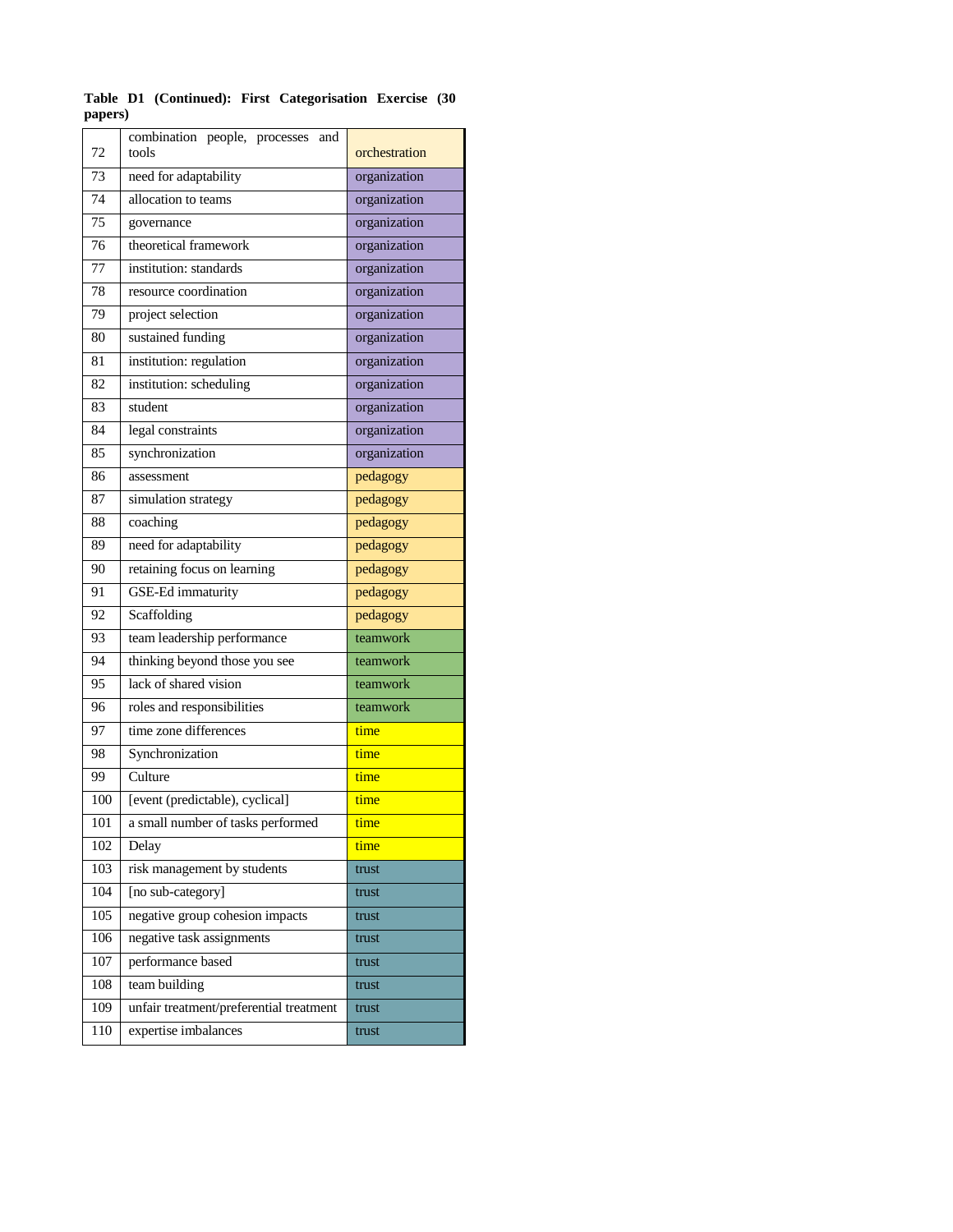# **Appendix E: 7 Key Themes Defined**

| ID               | Major<br>Classification | <b>Minor</b><br>Classification | <b>Minor String</b>                                                                                                                                                                                                                                                   | <b>Definition</b>                                                                                                                                                                                                                                                                                                                                                                                                                                          |
|------------------|-------------------------|--------------------------------|-----------------------------------------------------------------------------------------------------------------------------------------------------------------------------------------------------------------------------------------------------------------------|------------------------------------------------------------------------------------------------------------------------------------------------------------------------------------------------------------------------------------------------------------------------------------------------------------------------------------------------------------------------------------------------------------------------------------------------------------|
| GSE-<br>$ED_1$   | Stakeholder/Role        | General                        | Any group involved in the delivery of<br>the GSD course                                                                                                                                                                                                               | Includes: Student; Tutor; Client; University<br>Management.                                                                                                                                                                                                                                                                                                                                                                                                |
| GSE-<br>$ED_1.1$ | Stakeholder/Role        | Client                         | Client; Proxy Client; Product Owner;<br>External client.                                                                                                                                                                                                              | Stakeholder in development process who<br>provided the requirements.                                                                                                                                                                                                                                                                                                                                                                                       |
| GSE-<br>$ED_1.2$ | Stakeholder/Role        | Instructor                     | Instructor; Tutor; project manager,<br>supervisor                                                                                                                                                                                                                     | Tutor role in GSE-Ed, e.g. Instructors should<br>assist in architectural design and partitioning for<br>independent development of modules.                                                                                                                                                                                                                                                                                                                |
| GSE-<br>$ED_1.3$ | Stakeholder/Role        | Student                        | Student; trainee; learner; student role<br>in the process                                                                                                                                                                                                             | Student role (e.g. becoming team leader).<br>Student skills. Student visibility                                                                                                                                                                                                                                                                                                                                                                            |
| GSE-<br>$ED_1.4$ | Stakeholder/Role        | University<br>representative   | University Managers; course leaders;<br>departments.                                                                                                                                                                                                                  | Funding; buy-in; resource allocation (e.g.<br>classrooms, new tools, servers)                                                                                                                                                                                                                                                                                                                                                                              |
| GSE-<br>$ED_1.5$ | Stakeholder/Role        | role conflict                  | Conflicting Roles; need for multi-role;<br>role confusion                                                                                                                                                                                                             | Teaching needs merged with motivation to do<br>research (different goals?)                                                                                                                                                                                                                                                                                                                                                                                 |
| GSE-<br>$ED_2$   | <b>Global Distance</b>  | Increased<br>complexity        | General differences between groups<br>operating in the same team as viewed<br>in terms of (Cultural; Temporal;<br>Linguistic; Geographic;<br>Organisational, Institutional,<br>Managerial, Student Skill) - Scaling<br>(in communication), levels of<br>communication | Often manifested as increased complexity,<br>communication overhead, and process scaling<br>(to address complexity), lack of informal<br>communication                                                                                                                                                                                                                                                                                                     |
| GSE-<br>$ED_2.1$ | <b>Global Distance</b>  | Cultural                       | Cultural                                                                                                                                                                                                                                                              | Communication styles, cultural norms. Ethnic<br>and Religious differences, treatment of gender;<br>culture associated with different institutions or<br>organisations, ethics come under this banner                                                                                                                                                                                                                                                       |
| GSE-<br>$ED_2.2$ | <b>Global Distance</b>  | Temporal                       | Temporal (e.g. synchronisation) or<br>Time related, e.g. delays                                                                                                                                                                                                       | Synchronous or synchronous forms of<br>communication, any reference made to time in a<br>GSD context, including time pressure.                                                                                                                                                                                                                                                                                                                             |
| GSE-<br>$ED_2.3$ | <b>Global Distance</b>  | Linguistic                     | Language related                                                                                                                                                                                                                                                      | Teams may need to communicate in their second<br>language.                                                                                                                                                                                                                                                                                                                                                                                                 |
| GSE-<br>ED_2.4   | <b>Global Distance</b>  | General                        | Geographic                                                                                                                                                                                                                                                            | Impact geographic distance has on<br>communication                                                                                                                                                                                                                                                                                                                                                                                                         |
| GSE-<br>$ED_2.5$ | Global Distance         | Organisational                 | Organisational/institutional/managerial                                                                                                                                                                                                                               | This focusses on 'Management' and<br>Synchronisation. This includes distance caused<br>by any mismatch across universities in they way<br>they operate. e.g. term/semester length, course<br>content; Goals mismatch (e.g. commitment<br>levels may vary as a result); Conflict detection;<br>conflict resolution, conflict management,<br>governance. includes open source community<br>differences<br>Different Skills taught at different universities, |
| GSE-<br>$ED_2.6$ | <b>Global Distance</b>  | Skills                         | <b>Student Skills</b>                                                                                                                                                                                                                                                 | different abilities, different course focus,<br>different length of course, immersive.                                                                                                                                                                                                                                                                                                                                                                     |

# **Table E1: 7 Key Themes Defined**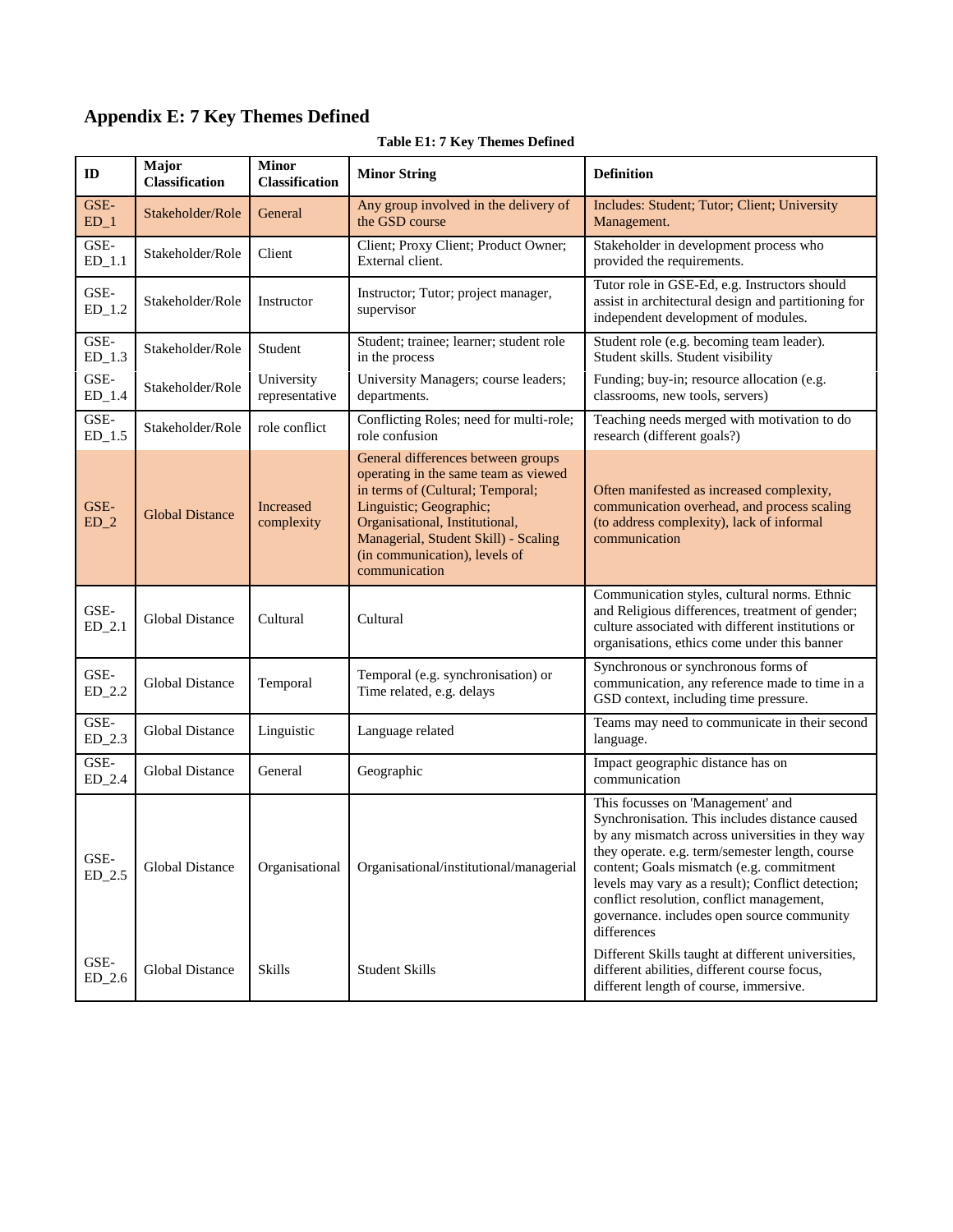| Table E1: 7 Key Themes Defined (Cont'd) |  |  |  |  |  |
|-----------------------------------------|--|--|--|--|--|
|-----------------------------------------|--|--|--|--|--|

| $\overline{ID}$  | <b>Major Classif.</b>        | <b>Minor Classif</b>               | <b>Minor String</b>                                                                                                                                                 | <b>Definition</b>                                                                                                                        |
|------------------|------------------------------|------------------------------------|---------------------------------------------------------------------------------------------------------------------------------------------------------------------|------------------------------------------------------------------------------------------------------------------------------------------|
| GSE-<br>$ED_3$   | Teamwork/<br>team creation   | General                            | Negotiation and accountability to<br>other team members                                                                                                             | How team spirit is generated across universities<br>and countries; responsibilities; roles.<br>Skills match                              |
| GSE-<br>$ED_3.1$ | Teamwork/team<br>creation    | synergy                            | Pulling together, respect, synergy,<br>support, knowledge sharing,<br>tolerance, integration, collaboration;<br>accountability                                      | Understanding strengths and weaknesses, taking<br>personal responsibility for own part in team;<br>shared vision                         |
| GSE-<br>ED_3.2   | Teamwork/team<br>creation    | task allocation                    | Creating a balanced team, project<br>management, project selection,<br>decision making, task allocation,<br>coordination                                            | Matching skills at the outset at project kick-off.<br>Allocating tasks across the SDLC                                                   |
| GSE-<br>$ED_4$   | Curriculum/ped<br>agogy      | General                            | Course design; delivery techniques;<br>content planning; skill levels of<br>student; emergent discipline; GSD<br>maturity; soft skills training, course<br>content. | Course objectives, grading and assessment<br>schemes; course feedback; learning outcomes,<br>rewards for certain behaviour               |
| GSE-<br>$ED_4.1$ | Curriculum/ped<br>agogy      | Course design                      | Course design, planning, grading,<br>moderation, assessment, course<br>delivery capabilities and techniques                                                         | Course design compatibilties                                                                                                             |
| GSE-<br>$ED_4.2$ | Curriculum/ped<br>agogy      | Learning<br>Outcomes               | Learning outcomes. Value added,<br>skills enhancement.                                                                                                              | Retain focus on learning; need for adaptability,<br>tap into prior learning                                                              |
| GSE-<br>$ED_5$   | Development<br>Process       | General                            | Development architecture (module<br>interfaces); requirements engineering;<br>interfaces; testing; handovers, coding;<br>build, implementation. Scaling.            | Any activity across the software development<br>lifecycle; and, type of process used (e.g.<br>agile/plan driven).                        |
| GSE-<br>$ED_5.1$ | Development<br>Process       | Requirements                       | SDLC: Requirements engineering                                                                                                                                      | Requirements elicitation; negotiation, validation,<br>management.                                                                        |
| GSE-<br>$ED_5.2$ | Development<br>Process       | Software<br>Development<br>Process | Plan drive/ Agile/ Scrum, etc.                                                                                                                                      |                                                                                                                                          |
| GSE-<br>$ED_5.3$ | Development<br>Process       | System/code<br>integration         | Implementation/integration                                                                                                                                          |                                                                                                                                          |
| GSE-<br>$ED_5.4$ | Development<br>Process       | Design                             | SDLC: Architecture/Design                                                                                                                                           | Students lack experience to partition a software<br>architecture appropriately to allow independent<br>modules.                          |
| GSE-<br>$ED_5.5$ | Development<br>Process       | Testing                            |                                                                                                                                                                     |                                                                                                                                          |
| GSE-<br>$ED_5.6$ | Development<br>Process       | Coding                             |                                                                                                                                                                     |                                                                                                                                          |
| GSE-<br>$ED_6$   | Infrastructure               | General                            | Anything relating to the external<br>development environment                                                                                                        | Development tools, platforms, technical<br>environment; www, repositories, security,<br>programming languages                            |
| GSE-<br>$ED_6.1$ | Infrastructure               | Tools                              | Tools                                                                                                                                                               | tool support, including type of programming<br>language used, communication tools, wikis                                                 |
| GSE-<br>$ED_6.2$ | Infrastructure               | Technical<br>issues                | Technical/platforms                                                                                                                                                 | The development environment                                                                                                              |
| GSE-<br>$ED_6.3$ | Infrastructure               | Version<br>Control                 | Version Control                                                                                                                                                     | SVN, GIT hub, etc                                                                                                                        |
| GSE-<br>$ED_7$   | People/soft<br><b>Issues</b> | General                            | Non-technical or organisation issues<br>concerning people management                                                                                                | Funding; buy-in; resource allocation (e.g.<br>classrooms, new tools, servers)                                                            |
| GSE-<br>$ED_7.1$ | People/soft<br><b>Issues</b> | Motivation                         | Motivation                                                                                                                                                          | Personalities, individual focus/needs/drive/<br>enthusiasm, equity (equal treatment across<br>teams), motivation in different cultures   |
| GSE-<br>$ED_7.2$ | People/soft<br><b>Issues</b> | Trust                              | Trust                                                                                                                                                               | Willingness to share problems and share<br>experience and knowledge and work.<br>Assumptions, pre-conceptions, tolerance of<br>diversity |
| GSE-<br>$ED_7.3$ | People/soft<br>Issues        | <b>Stress</b>                      | <b>Stress and Pressure</b>                                                                                                                                          |                                                                                                                                          |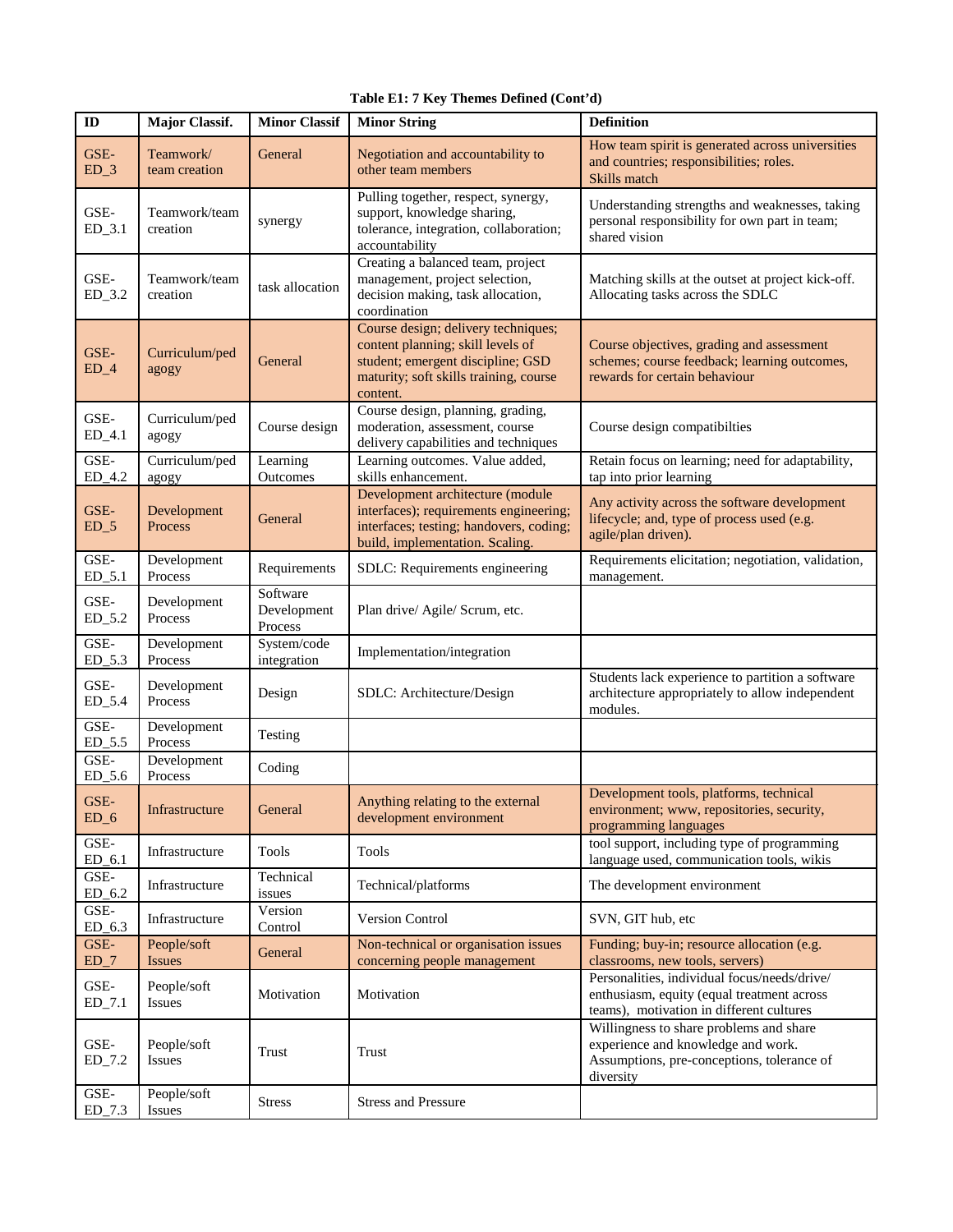# **Appendix F: Data Extraction Form (Phase 1 and 2)**

| <b>FIELDS TO COMPLETE (PHASE 1)</b>                                                               | <b>Your Response</b> | <b>Comments</b>                                                                                                                                                                                                               |
|---------------------------------------------------------------------------------------------------|----------------------|-------------------------------------------------------------------------------------------------------------------------------------------------------------------------------------------------------------------------------|
| Paper ID:                                                                                         |                      | Use identifier from master /accepted papers list e.g. IEEE_1 or<br>ACM 1 etc.                                                                                                                                                 |
| Paper Title                                                                                       |                      | First few words will suffice                                                                                                                                                                                                  |
| <b>Researcher Name</b>                                                                            |                      | Your name                                                                                                                                                                                                                     |
| Date researcher analysed this paper:                                                              |                      | When you completed this form                                                                                                                                                                                                  |
| <b>EXCLUSION/INCLUSION CRITERIA</b>                                                               |                      |                                                                                                                                                                                                                               |
| Excl Criteria (a): Is study external to global software<br>engineering?                           |                      | only interested in GSE/GSD as the focus                                                                                                                                                                                       |
| Excl Criteria (b): Is study external to teaching and learning?                                    |                      | needs also to be focussed on education                                                                                                                                                                                        |
| Excl Criteria (c): Is study based on personal<br>opinion/viewpoint?                               |                      | needs a level of rigour so we can trust the results (even from an<br>expect) - anything without a good theoretical foundation or<br>based on evidence/empirical study we reject                                               |
| Excl Criteria (d): Is this a repeated study?                                                      |                      | include key study only (most comprehensive), repeating results<br>when author publishes in several venues will bias our results                                                                                               |
| Incl Criteria (a): RQ Answered?                                                                   |                      | State which RQ is addressed in this study (can be both)                                                                                                                                                                       |
| Inclusion Criteria (b): Acceptable source?                                                        |                      | Exclude: Books, Book chapters; PhD theses, Tech reports, non-<br>peer reviewed sources, posters, proceeding front matters/sets or<br>short papers (<= two pages). Incl conference/workshop<br>proceedings and journal papers. |
| <b>DECISION</b>                                                                                   |                      |                                                                                                                                                                                                                               |
| Decision Status: {Accept/Reject/Waiting for Full paper/Don't<br>Know}                             |                      | "Don't know" decisions will go to arbitration. Please use exact<br>wording, as papers will be classified according to how you code<br>this field.                                                                             |
| Decision Based on: {Abstract/ Intro/ Conclusion/<br>Method/Whole Paper/ Peer Review/ Arbitration} |                      | at what point did you make your decision                                                                                                                                                                                      |
| <b>CONTEXT OF STUDY</b>                                                                           |                      |                                                                                                                                                                                                                               |
| Course / subject taught : (one per row $-$ add more if needed)                                    |                      | Applies to theoretical $\&$ empirical studies; e.g. a course on<br>cultural awareness in GSD can be an e-learning training tool or<br>an in-class course.                                                                     |
|                                                                                                   |                      | ADD more rows if you need to – one per subject taught                                                                                                                                                                         |
| Population: {HE student/ practitioner/ other}                                                     |                      | ADD more rows if you need to - one per type                                                                                                                                                                                   |
| Type of study: Valentine's taxonomy                                                               |                      | Indicate type: Marco Polo, Tools, Experimental, Nifty,<br>Philosophy, John Henry (Only one type)                                                                                                                              |
| For empirical studies add:                                                                        |                      |                                                                                                                                                                                                                               |
| Geographical area : (one country per row, add more if needed)                                     |                      | list countries involved in study (i.e. sites used)<br>One row per country (ADD more rows if needed)                                                                                                                           |
| Number of sites used:                                                                             |                      | give number - if not known state' not given': use numbers not<br>text. e.g. $2$ , (not two).                                                                                                                                  |